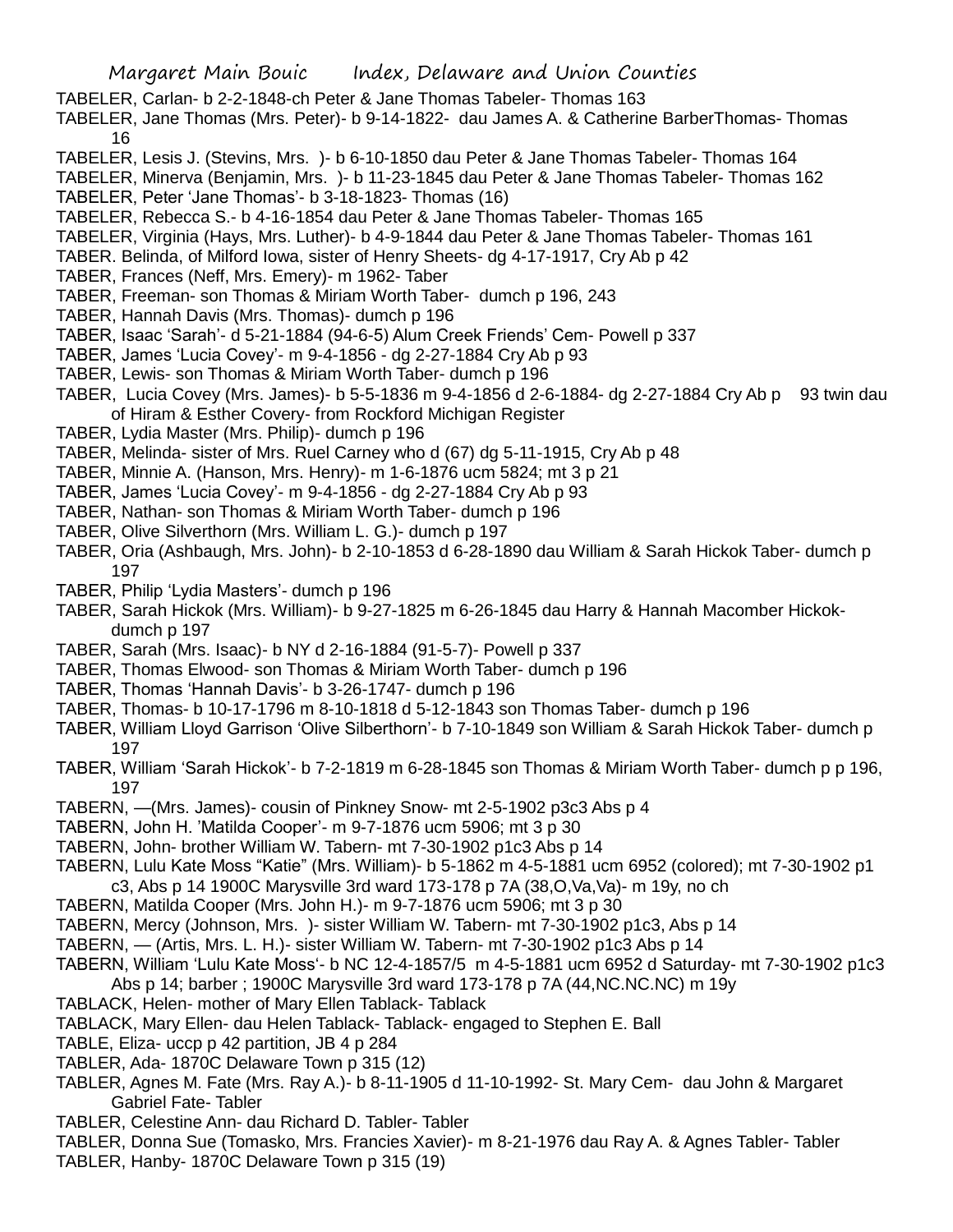Margaret Main Bouic Index, Delaware and Union Counties TABLER, Herma (Schaefer, Mrs. )- dau Herman & Minnie Yoder Tabler- Tabler TABLER, Herman 'Minnie Yoder' Tabler T/SABLER, Jane (Mrs. Rev. Peter)- 1850C Concord Tp 2255 p 13 (28,Va) TABLER, Kathy (O'Grady, Mrs. )- dau Ray A. & Agnes Tabler- Tabler TABLER, Ken- 1973 ucd TABLER, Levi- 1870C Delaware Town p 314 (\*21) T/SABLER, Levi J.- son Rev. Peter & Jane Tabler- 1850C Concord Tp 2255 p 13 (2,O) T/SABLER, Minera- dau Rev. Peter & Jane Tabler- 1850C Concord Tp 2255 p 13 (5,O) TABLER, Minnie Yoder (Mrs. Herman)- Tabler T/SABLER, Rev. Peter 'Jane'- 1850C Concord Tp 2255 p 13 (27,Va); hadc p 22 TABLER, Ray A. 'Agnes'- b 7-5-1905 d 1-21-1995 (89) St. Mary;s Cem-- Tabler TABLER, Rebeca- 1870C Delaware Town p 316 (18) TABLER, Richard D.- Tabler TABLER, Samuel- dcw Bk 4 p 333 (35) witness T/SABLER, Virginia- dau Rev. Peter & Jane Tabler- 1850C Concord Tp 2255 p 13 (7,O) TABOR, ----Bingham (Mrs. Freeman)- dumch p 243 TABOR, Bert 'Edna Emily Schlief'- Freshwater p 158 TABOR, Bertha H. (Lewis, Mrs. Jessie A.)- mother of Lela Ethel Lewis Crisp- Tabor TABOR, Catharine Maine (Mrs. William)- b 8-26-1871 dau Conkling Strong & Marie Stillson Maine- Asp 1553 or Taber TABOR, Cynthia (Harkness, Mrs. Jesse S.) b 1-14-1818 m 9-21-1841 Powell p 346; 1880 morch p 654 TABOR, David 'Eunice Main'- Asp 197h TABOR, Deborah- b 1970 dau Leonard B. & Linda Tabor- 1980 dcd TABOR, Edna Emily Schlief (Mrs. Bert)- b 1-29-1898 dau George & Ella May Freshwater Schleif- Freshwater p 158 TABOR, Eunice Maine (Mrs. David)- dau Nathan & Deborah York Maine- Asp 197h TABOR, Frank- b 1894 son William & Catharine Maine Tabor/Taber- Asp 2226 TABOR, Harry 'Louise McAtee Tabor'- Tabor TABOR, Helen T. (Krause, Mrs. Emil)- b 8-15-1895 d 1-24-1980 (84) cremated- bur Wisc.- dau Harry & Louis McAtee Tabor- Tabor TABOR, Ina- d last evening, Columbus, bur Bowling Grenn, engrossing clerk of senate- dg 3-3-1893, Cry Ab p 115

- TABOR, Leonard B. 'Linda'- 1980 dcd
- TABOR, Linda (Mrs. Leonard B.)- 1980 dcd
- TABOR, Louise McAtee (Mrs. Harry)- Tabor
- TABOR, Maria G. (Keese, Mrs. Richard)- m 12–25-1847 dcm
- TABOR, Teresa- b 1967 dau Leonard B. & Linda Tabor- 1980 dcd
- TABOR, William 'Catharine Maine'- Asp (1553)
- TABOR, William- b 1896 son William & Catharine Maine Taber- Asp 2227
- TABORIL?, James 'Mary Jane'- colored- b 2-1843 1900C Marysville 1st ward 226-228 8B (55,NC,NC,NC) m 32y
- TABORIL?, Mary Jane (Mrs. James)- b 3-1847- 1900C Marysville 1st ward 226-228 p 8B (53,NC,NC,NC) m 32y 8 ch 4 living
- TABORIL? Maggie- colored b 11-1877- 1900C Marysville 1s4 ward 226-2268 p 8B (22,O,NC,NC) housekeeper
- TABORN, Bessie- granddau William Taborn, mu; 1880C Marysville 282-308 (4,O,NC,O)
- TABORN, Clarence- grandson William Taborn, mu; 1880C Marysville 282-308 (8/12,O,NC,O)
- TABORN, Harriet, (Schafford, Mrs. Joseph S.)- m 7-17-1870 ucm 4745; mt 8-3-1870 Abs 2- 23
- TABORN, Harrison- d 7-30-1864; 1883 uch IV p 532
- TABORN, Dr. Hillyers 'Rosy'- 1880C 283-309 (28,NC,NC,NC) mu; laborer
- TABORBN, Isabelle (Cooper, Mrs. Joseph Stephen)- mt 7-5-1911 p1c1 Abs p 72
- TABORN, -----Cooper (Mrs. James)- dau Joseph Stephen Cooper- mt 7-5-1911 p1c1 Abs p 72
- TABORN, James 'Leota'- black 1910C Paris Tp Marysville 93-96 p 4A (62,NC,NC,NC) m 21y,
- TABORN, James M.- son Dr. Hillyers & Rosy Taborn- 1880C Marysville 283-309 (3,Va,NC,Va)
- TABORN, James 'Mary Edwards'-b 1839 SC m 12-27-1868 d 7-25-1927 Oakdale I Section E. Row 46 p 47; mt 4-12-1905 p 6 Abs p 11 (black)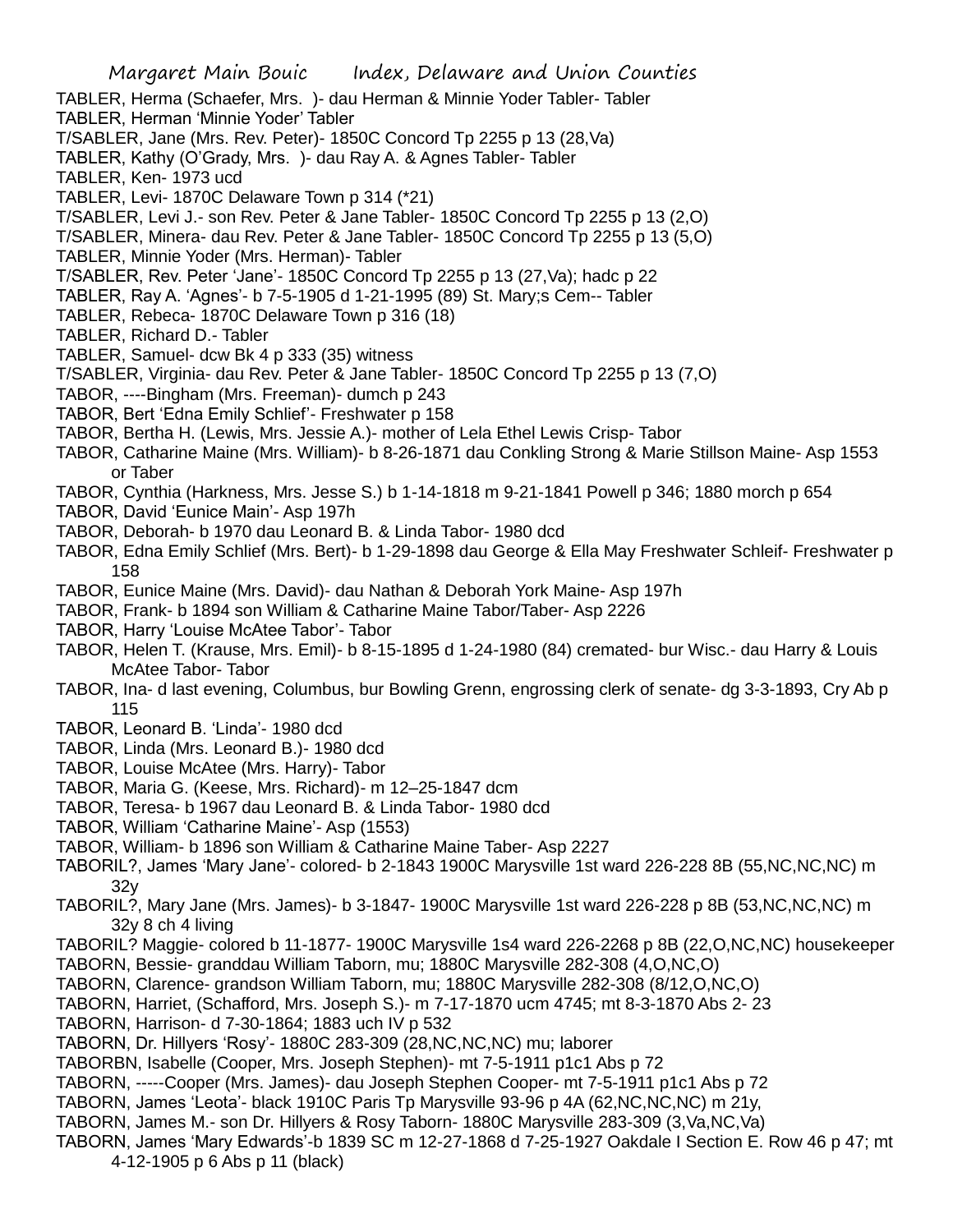TABORN, James 'Mary Jane Evans'- m 12-24-1869 ucm 4484; 1883 uch IV p 532; Pvt 5th USCT, Jan-April 1865; uca p 107

- TABORN, James- d 7-25-1927 (88) born S. C. Oakdale Cem 3945 (E298); mt 1-5-1869
- TABORN, John- 1883 uch IV p 532
- TABORN, John- uca p 24
- TABORN, John, 1870C Delaware Town p 299 (22\*),
- TABORN, John 'Matilda'- stepson Joseph & Isabella Cooper- m 10y; 1880C Marysville 282-308 (29,NC,NC,NC)
- TABORN, John E. H.- 1908 dch p 412
- TABORN, John (colored) killed Richard Grevous- dg 6-18-1869 Cry Ab p 74
- TABORN, John W.- b 1875 Wva d 4-4-1883 (8y3m) Oakdale I Section C. Row 3-18 p 149- son Dr. Hillyers & Rosy Taborn- 1880C Marysville 283-309 (5,Va,NC,Va)
- TABORN, Lee Otte- b 4-15-1862 d 10-10-1915 Oakdale I Section R. Row 46 p 47 (black)
- TABORN, Leota (Mrs. James)- black-1910C Paris Tp, Marysville 93-96 p 4A (40,O,Va,Va) m 21y; no ch; dressmaker at home
- TABORN, Maggie (Powell, Mrs. George M.)- m 9-30-1893 ucm
- TABORN, Martin- 1883 uch IV p 532
- TABORN, Mary Ann (Johnston, Mrs. Lewis)- m 3-2-1870 ucm 4694; mt 3-9-1870 Ab 2-18,20
- TABORN, Mary Edwards (Mrs. James)- m 12-27-1868 d Tuesday (65) Oakdale Cem; mt 4-12-1905 p6, Abs p 11
- TABORN, Mary Jane Evans (Mrs. James)- b 1836 NC m 12-24-1869 ucm 4484 d 4-13-1905 (69) Oakdale Cem 195 (298E); I p 47; mt 1-5-1869 (Black)
- TABORN, Matilda (Mrs. John)- dau-in-law of William Taborn- 1880C Marysville 282-308 (24,O,Va,Va,) mu
- TABORN, Mercy Ann (Johnston, Mrs. Lewis)- m 3-2-1870 ucm; mt 3-9-1870, 4-6-1870
- TABORN, M. J.- Taylor Tp. uca p 79
- TABORN, Rosy (Mrs. Dr. Hillyers)- 1880C Marysville 283-309 (27,Va,Va,Va)
- TABORN, Rufus H. H.- son Dr. Hillyers & Rosy Taborn- 1880C Marysville 283-209 (1,Va,NC,Va)
- TABORN, William- b 1859 d 7-26-1902 (45y6m) b N. C. Oakdale Cem 1558 (159C) I p 173; 1880C 282-308 (23,NC,NC,NC) stepson Joseph & Isabella Cooper- barber, mu
- TABORN, W. W.- uca p 24
- TABORTS Heirs- uca p 79, Taylor Tp
- TABOUR. ----(Mrs. F. B.)- dau Mrs. Mary A. Wottring- dg 6-27-1905 Cry Ab p 33
- TABRON, Beedy C.- son Isabel Tabron?- 1870C Taylor Tp 231-221 p 28 (5,O)
- TABRON,? Isabel- 1870C Taylor Tp 231-221 p 28 (39,NC) black
- TABRON, Lorenzo L.- son Isabel Tabron?- 1870C Taylor Tp 231-221 p 28 (8,O)
- TABRON, Lucinda H.- dau Isabel Tabron?- 1870C Taylor Tp 231-221 p 28 (16,NC)
- TABRON, Sara J.- dau Isabel Tabron?- 1870C Taylor Tp 231-221 p 28 (2,NC)
- TABRON, William W.- son Isabel Tabron?- 1870C Taylor Tp 231-221 p 28 (14,NC)
- TABSASSO, Angeline (Consol, Mrs. William J.)- d 7-7-1992- Tabasso
- TABURN, John W.- d 4-4-1883 (8y3m) b W. V. Oakdale Cem 116
- TABY, Hazel Tyler (Tharp, Mrs. Walter Calvin)- b 1-28-1896 m 10-22-1927- Weiser p 378
- TACHALL, Mary (Maine, Mrs. Martin)- m 9-26-1876- Asp (1347)
- TACITUS, (Roman History)- McKitrick p 11
- TACJ- see Teas
- TACK, Cheryl L. Bloom (Mrs. Daniel L.)- dau Clarence B. & Dorothy Bloom- Tack
- TACK, Clarence B. 'Mirvel'- Tack
- TACK, Daniel L. 'Cheryl L. Bloom'- son Clarence B. & Mirvel Tack- Tack
- TACK, Daniel L., Jr.- son Daniel L. & Cheryl L. Bloom Tack- Tack
- TACK, Joseph N.- son Daniel L. & Cheryl L. Bloom Tack- Tack
- TACK, Mirvel (Mrs. Clarence B.)- Tack
- TACK, Steven N.- son Daniel L. & Cheryl L. Bloom Tack- Tack
- TACK, Timothy T.- son Daniel L. & Cheryl L. Bloom Tack- Tack
- TACK, William B. b 3-31-1979 d 7-15-1999 (20) Union Cem, Oak Harbor- son Daniel L. & Cheryl L. Bloom Tack- Tack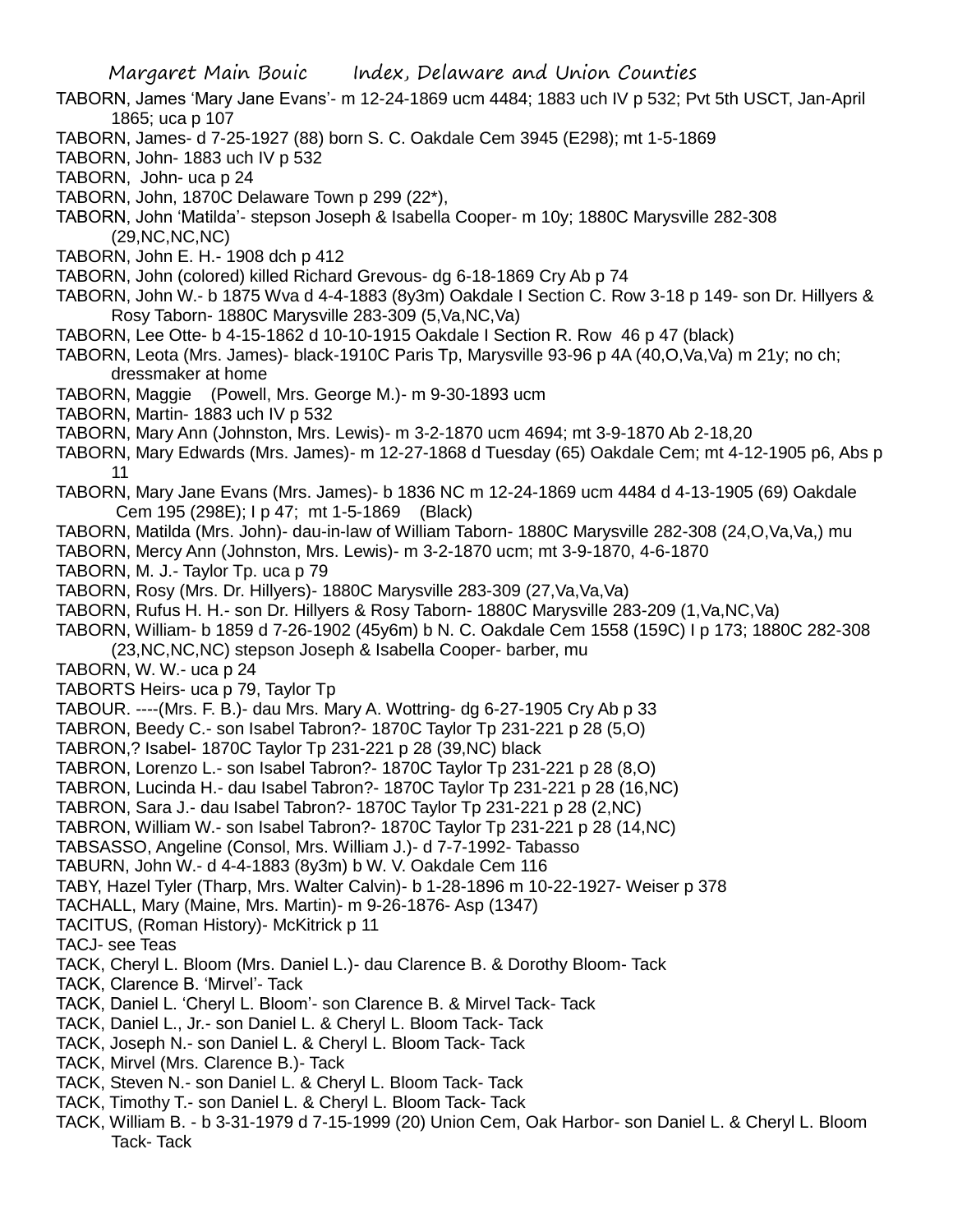- TACKABERRY, Katherine Webster (Mrs. Robert C.)- sister-in-law of Mrs. Caroline Webster (Mrs. L. G.) and Mrs. Burt Armstrong- dg 9-12-1905 Cry Ab p 50; dg 12-24-1907 Cry Ab p 92; teacher East School
- TACKABERRY, Robert C. "Katherine Webster"- d playing tennis- dg 9-12-1905, Cry Ab p 50; OWU 1892-1895 TACKER, G. L.- Richwood, uca p 92
- TACKER, Mrs. Richwood, uca p 93
- TACKETT, Alma Jean (Reid, Mrs. Fred L.)- m 6-24-1961 Ky- Tackett
- TACKETT, Amanda Marie- b 4–16-1987 d 7-5-1887 Cheshire Cem- dau Steve & Teresa Tackett- Tackett
- TACKETT, Angela- b 1971 dau Tim & Elaine Tackett- 1971 dcd
- TACKETT, Anna- dau Jesse A. & Lois Tackett- 1964 (18mo) dcd
- TACKETT, Annette- dau Jesse A. & Lois Tackett- 1964 (6) dcd
- TACKETT, Ben 'Julie'- 1964, 1969, 1971 dcd
- TACKETT, Bennie- brother Otto Tackett- Tackett
- TACKETT, Bessie (Preston, Mrs. )- dau Ben & Julie Tackett- Tackett
- TACKETT, Betty Jean (Hines, Mrs. )- sister Otto Tackett- Tackett
- TACKETT, Billy- son Eskel & Myrtle Tackett- 1959 ucd (13)
- TACKETT, Brenda Lucille (Shinabetty, Mrs. )- b 1958 dau Ben & Julie Tackett- Tackett; 1964, 1969, 1971 dcd
- TACKETT, Chester- brother Otto Tackett- Tackett
- TACKETT, Clemice Clark (Mrs. Lonnie Milton)- b 10-17-1908 dau John Wilson & Nellie Rose O'Bryan Clark-1985 uch p 73
- TACKETT, David- son Jesse A. & Lois Tackett- 1964 (3) dcd
- TACKETT, David 'Vanessa Glass'- parents of Todd Michael Tackett- Tackett
- TACKETT, Elaine (Mrs. Tim)- 1971 dcd
- TACKETT, Emma M. Oiler (Mrs. Sterling)- m 12-11-1954 Gallipolis- Tackett; dg 2-12-1996; 1969, 1971, 1980 dcd
- TACKETT, Eskel 'Myrtle'- 1959 ucd
- TACKETT, Frankie (Hall, Mrs. )- dau Ben & Julie Tackett- Tackett
- TACKETT, Harold- son Lonnie Milton & Clemie Clark Tackett- 1985 uch p 73
- TACKETT, Ida (Mrs. Robert H.)- 1969 dcd
- TACKETT, James H. 'Nancy'- 1969 dcd
- TACKETT, James- b 1967- son James H. & Nancy Tackett- 1969 dcd
- TACKETT, James- son Ben & Julie Tackett- Tackett; 1964 dcd
- TACKETT, James- b 1962 son Otto & Nellie Tackett- 1969, 1989 dcd
- TACKETT, Jay 'Rebecca'- 1977, 1979, 1981, 1983 ucd
- TACKETT, Jeremiah- son Steve & Teresa Barnes Tackett- Tackett
- TACKETT, Jess- son Otto & Nellie Z. Tackett- 1964 dcd (2)
- TACKETT, Jesse A. 'Lois'- 1964 dcd
- TACKETT, Jesse- son Jesse A. & Lois Tackett- 1964 (7) dcd
- TACKETT, Jesse- son Julie Tackett- Tackett
- TACKETT, Jesse- son Otto & Nellie Tackett- Tackett
- TACKETT, Jesse 'Susan'- Tackett- parents of Mikaela Tackett- Tackett
- TACKETT, Julie- dau Jesse A. & Lois Tackett- 1964 (5) dcd
- TACKETT, Julie Walters (Mrs. Ben)- b 2-9-1913 Ky d 1993 Kingwood Mem. Pk.- dau John & Sally Combs Walters Tackett; 1964, 1969, 1971 dcd
- TACKETT, Pearl June (Greitz, Mrs. Thomas Carl)- b 1955 m 5-29-1976 dau Sterling & Emma M. Oiler Tackett-Tackett; 1969, 1971 dcd
- TACKETT, Kenneth- b 1954 son Ben & Julie Tackett- Tackett; 1964, 1969, 1971 dcd
- TACKETT, Lonnie Milton 'Clemie Clark'- 1985 uch p 73
- TACKETT, Mary Elizabeth Hutchinson (Mrs. Zora C.)- b 9-27-1923 d 4-2-1981 (56) bur London- dau Ora & Lily Weaver Hutchinson- Tackett; obit, mlib
- TACKETT, Mary- b 1966 dau James H. & Nancy Tackett- 1969 dcd
- TACKETT. Mary Ellen- b 1964 dau Otto & Nellie Tackett- Tackett; 1969, 1980 dcd
- TACKETT, Maya Chree Olivia b 2-27-2004 d 3-24-2004 (27d) Prospect Cem- dau Tiffany Tackett- Tackett
- TACKETT, Melissa D. Fowler (Tossey, Mrs. Scott A.)- m 8-22-1998 dau William & Tana Fowler- Tackett
- TACKETT, Michael- son Otto & Nellie Tackett- Tackett; 1964 (7) dcd
- TACKETT, Michael- b 1957 son Sterling & Emma M. Oiler Tackett- Tackett; 1969, 1971 dcd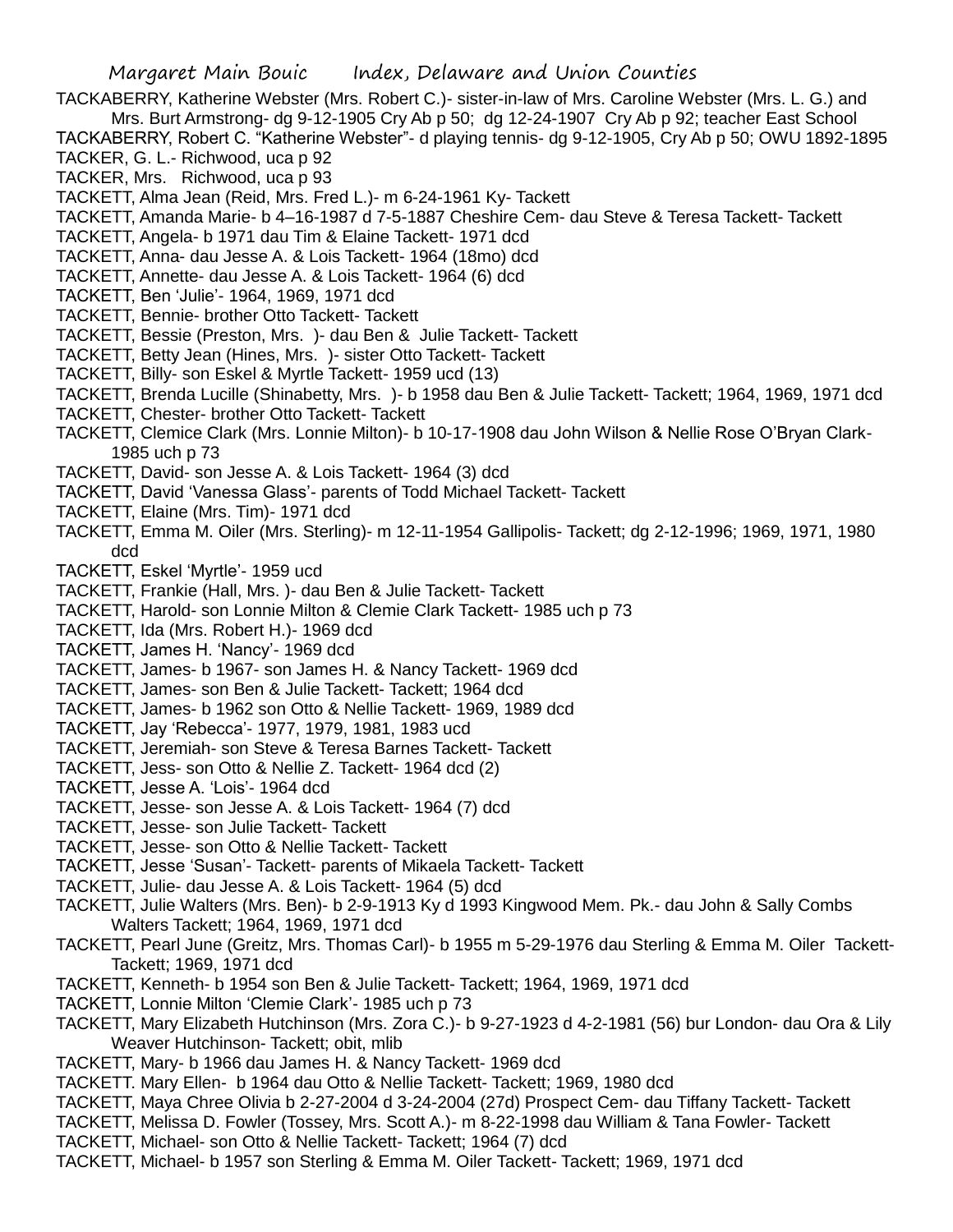- TACKETT, Mikaela- b 8-27-1996 dau Jesse & Susan Tackett- Tackett
- TACKETT, Myrtle (Mrs. Eskel)- 1959 ucd
- TACKETT, Nancy (Mrs. James H.)- 1969 dcd
- TACKETT, Nellie (Mrs. Otto)- 1961, 1964, 1969, 1971, 1980 dcd
- TACKETT, Neva (Caudill, Mrs. )- sister Otto Tackett- Tackett
- TACKETT, Oliver- son Ben & Julie Tackett- Tackett; 1964 dcd
- TACKETT, Otto 'Nellie'- d 1-6-1983 (49) Cheshire Cem– son Mrs. Sola Ferguson- Tackett 1961, 1964, 1969, 1971, 1980 dcd
- TACKETT, Patsy Denise (Link, Mrs. Philip Michael)- b 1961 m 2-14-1981 dau Sterling & Emma Oiler M. Tackett- Tackett
- TACKETT, Paul- son Julie Tackett- Tackett
- TACKETT, Philip- b 1956 son B en & Julie Tackett- Tackett; 1964, 1969, 1971 dcd
- TACKETT, Rebecca (Mrs. Jay)- 1977, 1979, 1981, 1983 ucd
- TACKETT, Robert J. 'Ida'- 1969 dcd
- TACKETT, Roger- b 1955 son Otto & Nellie Tackett- Tackett; 1961, 1964, 1969, 1971 dcd
- TACKETT, Ronnie- b 1959 son Otto & Nellie Tackett- Tackett; 1961, 1964, 1969 dcd
- TACKETT, Ruth Ann (Meade, Mrs. )- sister Otto Tackett- Tackett
- TACKETT, Sandra (McInerney, Mrs. )- b 1959 dau Sterling & Emma M. Oiler Tackett- Tackett; 1969, 1971, 1980 dcd
- TACKETT, Sterling 'Emma M. Oiler'- m 12-11-1954 Gallipolis- Tackett; dg 2-12-1996; 1969, 1971, 1980 dcd
- TACKETT, Steve Allen 'Teresa Karlene Barnes'- b 1960 m 6-19-1982- son Otto & Nellie Tackett- Tackett; 1961, 1964, 1969 dcd
- TACKETT, Susan (Mrs. Jesse)- parents of Mikaela Tackett- Tackett
- TACKETT, Tammy- b 1970 dau Tim & Elaine Tackett- 1971 dcd
- TACKETT, Teresa Karlene Barnes (Mrs. Steve Allen)- m 6-19-1982 dau J. Dale & Darlene Barnes- Tackett
- TACKETT, Tiffany- mother of Maya Chree Olivia & MaKayla Tackett- Tackett
- TACKETT, Tim "Elaine'- son Ben & Julie Tackett- 1964 (14), 1971 dcd; Tackett
- TACKETT, Todd Michael- b 3-24-2002 son David & Vanessa Glass Tackett- Tackett
- TACKETT, Vanessa Glass (Mrs. David)- parents of Todd Michael Tackett- Tackett
- TACKETT, Walter E.- 1959 ucd
- TACJETT, Zella Mae (Caudill, Mrs. )- sister Otto Tackett- Tackett
- TACKETT, Zora C. 'Mary E.- Tackett; 1971, 1973 ucd
- TAES, James- 1883 uch V p 471
- TAFE, Susanna (Roderick, Mrs. Joseph)- m 10-1-1833 dcm
- TAFEL, Fredricka Binder (Mrs. John)- m 12-8-1864 dcm- 1870C Delaware Town p 342 (55)
- TAFEL, John 'Fredricka Binder'- m 12-8-1864 dcm 1870C Delaware Town p 342 (57\*)
- TAFF, D. H.- 1883 uch IV p 491
- TAFF, Matilda (Hildreth, Mrs. James)- m 8-1-1840 d 7-3-1847- 1883 uch V p 689
- TAFFANY, infant d 3-22-1879 (16d) Orange Tp- ch G. W. & E. M. . Taffany- dcdeaths
- TAFFE, Mary Ann (Loveless, Mrs. John Vincent)- b 1777 d 1870 dcc Clara Loveless Edelblute 17
- TAFFT, Sarah (Witter, Mrs. John)- Powers Pat p 316
- TAFT, A. H. (Mrs. )- sister Joseph Irwin, Jr. dg 8-14-1914, Cry Ab p 142
- TAFT, Amelia W.- dau William & Sarah Lewis- dg 7-2-1912- Cry Ab p 139
- TAFT, Cynthia (Atherton, Mrs. A. W.)- 1908 dch p 717
- TAFT, Mrs. D.- Pabst p 1 p 29
- TAFT, Elizabeth E. (Mrs. P)- d 3-18-1884 (86-3-18)- Bokescreek Cem p 54; Powell p 236
- TAFT, Irwin- pallbearer for Mrs. W. H. Irwin- dg 12-3-1909, Cry Ab p 75; for Joseph Irwin, dg 5-10-1918. Cry Ab p 34
- TAFT, Jackson Howe 'Marcella'- Maugans Anc p 103
- TAFT, Jacqueline (Lowe, Mrs. John Stanley)- m 1-115-1968 dau Jackson Howe & Marcella Taft- Maugans Anc p 103
- TAFT, John 'Mary Carr'- Hutchisson p 25
- TAFT, Josie R. Lewis (Mrs. W. H.)- dau William T. & Sarah Fowler Lewis- 1908 dch p 613; dg 7-2-1912, Cry Ab p 139
- TAFT, Lodena Irwin (Mrs. )- dau Joseph & Lydia Castner Irwin- dg 5-17-1918 Cry Ab p 37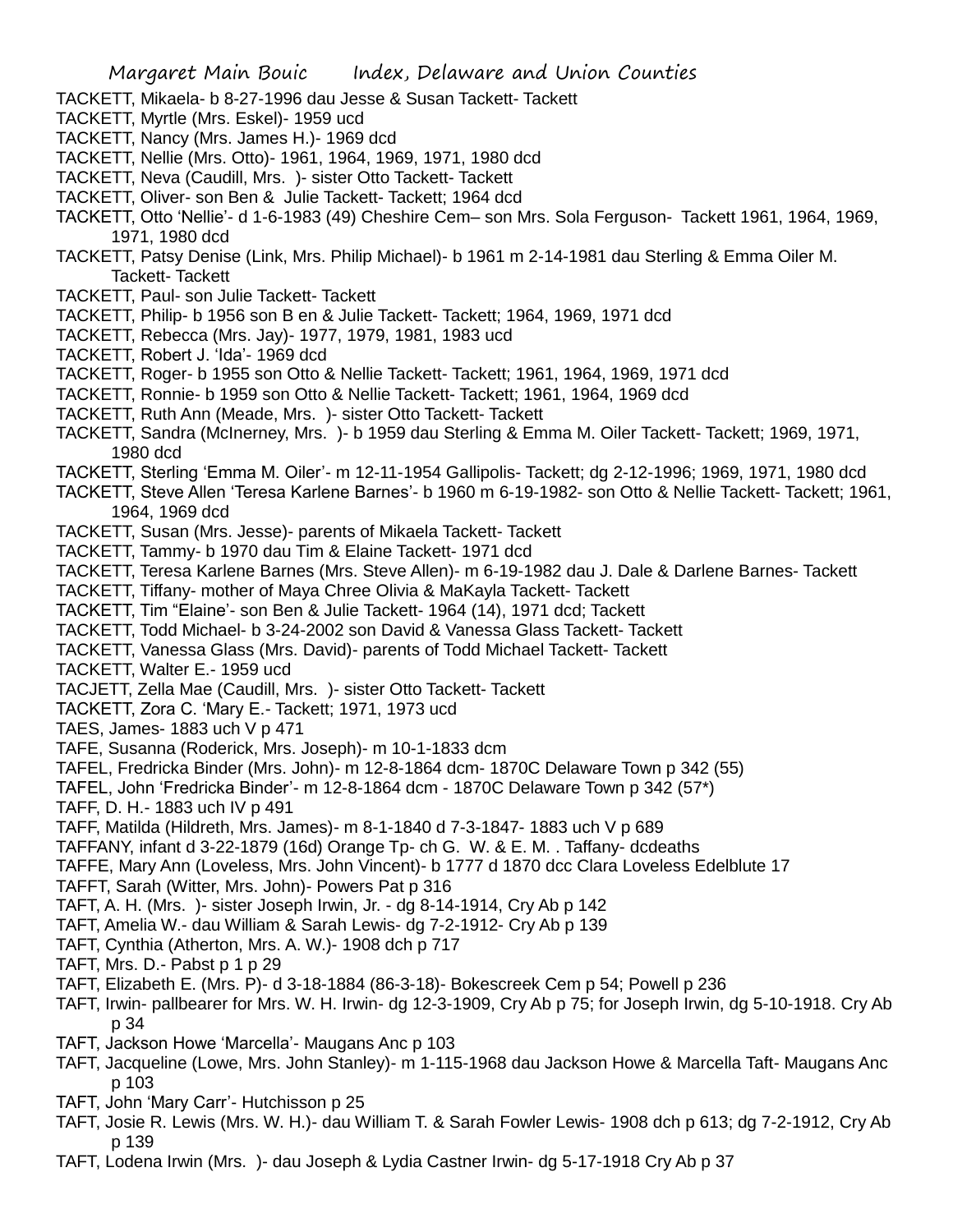- TAFT, Loren, Mrs. dau Joseph & Lydia Castner Irwin- dg 5-17-1918, Cry Ab p 37
- TAFT, Rev. Lovett- 1915 uch p 217, 221; 1883 uch V p 34, 188, 364, 464; unvmec p 5, 38
- TAFT, Mary Carr (Mrs. John)- dau Michael & Rosanna Felkner Carr- Hutchisson p 25
- TAFT, ----(Mrs. Senator) of Nebraska- dau Mrs. Col. John Richie- dg 4-3-1891, Cry Ab p 51
- TAFT, William Howard 'Josie Lewis'- 1908 dch p 613; btp p 8
- TAFT,. Pres. William Howard- related to Daniel Taft Robinson- mt 10-27-1909 p6c2, Abs p 68
- TAGAYA, Hideko (Tiller, Mrs. Robert "Bob") b 4-18-1951 Tokyo m 12-22-1984 d 11-19-1999 (48) cremated, ashes in family tomb in Japan- dau Soho & Hisako Tagaya- Tagaya
- TAGE, Joseph- Powers p 281, 282
- TAGEIT, Charles B. 'Flora'-1910C Jerome Tp-Pl City 103-108 p 4B (50,Ala.Unkm,unk) m2 10y' grain deaer, elevator
- TAGEIT, Edna- dau Charles B. Tageit- 1910C Jerome Tp-Pl,.City 103-108 p 4B (23,O,Ala.,O)
- TAGEIT, Flora (Mrs. Charles B.)- 1910C Jerome Tp- Pl.City 103-108 p 4B (50, O,Pa,Pa)m 10y, no ch
- TAGEIT, Grace ?- dau Charles B. Tageit- 1910C Jerome Tp-Pl.City 103-105 (17,O,Ala.O)
- TAGERT, Joseph- Pabst Pion II p 165 J.- uca p 74
- TAGG, Betty (Sheets, Mrs. )- dau Walter, Sr. & Madge M.Tagg- Tagg
- TAGG, Carol Jean Bowman (Mrs. James Owen)- m 7-30-1966- Tagg
- TAGG, Chauncey- brother John Tagg- Tagg
- TAGG, Clara Stockman (Mrs. Pearl E.)- b 4-4-1864 m 10-8-1887 d 3-23-1898 dau William Robert & Mary Lucretia Armsey Stockman- dcc Owen Tagg 5
- TAGG, Darlene L. Panknin (Harros, Mrs. )(Mrs. Robert P.) m(2) 7-31-1976- Tagg
- TAGG, Dora (Kelly, Mrs. )- sister John Tagg- Tagg
- TAGG, Dorothy M. Hartig (Chapman, Mrs. ) (Mrs. Owen F.)- b 2-8-1930 Ky d 9-20-2001 (71) dau Joseph & Opal Hughes Hartig- Tagg
- TAGG, Ernest E. 'Minnie Gilette'- brother John Tagg- dcq Minnie Gilette Tagg 1
- TAGG, Florence E,. Glaze (Mrs. John R.)- b 4-15-1904 d 10-23-1990 (86) bur Arcadia- dau John V. & Maude Mae Skinner Glaze- Tagg
- TAGG, Gary 'Roberta''Patricia'- son Owen & Myrtle Arndt Tagg- Tagg
- TAGG, James Owen 'Carol Jean Bowman''Donna'- m 7-30-1966 son Owen & Myrtle Arndt Tagg- Tagg
- TAGG, Jean E. Patton (Mrs. Robert)- d 4-9-1974 (51) Trenton Cem Tagg
- TAGG, Jo Ann (Massie, Mrs. Kenneth)- dau Owen & Myrtle Arndt Tagg- Tagg
- TAGG, John 'Florence'- d 11-3-1966 (59)- Tagg
- TAGG, Karlene- dau Gary & Roberta Tagg- Tagg- engaged to Elbert Sykes, Jr.
- TAGG, Laura (Shockey, Mrs. )- sister John Tagg- Tagg
- TAGG, (Mrs. L. M.)- sister Sarah Elizabeth Hoyle- dg 2-6-1914, Cry Ab p 91
- TAGG, Lulu Webb (Mrs. Virgil)- b 5-19-1945 m 2-26-1914 d 5-29-1945 dau Frank & Minnie Borden Webb dcc Owen Tagg 3
- TAGG, Madge M. (Mrs. Walter, Sr)- d 5-14-1984 (84) bur Chillicothe- sister Lora Kendall- Tagg
- TAGG, Mary Margie- d 1929 dau Walter, Sr. & Madge M. Tagg- Tagg
- TAGG, Minnie Gilette (Mrs. Ernest E.)- dau Albert & Laura Sharp Gilette- dcq 1
- TAGG, Myrtle Arndt (Mrs. Owen)- d 4-27-1979 (59) Trenton Cem- Tagg; 1969, 1971 dcd
- TAGG, Nellie (Corwin,, Mrs. Lloyd)- sister John Tagg- Tagg
- TAGG, Owen 'Myrtle Arndt''Dorothy M. Hartig'- b 6-30-1915 d 12-9-2000 (85)- son Virgil & Lulu Webb Taggdcc Owen Tagg 1
- TAGG, Pamela (Fontana, Mrs. )- dua Robert & Jean E. Patton Tagg- Tagg
- TAGG, Pearl E. 'Clara Stockman'- b 5-28-1869 m 10-8-1887 d 1-23-1929- dau William & Rebecca Tagg; dcc Owen Tagg 4
- TAGG, Rebecca Miller (Mrs. William)- b 7-1-1838 m 4-7-1861 d 10-21-1908 dau John & Mary Miller- dcc Owen Tagg 9
- TAGG, Robert 'Jean E. Patton'- Tagg
- TAGG, Robert P. 'Darlene L. Harrod'- m 7-31-1976 d 1998 son Virgil L. Tagg- Tagg
- TAGG, Roberta (Mrs. Gary)- Tagg
- TAGG, Sondra (Deluga, Mrs. )- dau Robert & Jean E. Patton Tagg- Tagg
- TAGG, Virgil L 'Lulu Webb'- b 10-3-1894 m 2-26-1914 d 6-4-1976 (81) Trenton Cem- son Pearl E. & Clara Stockman Tagg- Tagg; dcc Owen Tagg 2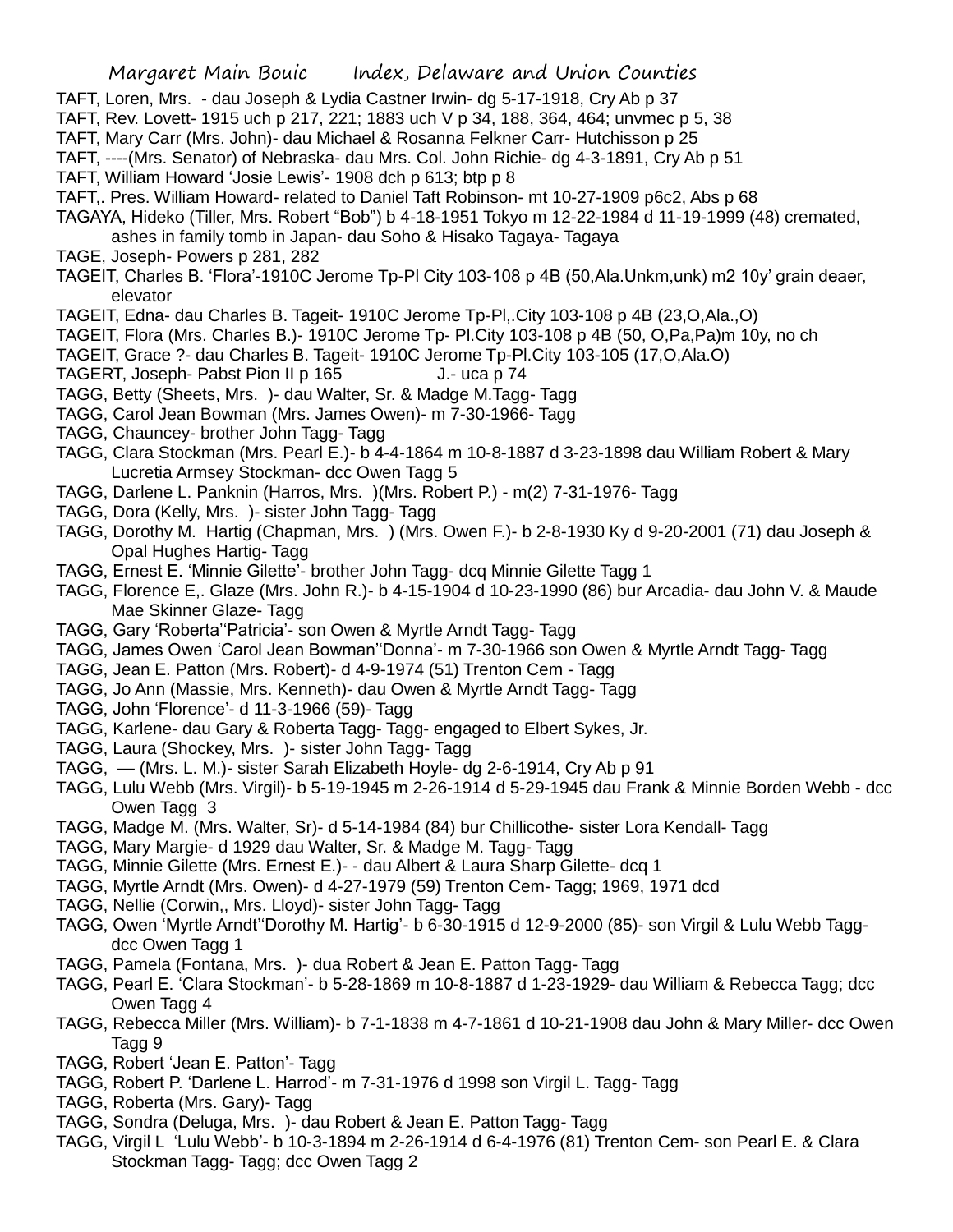- TAGG, Walter, Sr 'Madge'- d 5-24-1964 (68) bur Mt. Gilead- brother John Tagg- Tagg
- TAGG, Walter, Jr.- son Walter, Sr. & Madge Tagg- Tagg
- TAGG, William 'Mary Lane'- m 8-2-1834- dcc Owen Tagg 16
- TAGG, William 'Rebecca Miller' b 20-27-1838 m 4-7-1861 d 10-21-1892- son William & Mary Lane Tagg- dcc Owen Tagg 8
- TAGGART, Aimee Myers (Mrs. John M.) m 11-14-1843 dcm
- TAGGART, Amy- sister Ellen Myers, dau William Myers- dg 12-29-1903- Cry Ab p 213
- TAGGART, Anne T. (Wilson, Mrs. )- dau Eugene Knapp & Helen Yeatman Taggart- Taggart
- TAGGART, Barbara A. (Mrs. Keith A.)- 1991 ucd
- TAGGART, Ebenezer Gray (E. G.) 'Mary Blain Price'- b 8-8-1836 m 3-21-1861 d 10-8-1907 (71) son John & Margaret Gray Taggart- hmp picture 58, 59; 1976 dch p 13; Eugene Taggart 4; 1870C Liberty Tp Del Co, p 391 (34\*); b 1836 d 1907 Tuesday, (71); Old Liberty Churchyard- Powell p 149; dg 10-11-1907 Cry Ab p 74; lpc p 5, 7, 10, 11, 14, 18, 22, 23; Powers p 27; 1880 dch p 426; Pabst p 1 p 63; hmp p 147
- TAGGART, Eugene Knapp 'Helen Yeatman'- b 6-5-1900 m 6-26-1929 d 8-20-1991 (91) son James Evans & Lucy Wilson Knapp Taggart- Powers p 27; lpc p 24; Taggart; 1961, 1964, 1969, 1971 dcd; Eugene Taggart 1; pallbearer for Arthur W. Evans- dg 3-6-1917 Cry Ab p 28
- TAGGART, Judge Frank- Pabst p 4 p 14
- TAGGART, Gertrude (Yohe, Mrs. Ira)- b 12-22-1910 d 11-27-1955- Weiser p 450
- TAGGART, Helen Yeatman (Mrs. Eugene Knapp)- b 11-23-1904 m 6-26-1929 Taggart; lpc p 24; 1961, 1964, 1969, 1971 dcd; Eugene Taggart 1
- TAGGART, Hermanche T. (Newhouse, Mrs. Wren)- b 7-29-1886 m 2-12-1913 dau Charles H. & Mary Taggart-Newhouse p 48 (13188)
- TAGGART, James E.- hadc p 107 (1900 Liberty Tp); Powers Pat p 198
- TAGGART, James- 1870C Liberty Tp Del Co p. 391 (4); son E. G. (Ebenezer Gray) Taggart- dg 10-11-1907 Cry Ab p 74
- TAGGART, James Evans 'Lucy Wilson Knapp'- b 2-18-1866 m 10-20-1892 d 9-15-1965; hmp p 60; lpc p 11, 22, 23, 24 bur Liberty Churchyard Cem; 1961, 1964 dcd; Eugene Taggart 2
- TAGGART. James- pallbearer for Susanna Boyingon, dg 10-7-1913, Cry Ab p 63; for Miss Jane Anderson- dg 7-18-1916, Cry Ab p 76; for Mrs. Hiram Chapman- dg 5-17-1918, Cry Ab p 37
- TAGGART, James 'Margaret Ferguson- b 6-12-1748 d 2-5-1833- dcc James Taggart 32
- TAGGART, Janet (Wilson, Mrs. Alexander)- dcq Merle J. Rutherford 45
- TAGGART, —(Mrs. J. B.)- dau H. B. Stickney, Civil War Vet- dg 9-28-1915 Cry Ab p 80
- TAGGART, John B. 1870C Liberty Tp, Del Co p 391 (8); son E. G. (Ebenezer Gray) Taggart, dg 10-11-1907 Cry Ab p p 74; 1908 dch p 103, 216, 423; hadc p 107; (1900 Liberty Tp); Pabst p 4 p 1; Liberty p 2,3; 1976 dch p 50, 324
- TAGGART, John M. 'Aimee Myers'- m 11-14-1843 dcm
- TAGGART, John "Margaret Gray '- b 4-28-1812 m 1-8-1835 d 10-30-1869 (59-6-2)- Powell p 149- son John & Margaret Miller Taggart- Eugene Taggart 8; dcw Bk 4 p 354(37) surety
- TAGGART, John 'Margaret Miller'- b 1778 d 1843- Eugene Taggart 16
- TAGGART, John Yeatman 'Maralyn Harris'- b 3-9-1932 m 11-27-1958- son Eugene Knapp & Helen Yeatman Taggart- Taggart; Powers p 27
- TAGGART, Keith A. 'Barbara A.'- 1991 ucd
- TAGGART, Lucy Wilson Knapp (Mrs. James Evans)- b 1-5-1872 m 10-20-1892 d 3-5-1962 dau Wilson Shubal & Lucy Elizabeth Cellar Knapp- Powers p 24, 266-277, 278; Liberty p 1; lpc p 8, 22, 24; Eugene Taggart 3; 1961 dcd; dg 10-24-1902; Cry Ab p 159
- TAGGART, Maralyn Harris (Mrs. John Yeatman)- m 11- 27-1958- Powers p 27
- TAGGART, Margaret (Giffin, Mrs. Morrison)- Giffen (139)
- TAGGART, Margaret (Mrs. John) b 12-2-1811 m 1-8-1835 d 2-20-1880 (66-2-18) Old Liberty Churchyard; Powell p 149- dau R. Gray & M. Patterson- dc deaths; dau Ebenezer Atherton & Margaret Patterson Gray; Eugene Taggart 9; 1870C Liberty Tp, Del Co p 391 (56\*)
- TAGGART, Margaret (McMinn, Mrs. John M.)- dau John & Hanna Stickney Taggart- Taggart
- TAGGART, Margaret Miller (Mrs. John)- b 1779 d 1861- Eugene Taggart 17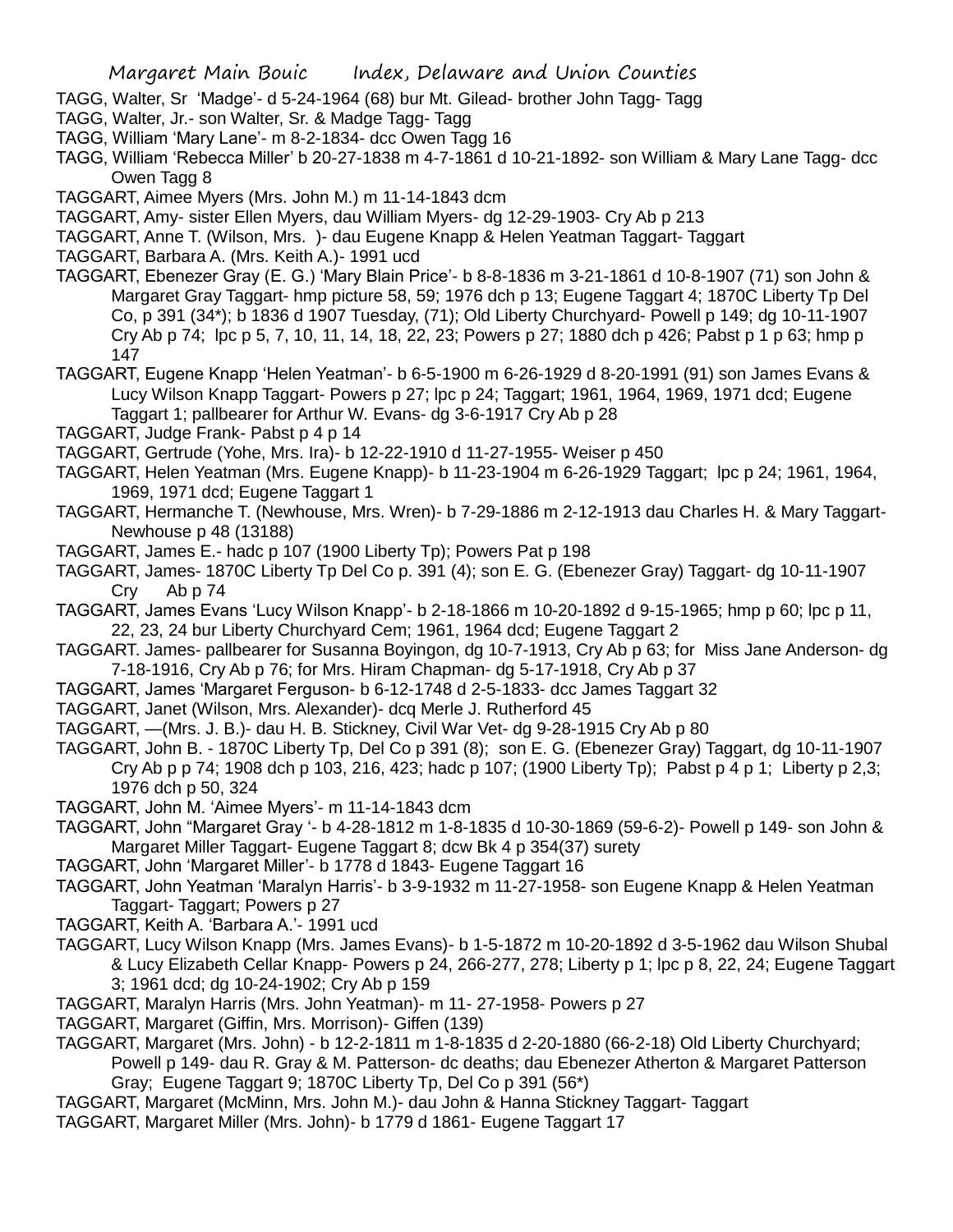- TAGGART, Mary Blain Price (Mrs. Ebenezer Gray- b 12-22-1833 m 3-21-1861 d 6-1-1917 Old Liberty Churchyard- Powell p 149- dau John G. & Elizabeth Barnes Price- Eugene Taggart 5; 1870C Liberty Tp Del Co, p 391 (36)
- TAGGART, Mary Elizabeth (Callahan, Mrs. Creston O.)- b 7-15-1897 m 5-3-1924 dau James Evans & Lucy Wilson Knapp Taggart- Taggart; Powers p 27
- TAGGART, Mary Louise- d 9-10-1981 (83) dau John & Hanna Stickney Taggart- Taggart
- TAGGART, Mrs. M. B.- lpc p 15
- TAGGART, Nan- Liberty p 2
- TAGGART, Virginia Ann (Green, Mrs. Richard T.)- b 4-2-1933 m 12-26-1955 dau Eugene Knapp & Helen Yeatman Taggart- Powers p 27
- TAGGERT, Joseph- 1883 uch V p 416
- TAGGETT, ----(Mrs. John)- dau William & Lucinda Perces Gillet Patton- dg 3-12-1912, Cry Ab p 107 see Target, Targett
- TAGIN (or Fagin?)- Sam C.- 1850C Delaware Town 1260 p 92 (-,O)
- TAGUE, Charles R. 'Emma J.'- 1980 dcd
- TAGUE. Emma J. (Mrs. Charles R.)- 1980 dcd
- TAGUE, Lynn- 1980 dcd
- TAGUE, Mary E. Wright (Mrs. William)- m 2-26-1846 dcm; letter from Doris White
- TAGUE, William 'Mary E. Wright'- m 2-26-1846 dcm, letter from Doris White
- TAILER, Charles- 1835 men p 10 #5 p 11 Bennington Tp
- TAILER, Effie Girthrute- Pabst p 2 p 33
- TAILER, Elizabeth- dau Thomas & Elizabeth Tailer- Nash p 420
- TAILER, Elizabeth (Mrs. Thomas)- Nash p 420
- TAILER, Henry- 1835 men p 20 #119 p 32 Concord Tp
- TAILER, James- son Thomas & Elizabeth Tailer- Nash p 420
- TAILER, John- son Thomas & Elizabeth Tailer- Nash p 420
- TAILER, Martin B.- 1908 dch p 402
- TAILER, Mary- b 1762- Nash p 438
- TAILER, Sarah- dau Thomas & Elizabeth Tailer- Nash p 420
- TAILER, Susan (Robinson, Mrs. James)- ucm 532 see Taylor
- TAILER, Thomas- Nash p 392, 412
- TAILER, Thomas- son Thomas & Elizabeth Tailer- Nash p 420
- TAILER, Thomas 'Elizabeth'- Nash p 420, 428
- TAILER, William- Nash p 432
- TAILLER, Thomas- Nash p 399
- TAILLOUR, William- Nash p 432
- TAILOE, William- 1835 men p 43 #184 p 77 Marlborough Township
- TAILOR, Gerromos- 1835 men p 18 #10 p 27 Concord Tp
- TAILOR, Maudlin (Mrs. )- Genther p 7
- TAILOR, Susan Robinson, Mrs. James)- m 10-9-1839 ucm
- TAINER/TAYNOR, Elvira- dau Samuel Tanier- 1880C Washington Tp 185-192 p 20 (15,O,O,O)
- TAINER, Ely- son Samuel & Sarah J. Tainer- 1880C Washington Tp 185-192 p 20 (4,O,O,O)
- TAINER, Eva O.- dau Samuel Tainer- 1880C Washington Tp 185-192 p 20 (12,O,O,O)
- TAINER, Ira- uca p 101, Washington Tp
- TAINER, Laura E.- b 7-1879 dau Samuel & Sarah J. Tainer- 1880C Washington Tp 185-192 p 20 (11/12,O,O,O)
- TAINER, Samuel 'Sarah J.'- 1880C Washington Tp 185-192 p 20 (33,O,O,Md)
- TAINER, Sarah J. (Mrs. Samuel)- 1880C Washington Tp 185-192 p 20 (26,O,O,O)
- TAISEY, Margaret- 1976 dch p 333
- TAISEY, Robert 'Margaret'- d 4-12-1999 Pharmacy Del RX in Delaware Powers Pat p 297; Taisey; 1976 dch p 15
- TAIT, Ruth Esther (Goodling, Mrs. Richard Albert)- b 9-27-1929 m 9-10-1949- Weiser p 361
- TAIT, William- 1820C Big Rock Tp
- TAITE, Clarissa Denison (Mrs. Harry L.)- d 2-29-1980 (94) cremated- sister Lonnis Dennison- Taite; obit, mlib TAITE, Harry L. 'Clarissa Denison'- d 10-30-1962 (80) Taite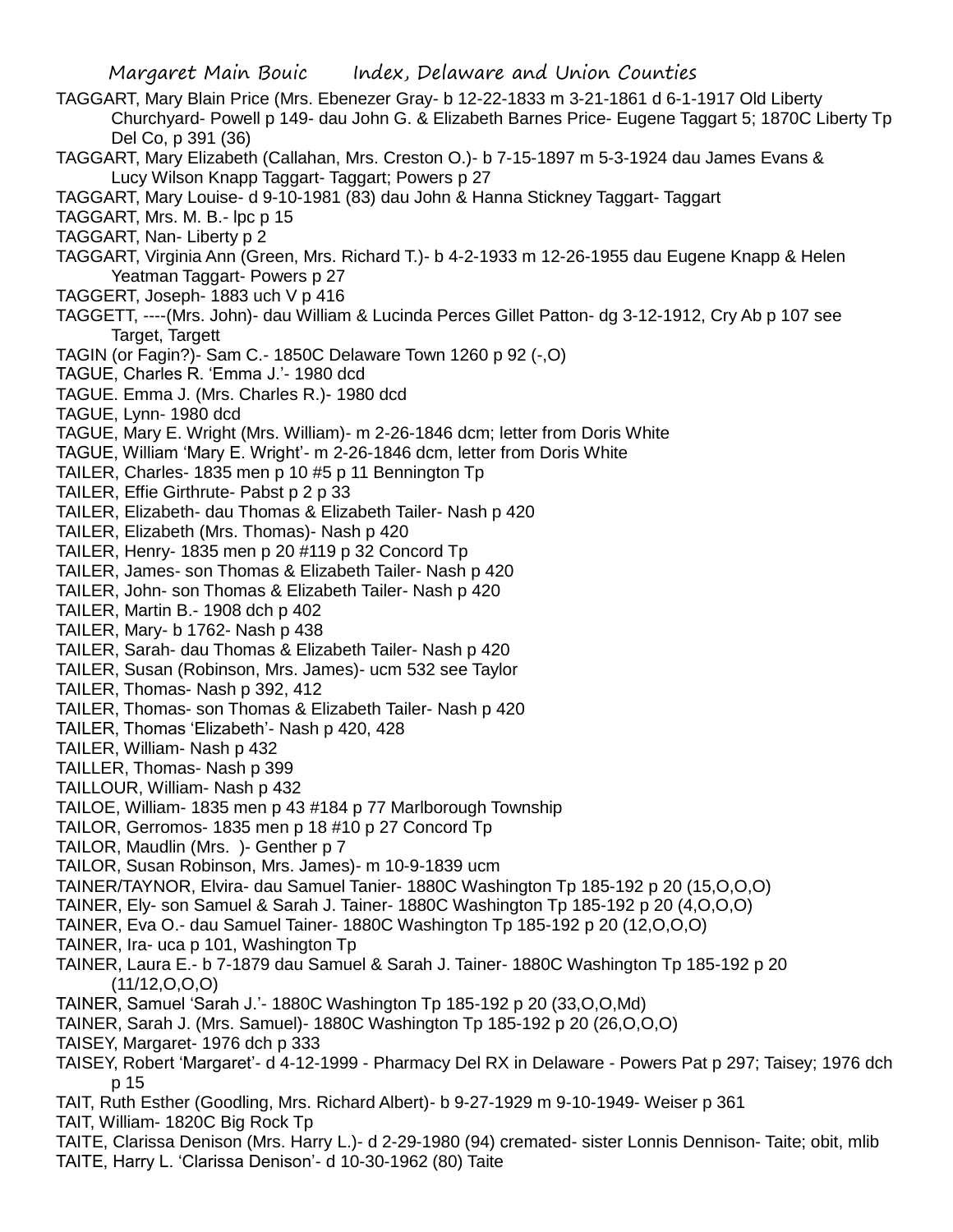TAITE, Rev. John L.- conducted funeral of Miss Dorothy Osborne, dg 6-11-1915, Cry Ab p 57

- TAITE, Virginia (Chapman, Mrs. Russell W.)- dau Harry L. & Clarissa Denison Taite- Taite; Chapman
- TAKAHASHI, Edward- d 4-29-1968 (61) buried Cincinnati- Takahashi
- TAKAHASHI, Toshiharu- d (18) bicycle-car accident- exchange student from Japan- son Toshiaki & Nobuko Takahashi- Takahashi
- TAKATCH, Anthony J. 'June Wulfert'- b 10-25-1921 Pa d 9-27-2001 (79) Trenton Cem- son Martin & Barbara Takatch- WW II; Takatch; 1980 dcd
- TAKATCH, June Wulfert (Mrs. Anthony J.)- Takatch; 1980 dcd
- TAKATCH, Michael 'Michelle' b 1972 son Anthony J. & June Wulfert Takatch- Takatch; 1980 dcd
- TAKATCH, Michelle (Mrs. Michael)- Takatch
- TAKATCH, Theresa (Clary, Mrs. )- sister Anthony J. Takatch- Takatch
- TALADAY, Claude Estalene "Essie"- 1971, 1980 dcd
- TALADAY, Estalene "Essie" (Mrs. Claude)- 1971, 1980 dcd
- TALADAY, Eva May- b 1863 d 1845- Bokescreek Cem p 59
- TALAMO, Anna (Higley, Mrs. )- dau Pietro & Gilda Talamo- Talamo of Delaware
- TALAMO, Elena (Fricchione, Mrs. )- dau Pietro & Gilda Talamo- Talamo of Naples
- TALAMO, Franco- son Pietro & Gilda Talamo- Talamo- of Brazil
- TALAMO, Gilda (Mrs. Pietro)- Talamo
- TALAMO, Pietro 'Gilda'- d 11-10-1991 (81) Naples, Italy- Talamo
- TALBERT, Allen 'Mary'- Pabst p 8 p 94
- TALBERT, Arlene- dau Arlys M. & Maureen Talbert- 1959 (12) ucd
- TALBERT, Arlys M. 'Maureen'- 1959 ucd
- TALBERT, Arlys- son Arlys M. & Maureen Talbert- 1959 (5) ucd
- TALBERT, Betsy Ann (Peaver, Mrs. John)- m 7-2-1843 ucm
- TALBERT, Brenda (Mrs. Kurt)- Talbert
- TALBERT, Doris (Conger, Mrs. Victor Glesenkamp)- 1976 dch p 371
- TALBERT, Geraldine "Jerrie" Main (Mrs. )- b 11-18-1946 d 5-8, 2004 (59) Marlborough Cem dau Harold & Geraldine Hanover Main- Main; Talbert
- TALBERT, Huldy Kelsey (Mrs. Lemuel)- m 7-23-1843 ucm (Hearl)
- TALBERT, Jane (Blakely, Mrs. John)- b 1800 dau Thomas & Ruth Ferguson Talbert- dumch p 149, 245- or Talbot
- TALBERT, John R.- son Allen & Mary Talbert- Pabst p 8 p 94
- TALBERT, Kevin- son Arlys M. & Maureen Talbert- 1959 (7) ucd
- TALBERT, Kurt "Brenda'- stepson Geraldine Main Talbert- Talbert
- TALBERT, Lemuel 'Huldy Kelsey'- m 7-23-1843 ucm (Hearl)
- TALBERT, Lori- step- daughter Geraldine Main Talbert- Talbert
- TALBERT, Mary (Mrs. Allen)- Pabst p 8 p 94
- TALBERT, Mary- dau Allen & Mary Talbert- Pabst p 8 p 94
- TALBERT, Maureen (Mrs. Arlys M.)- 1959 ucd
- TALBERT, Rebecca- dau Allen & Mary Talbert- Pabst p 8 o 94
- TALBERT, Roanna (Allen, Mrs. Jonathan)- m 10-22-1837 ucm
- TALBERT, Ruth Ferguson (Mrs. Thomas)- dumch p 245
- TALBERT, Stephen- son Arlys M. & Maureen Talbert- 1959 (10) ucd
- TALBERT, Thomas 'Ruth Ferguson'- dumch p 245
- TALBERT, Twyla (Freshwater, Mrs. Charles Theodore)- b 2-23-1927 m 1-10-1948- Freshwater p 197
- TALBOLT, Catherine 1870C Oxford Tp p 438 (18)
- TALBOLT, Jenett- sister-in-law of Charles E. & Lucy B. King- 1910C Claibourne -Richwood 322-329 (62,O,NJ,Pa), wc, 4 ch, 3 living
- TALBOLT, Jane 1870C Oxford Tp p 438 (20)
- TALBOT, Amelia- 1980 dcd
- TALBOT, Cameron- b 1979 son Richard C. & Kathleen H. Talbot- 1980 dcd
- TALBOT, Catherine- dau Elisha & Sarah Talbot- 1850C Harlem Tp 678 p 60 (9,O)
- TALBOT, D. G.- Nash p 165
- TALBOT, Ed 'Ella Sherman'- Maugans Anc p 159
- TALBOT, Elisha 'Sarah'- 1850C Harlem Tp 678 p 60 (40,Va)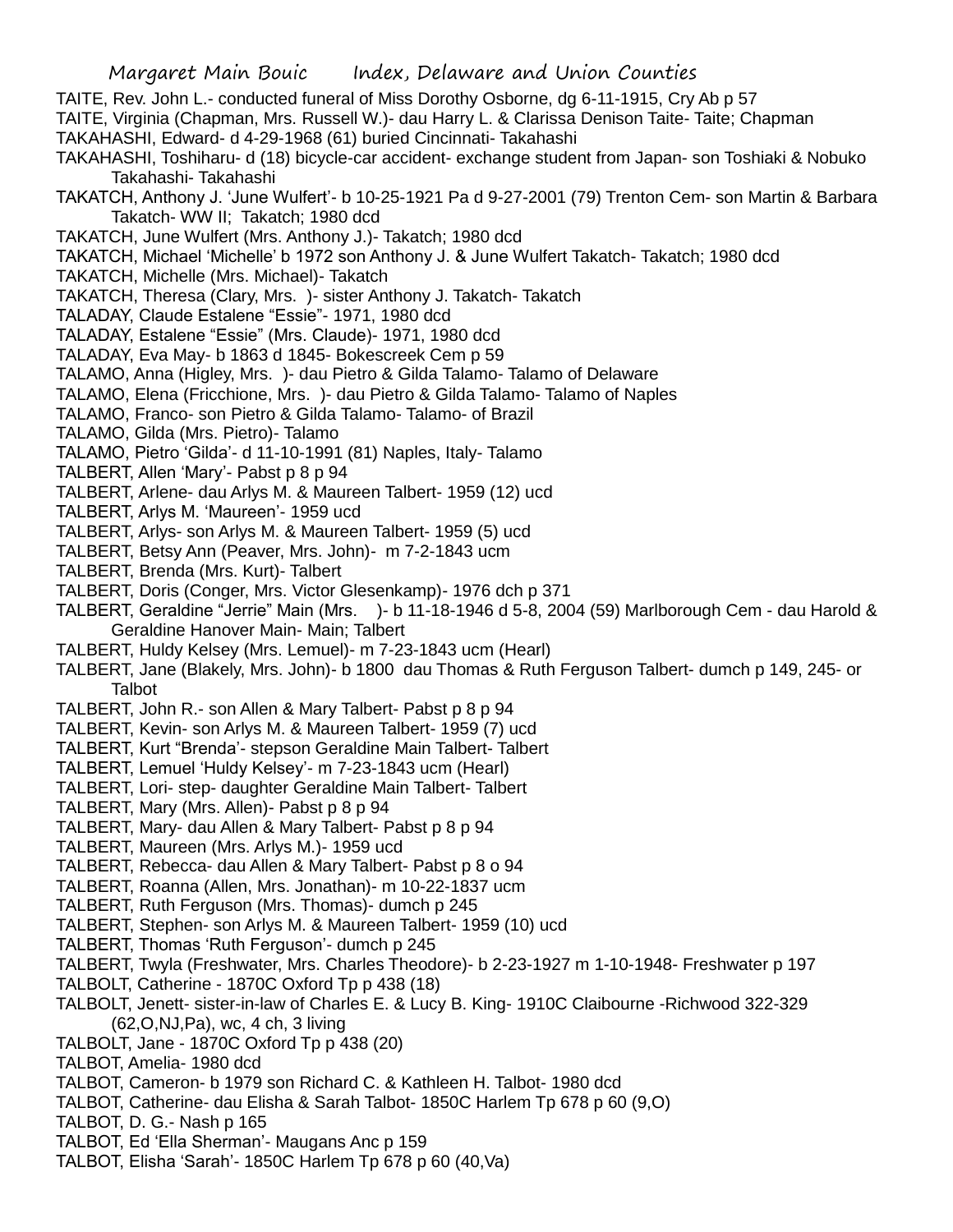Margaret Main Bouic Index, Delaware and Union Counties TALBOT, Elizabeth (Hathaway, Mrs. Ephraim)- dau Jared & Sarah Andrews Talbot- Pabst p 118 TALBOT, Ella Sherman (Mrs. Ed)- d 8-13-1948 dau James & Lucreita Alice Finley Sherman- Maugans Anc p 159 TALBOT, Ethel Bicher (Mrs. John)- dau Lorenzo Bicher- Weiser p 647 TALBOT, George- Nash p 135 TALBOT, George- 1850C Delaware Town 1260 p 92 (20,Va) TALBOT, Hannah A.- dau Elisha & Sarah Talbot- 1850C Harlem Tp 676 p 60 (3,O) TALBOT, Irene (Spitzer, Mrs. )- dau Ed & Ella Sherman Talbot- Maugans Anc p 159 TALBOT, James E. 'Karen T.'- 1969, 1971 dcd TALBOT, Jared 'Sarah Andrews'- Maugans Anc p 118 TALBOT, John 'Ethel Bicher'- Weiser p 647 TALBOT, Karen T. (Mrs. James E.)- 1969, 1971 dcd TALBOT, Kathleen H. (Mrs. Richard G.)- 1980 dcd TALBOT, Lettie Williams- dau Jane Overturf Williams- dg 4-14-1914, Cry Ab p 112 TALBOT, Lucinda- dau Elisha & Sarah Talbot- 1850C Harlem Tp 678 p 60 (11,O) TALBOT, Maria (Mrs. )- dau Lucretia Maine- see Asp 572 TALBOT, Marie- b 1968- dau James E. & Karen T. Talbot- 1971 dcd TALBOT, Mary- niece of Miss Sarah Day- dg 1-5-1904, Cry Ab p 217 TALBOT, Michele- b 1970 dau James E. & Karen T. Talbot- 1971 dcd TALBOT, Nettie Finch- sister Mollie Cartmell Finch Fish- mt 7-5-1911 Abs p 73 TALBOT(T), Peter- 1883 uch V p 287, 331; uca p 31, 49; Jerome, Millcreek Tp TALBOT, Polly Ann (Maine, Mrs. Samuel)- Asp (197f) TALBOT, Richard G. 'Kathleen H.'- 1980 dcd TALBOT, Ruth (Campbell, Mrs. Charles)- dau Ed & Ella Sherman Talbot- Maugans Anc p 159 TALBOT, Sarah Andrews (Mrs. Jared)- Maugans Anc p 159 TALBOT, Sarah (Mrs. Elisha)- 1850C Harlem Tp 678 p 60 (39,O) TALBOT, Silas- son Elisha & Sarah Talbot- 1850C Harlem Tp 678 p 60 (15,O) TALBOT, Virginia (Mrs. Willard P.)- 1980 dcd TALBOT, Willard P. 'Virginia'- 1980 dcd TALBOT, Susanna (Allen, Mrs. Jonathan)- 1883 uch V p 453 TALBOTT, Antoinette (Mrs. W. Paul)- 1969, 1971 dcd TALBOTT, Bessie Marie Wise (Mrs. Alva "Paul")- b 3-13-1907 Coshocton d 12-30-1994 (87) bur Coshoctondau Willis & Ida Randles Wise- Talbott TALBOTT, Beverly (Courtright, Mrs. Joseph)- dau Alva Paul & Bessie Marie Wise Talbott- Talbott TALBOTT, Charles R.- 1969, 1971 dcd TALBOTT, Chase Lee- b 4-20-1976 son Tim & Robin Talbott- Talbott

- TALBOTT, Elmer Ellsworth 'Emma Eliza Sherman- 1985 uch p 107
- TALBOTT, Emma Eliza Sherman (Mrs. Elmer Ellsworth)- 1985 uch p 107
- TALBOTT, Gerald R.- son Alva Paul & Bessie Marie Wise Talbott- Talbott
- TALBOTT, Harry- b 1951 son W. Paul & Antoinette Talbott- 1969, 1971 dcd
- TALBOTT, Laura Belle (Ohaver, Mrs. Pearl Richard)(Ohaver, Mrs. Walter Harvey)- dau Elmer Ellsworth & Emma Eliza Sherman Talbott- 1985 uch p 107
- TALBOTT, Paul 'Bessie Marie Wise'- d 1980- Talbott
- TALBOTT, Paul, Jr.- son Paul & Bessie Marie Wise Talbott- Talbott
- TALBOTT, Paul- Mr. and Mrs. grandparents of Kirin Marie Keyser- Talbott
- TALBOTT, Richard A.- 1969, 1971 dcd
- TALBOTT, Robin (Mrs. Tim)- Talbott, parents of Chase Lee Talbott
- TALBOTT, Sue (Koloff, Mrs. Kevin)- dau Paul & Bessie Marie Wise Talbott- Talbott
- TALBOTT, Tim 'Robin'- Talbott parents of Chase Lee
- TALBOTT, W. Paul 'Antoinette'- 1969, 1971 dcd
- TALBUT, Elizabeth Johns (Mrs. John)- dumch p 407
- TALBUT, John 'Elizabeth Johns;- dumch p 407
- TALBUT, Rebecca (Hobson, Mrs. Joseph)- dumch p 407
- TALCOTT, Etta (Shoup, Mrs. Walter)- b 7-5-1882 dau Henry Frasher & Amanda Daugherty Shoup- Pounds 121(10)1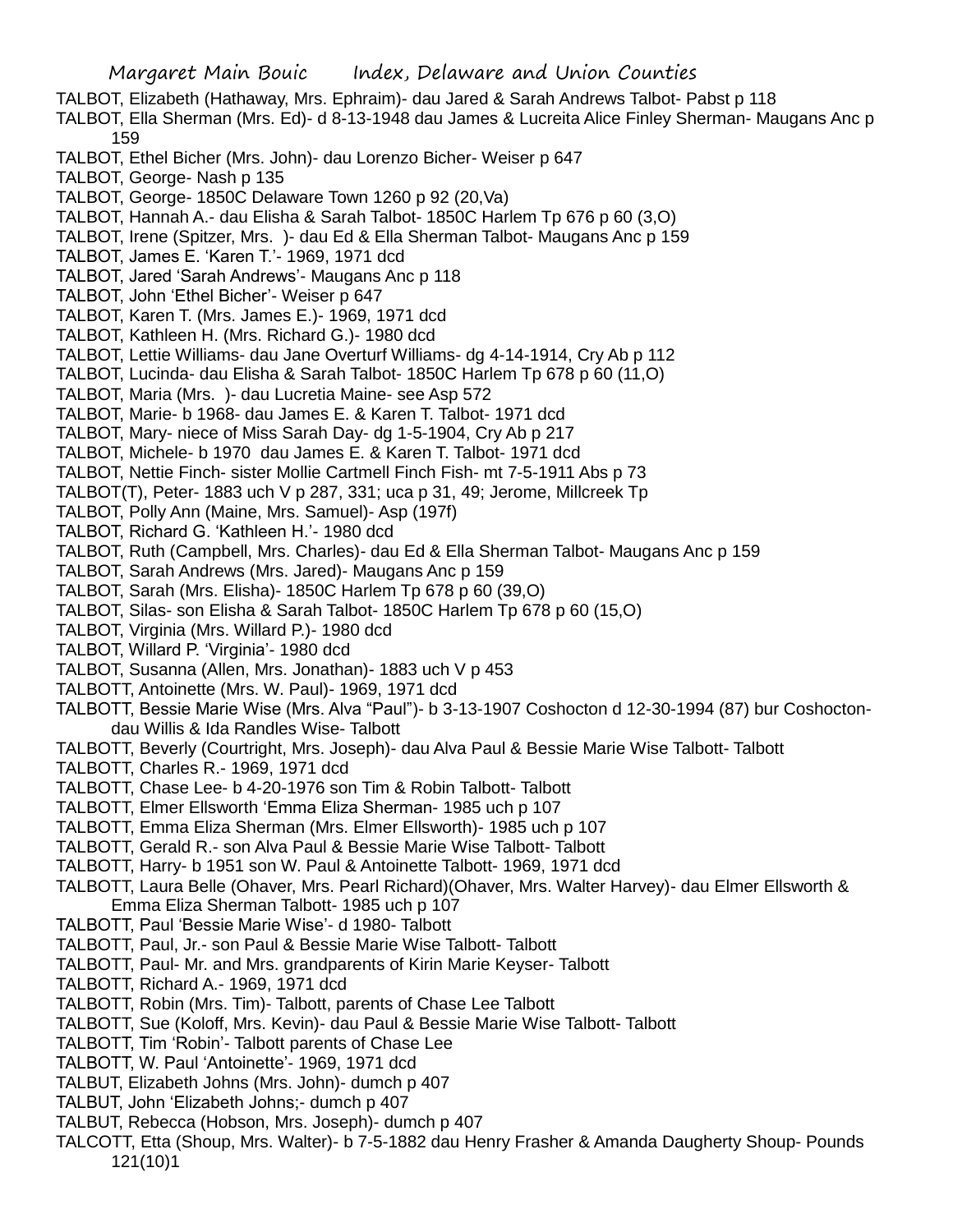- TALCOTT, Glenn- son Walter & Etta Shoup Talcott- Pounds 5
- TALCOTT, John- Powers Pat p 24, 25, 26, 127, 134, 300
- TALCOTT, Rhea- ch Walter & Etta Shoup Talcott- Pounds 5
- TALCOTT, Suzanne E. (Mrs. Thomas W.)- 1980 dcd
- TALCOTT, Thomas W. 'Suzanne E.'- 1980 dcd
- TALCOTT, Walter 'Etta Shoup'- Pounds (121(10)1)
- TALEY, Sarah- heir of Arzel Pierce- dcw Bk 4 p 271 (29)
- TALKINGTON, Bernard A. 'Nora Frances'- d 6-5-1978 (64) Newhouse Cem- Talkington; 1964, 1969, 1971 dcd
- TALKINGTON, Bertha- dau Joseph & Ruth Ann Sendeldecker, sister of Phoebe Swearingen- dg 1-23-1917, Cry Ab p 8
- TALKINGTON, Daniel R. 'Darline Jones'- d 11-10-1963 (55) Green Mound Cem- Talkington
- TALKINGTON, Darline W. Jones (Mrs. Daniel R.)- b 7-2-1915 d 1-31-2000 (84) dau Allison & Emma Stanley Jones- Talkington
- TALKINGTON, Joyce (Davenport, Mrs. Kenneth L.)- dau Daniel R. & Darline Jones Talkington- Talkington
- TALKINGTON, Margaret- dau Joseph & Ruth Ann Sindledecker- sister of Joseph Sindledecker- dg 7-25-1911, Cry Ab p 53
- TALKINGTON, Nora Frances (Mrs. Bernard A.)- 1969, 1971 dcd
- TALKINGTON, Ruth- 1961, 1964 dcd
- TALKINGTON, Ruth (Ross, Mrs. Philip)- 1915 uch p 849
- TALKINGTON, William Daniel b 4-23-1944 d 6-22-1991 (47) Greenmound Cem- son Daniel R. & Darlene Jones Talkington- Talkington
- TALLAHAN, ----(Mrs. Alfred)- dau Mrs. Matilda Holt, Prospect- dg 3-16-1915, Cry Ab p 27
- TALLBERT, Joan 1962 ucd, Dover Tp
- TALLER, Rossel- 1835 men p 36 #19 p 63 Liberty Tp
- TALLERICO, Ellen Donnelly (Mrs. Thomas J.)- m 5-12-1973 dau Edwin Donnelly- Tallerico
- TALLERICO, Joseph- Tallerico
- TALLERICO, Thomas J. 'Ellen Donnelly'- m 5-12-1973 son Joseph Tallerico- Tallerico
- TALLEY, uca p 49 Millcreek Tp
- TALLEY, Andrew Jackson 'Maggie O. Conner'- son Nelson E. & Eliza Edelman Talley- 1908 dch p 617; dg 11- 23-1906, Cry Ab p 134; 1860C Scioto Tp 1117 (4,O)
- TALLEY, Anna (Sperow, Mrs. William B.)- d 8-4-1887 (40-11-3) Oller Cem p 6- dau Nelson E. & Eliza Edelman Talley- 1908 dch p 617; Powell p 82
- TALLEY, Bayard- son Nelson & Eliza Edelman Talley- dg 11-23-1906 Cry Ab p 133; 1860C Scioto Tp 1115 (10)
- TALLEY, Carolyn (Barber, Mrs. )- dau Virginia Talley Wilson- Talley
- TALLEY, Dr. Charles Francis 'Lucy B Marquett'- son Nelson E. & Eliza Edelman Talley- 1908 dch p 138, 374, 432, 469, 617; Fowler p 109; dg 11-23-1906 Cry Ab p 133
- TALLEY, Dewey L.- dpc p 63, 73, 93, 94, 97; Talley
- TALLEY, —(Mrs. Dewey)- dpc p 87, 88
- TALLEY, Eli B. 'Sarah Pierce'- m 12-5-1950 dcm
- TALLEY, Eliza Edelman (Mrs. Nelson E.)- m 8-17-1842 dcm d Monday (84) dg 11-23-1906Cry Ab p 134; 1908 dch p 617, 772; Fowler p 109; Freshwater p 204; Pabst p 8 p 3; 1860C Scioto Tp 1115 (37,NY)
- TALLEY, ----(Freese, Mrs. I. M.)- dau Nelson & Eliza Talley- dg 11-23-1906, Cry Ab p 134
- TALLEY, Eliza (McKinnie, Mrs. John)- b 3-24-1800 d 2-23-1882- Powers p 232
- TALLEY, Elizabeth Helen Jung (Mrs. John Robert)- m 12-1959 dau Otto Alfred Jung- Talley
- TALLEY, Estella- d 1-27-1966 bur Evergreen Park- Talley; 1961, 1964 dcd
- TALLEY, Flora Oller (Mrs. John Frederick)- dau George W. Oller- 1908 dch p 617
- TALLEY, Fred- son Nelson E. & Eliza Edelman Talley- dg 11-23-1906, Cry Ab p 133
- TALLEY, Georgia- dpc p 101
- TALLEY, James P. 'Sarah M. Stevens (Mrs. James P.)- m 3-19-1967 dau Wilmer G. Stevens- Talley
- TALLEY, John Frederick 'Flora Oller'- son Nelson E. & Eliza Edelman Talley- 1908 dch p 617; 1860C Scioto Tp 1116 (4,O)
- TALLEY, John Robert- son Virginia Talley Wilson- Talley
- TALLEY, John Robert 'Elizabeth Helen Jung'- m 12-1959- son Dewey L. Talley- Talley
- TALLEY, Lucy B. (Elicy) Marquett (Mrs. Charles Francis)- dau Warner/Walter Marquett- dg 11-13-1906, Cry Ab p 131; 1908 dch p 618; Fowler p 109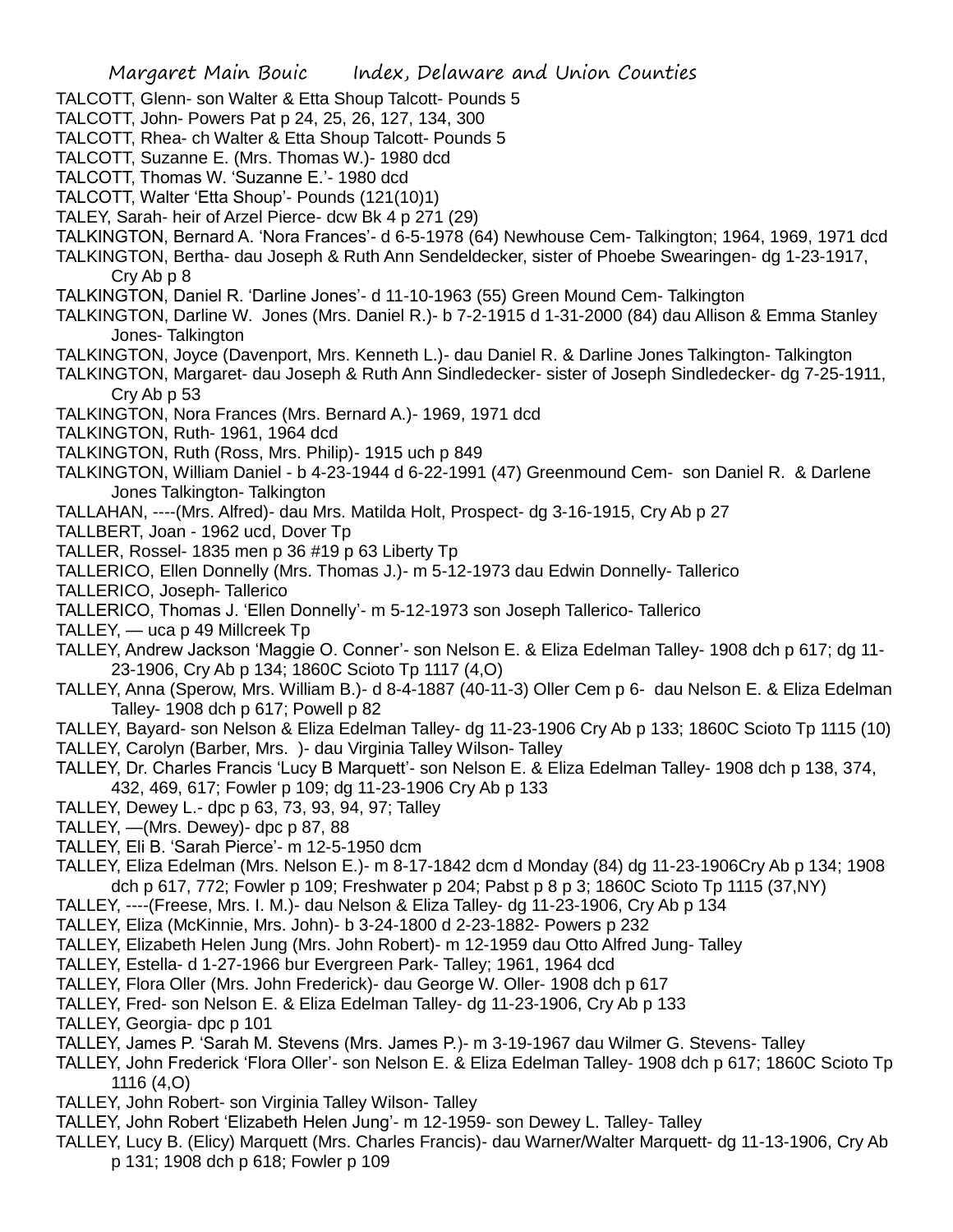- TALLEY, Maggie O. Conner (Mrs. Andrew Jackson)- 1908 dch p 617
- TALLEY, Mary Elizabeth (Vienot, Mrs. Charles Louis)- b 5-23-1843 d 11-18-1920 dau Nelson E. & Eliza Edelman Talley- opc 402; dcc Dick Thomas Ekelberry 11; 1908 dch p 617; 1880 dch p 738; dg 11-23-

1906, Cry Ab p 133; 1860C Scioto Tp 1115 (17); 1880C Scioto Tp 314-337 (38, O, Delaware, York) TALLEY, Nancy- dau Virginia Talley Wilson- Talley

- TALLEY, Nancy Jo (Martin, Mrs. Robert)- dau Dewey L. Talley- Talley
- TALLEY, Nancy- dau Nelson & Eliza Edelman Talley- 1860C Scioto Tp 1115 (13)
- TALLEY, Nelson E. 'Eliza Edelman'- m 8-17-1842 dcm; dg 11-23-1906, Cry Ab p 134; 1908 dch p 617; Fowler p 109; 1860C Scioto Tp 1115 (40)
- TALLEY, Nelson R. -b Wilmington d 9-26-1882 (62y1m) Concord Tp, dcdeaths ; dcw Bk 4 p 296(32) witness
- TALLEY, Nelson R.- son Nelson E. & Eliza Edelman Talley- 1880 dch p 217; 1908 dch p 103, 617, 772; Freshwater p 204; dg 11-23-1906, Cry Ab p 133; 1860C Scioto Tp 1115 (1,O)
- TALLEY, Sarah Jane (Warren, Mrs. Benjamin F.)(Freese, Mrs. Isaac Marion)- m 12-24-1863 dcm- dau Nelson E. & Eliza Edelman Talley- dg 11-23-1906 p 133; 1860C Scioto Tp 1115 (15); ; Beckley 2,3; 1908 dch p 617, 772;
- TALLEY, Sarah M. Stevens (Mrs. James P.)- m 3-19-1967 dau Wilmer G. Stevens- Talley
- TALLEY, Sarah Pierce (Mrs. Eli B.)- m 12-5-1850 dcm dau Arzel Pierce, dcw Bk 4 p 271(29)
- TALLEY, Tressa Trella (McKitrick , Mrs. Asbury J.)- b 1902 d 12-31-1926- McKitrick p 303
- TALLEY, Virginia Lee- dpc p 102
- TALLEY, Virginia (Williams, Mrs. David Lockwood )- b 7-30-1928 m 7-28-1951 dau Virginia Talley Wilson-Talley; Weiser p 685
- TALLEY, Virginia (Wilson, Mrs. David)- d 12-31-1978 (74) Fla.
- TALLEY, William- son Nelson E. & Eliza Edelman Talley- 1908 dch p 617
- TALLIOFERRO, Nicholas- 1883 uch V p 657
- TALLMADGE, A. A.- d 3-20-1864- 1883 uch IV p 491
- TALLMADGE, B.- Pabst p 1 p 6 Col. Benjamin- Pabst p 1 p 6
- TALLMADGE, D- hadc p 22 (1849 Concord Tp)
- TALLMAN, Abner A 'Mary Elizabeth Middleton'- m 6-24-1855 ucm 2297 (Hearl)
- TALLMAN, Adam Paul 'Bessie Cleo Skidmore'- b 3-28-1888 m 1909 d 5-30-1961 York Cem- son Garland Wade & Susanna Cahill Tallman- Tallman 1949, 1959 ucd
- TALLMAN, Adelaide- dau Alexander & Lydia Bailey Tallman- 1883 uch V p 555
- TALLMAN, Adelpha A.- dau Alexander & Lydia Bailey Tallman- 1880C Washington Tp 57-60 (24,O,O,O);
	- 1910C York Tp vilage 53-53 p 3A (53,O,O,O)
- TALLMAN, Alexander- b 1882 d 1908 Co I. 132 ONG; York Cem, Section B. p 72
- TALLMAN, Alexander 'Lydia Bailey'- b 6-14-1833/2 m 4-22-1855 d 11-10-1906 (74-4-27)- son Benjamin & Ruth Tallman- 1883 uch IV p 477, V. p 555; mt 11-21-1906 p 6c2, Abs p 28; uca p 101; 1880C Washington Tp 57-60 p 7 (48,O,NJ,NJ)
- TALLMAN, Alferd T. 'Eliza J. Holt'- m 11-7-1878 ucm 6355 (Hearl)
- TALLMAN, Alford 'Alunnah T. Hall'- 1880C York Tp 29 p 3 (35,O,O,O)
- TALLMAN, Alfred T. 'Emily l. Goff'- m 9-18-1867 ucm 4241 (Hearl) son Thomas W. & Mary Tallman- mt 9-25-
- 1867, Abs p 28; 1850C Washington Tp 1149-1167 p 171 (9,O)
- TALLMAN, Alfred T. 'Elmira J.'- b 7-24-1841 d 2-22-1920 Section !. York Cem p 50
- TALLMAN, Alice A. (Mrs. Levi P.)- 1910C Liberty Tp Un Co 291 p 12A (57,O,O,O) m 37y, 5 ch, 4 living
- TALLMAN, Alice Engle (Mrs. Clifford)- Tallman
- TALLMAN, Alunnah T. Hall (Mrs. Alford)- dau George & Matilda Hall- 1880C York Tp 29 p 3 (22,O,O,O)
- TALLMAN, Amanda M. Thomson (Mrs. Henton)- m 5-1834 -dg 2-17-1891, Cry Ab p 46; 1870C Delaware Town p 291 (52); Powers Pat p 279; 1869 wsc; Pabst p 8 p 21
- TALLMAN, Angeline (Marquis, Mrs. James E.)- m 8-1-1872 ucm; 1870C York Tp 202-197 (14,O) domestic servant for George W. & Catherine J. Ports
- TALLMAN, Ardith (Wood, Mrs. Earl)- d 2-9-1998 (82) dau Houston H. & Hazel Gray Tallman- Tallman; obit Hazel, mlib
- TALLMAN, Austin 'Emma Burr'- Tallman
- TALLMAN, Barbara J. Wiley (Mrs. Charles Varon)- m 1-23-1970- Tallman; 1971, 1973, 1975, 1977, 1979, 1981, 1983, 1991 ucd
- TALLMAN, Barbara (Konkright, Mrs. David)- dau Howard E. & Helen Beathard Tallman- Tallman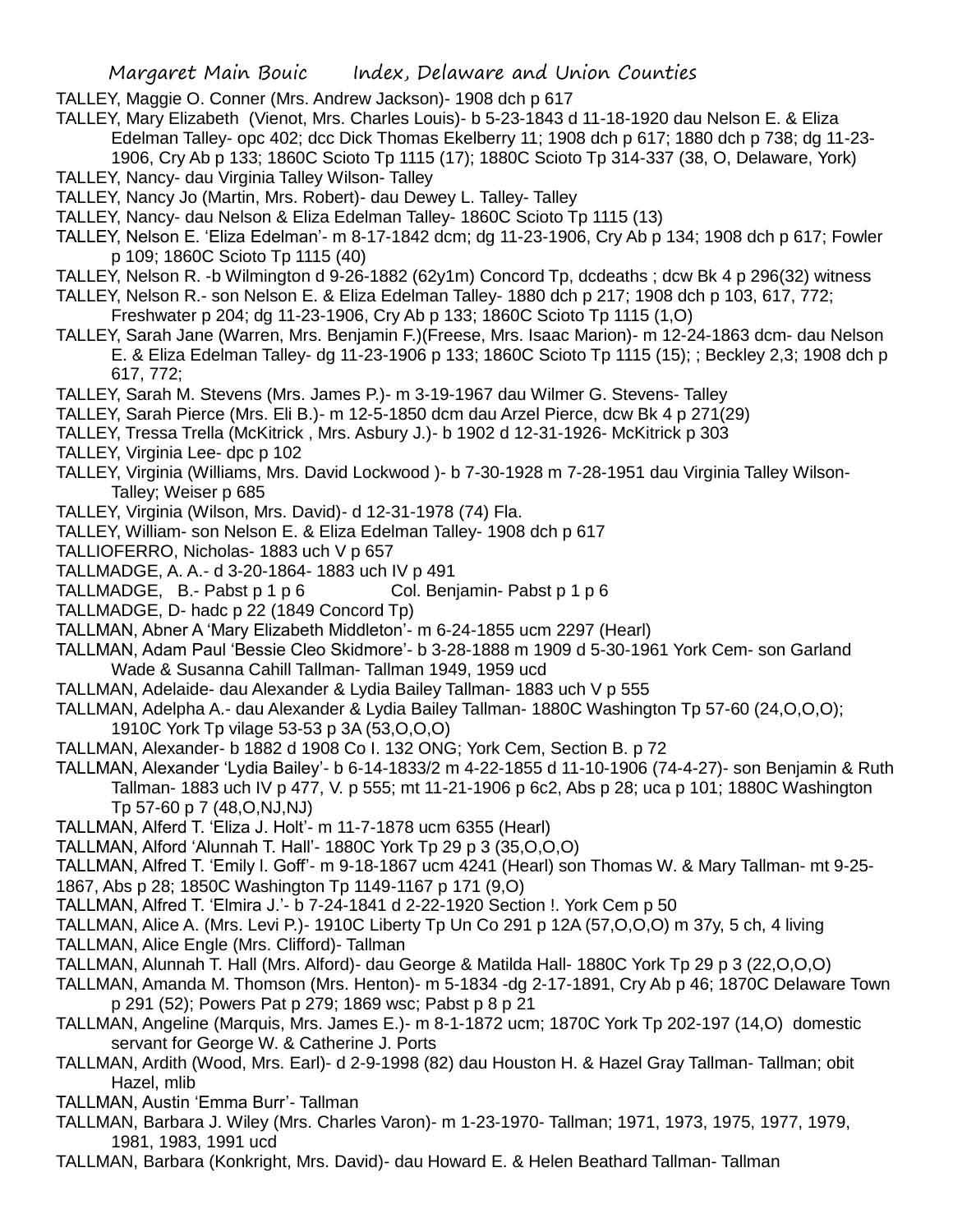- TALLMAN, Belle M.- dau Lydia Tallman- 1910C York Villate (44,O,O,0) telephone operator
- TALLMAN, Benjamin B.- 1883 uch V p 555
- TALLMAN, Bertram- son Joel & Fannie Burns Tallman- 1880C Allen tp 67-75 p 8 (1,O,O,O)
- TALLMAN, Bessie Cleo (Mrs. Paul A.)- 1910C York Tp 157-157 p 7A (18,O,O,O) m 7/12; 1 ch
- TALLMAN, Bessie Cleo Skidmore (Mrs. Adam)- b 10-11-1891 m 1909 d 2-27-1989 (97) York Cem- dau Sylvanus & Mary Jane Coons Skidmore- Tallman
- TALLMAN, Britton 'Ellen Lewis'- m 5-22-1851 dcm
- TALLMAN, Burleigh W.- son Charles H. & Martha Tallman- 1880C Allen Tp 32-35 p 4 (4,O,NJ.O)
- TALLMAN, Carlyle H.- b 10-1836 boarder- 1900C Union Tp 61-65 (63,O,NJ,NJ)
- TALLMAN, Celinda (Maine, Mrs. James Allen)- m 9-18-1853- Asp (879)
- TALLMAN, C. H,- Oak Grove Cem, Powell p 442
- TALLMAN, Charles H. 'Martha'- 1880C Allen Tp 32-35 p 4 (50,NJ,NJ,NJ)
- TALLMAN, Charles Logan 'Emma Dorthea Ruhlen'- b 5-1867 m 11-7-1886 ucm (Hearl) d 1945;Oakdale II Sec. H Row 18-9 p 83; Tallman; 1900C Liberty Tp un Co 173-177 p 8A (33,O,O,O) m 13y, farmer
- TALLMAN, Charles R.- b 1914 d 1915 son Houston & Hazel Tallman- lptw p 42
- TALLMAN, Charles Varon 'Barbara J. Wiley'- b 1-6--1928 m 1-23-1970 d 1-21-2000 (72) Byhalia Cem- son Garland Wade & Opal Kerns Tallman- Tallman; obit Opal, mlib; 1967, 1971, 1973, 1975, 1977, 1979, 1981, 1983, 1991 ucd
- TALLMAN, Charlie- son Ezra & Margaret Tallman- 1870C Liberty Tp Un Co 161 p 19 (3,O); 1880C Lib Tp 163- 167 p 17 (15,O,O,O)
- TALLMAN, Cleo (Mrs. Paul)- b 1891 m 1909- Skidmore- Section C. York Cem p 82; 1949, 1959, 1962, 1967, 1971 ucd
- TALLMAN, Clifford 'Alice Engle'- Tallman
- TALLMAN, Clifford G. 'Sylvia Doss'- b 3-21-1942 d 8-7-1993 (51) Oakwood Cem- son Clifford & Alice Engle Tallman- Tallman
- TALLMAN, Clinton- 1880C Liberty Tp Un Co 152-156 p 17 (21,O,O,O)
- TALLMAN, Clinton- son Joseph W. & Minerva Ewings Tallman- 1915 uch p 928
- TALLMAN, Cora (Mrs. Harvey)- b 1884 d 1947 Claibourne Cem p 57; 1910C Claibourne-Ricwood 422-430 (28,O,O,O) m 8 y 1ch, seamstress
- TALLMAN, Cynthia- b 1957 dau Charles Varon & Barbara J. Wiley Tallman- 1971, 1973, 1975 ucd
- TALLMAN, Debbie- dau Howard E. & Helen Beathard Tallman- Tallman
- TALLMAN, Donna (Ferrell, Mrs. Herbert)- m 12-22-1946 dau Paul Adam & Bessie Cleo Skidmore Tallman-Tallman
- TALLMAN, Dorothy dau Clifford & Alice Engle Tallman- Tallman
- TALLMAN, E,- 1883 uch V p 403
- TALLMAN, Eanos- son Garland & Susanna Cahill Tallman- Tallman
- TALLMAN, Edith- b 1-1895 dau Jerley R. & Mary A. Tallman- 1900C Washington Tp 224-224 p 10B (5,O,O,O)
- TALLMAN, Edna- dau Ezra & Margaret Tallman- 1880C Liberty Tp Un Co 163-167 p 17 (7,O,O,O)
- TALLMAN, Eileen (Hamer, Mrs. Harry)- dau Houston H. & Hazel Gray Tallman- Tallman; obit Hazel, mlib
- TALLMAN, Eleanor (Smith, Mrs. Charles H.)- dau James & Rebecca Sager Tallman- 1915 uch p 1093
- TALLMAN, Eliza J. Holt (Mrs. Alferd T.)- m 11-7-1878 ucm 6355 (Hearl)
- TALLMAN, Elizabeth- dau Charles H, & Martha Tallman- 1880C Allen Tp 32-35 p 4 (8,O,NJ,NJ)
- TALLMAN, Elizabeth Peck (Mrs. Woodmanser)- 1915 uch p 928
- TALLMAN, Ellen (Daniel, Mrs. )- dau Clifford & Alice Engle Tallman- Tallman
- TALLMAN, Ellen Elizabeth (Case, Mrs. Giles)- m 6-8-1856 dcm
- TALLMAN, Ellen Lewis (Mrs. Britton)- m 5-22-1851 dcm
- TALLMAN, Elmira J. (Mrs. Alfred T.)- b 9-4-1858 d 11-26-1922 Section A. York Cem p 50
- TALLMAN, Emily L. Goff (Mrs. Alfred T.)-m 9-18-1867 ucm 4241(Hearl); mt 9-25-1867, Abs p 28
- TALLMAN, Emma Burr (Mrs. Austin)- Tallman
- TALLMAN, Emma Dorthea Ruhlen (Mrs. Charles Logan)- b 4-17-1869 m 11-7-1886 ucm (Hearl) d 5-19-1960 Oakdale Cem II Sec. H Row 18-9-p 183- dau Henry & Caroline Strohmeier Ruhlen- Tallman; 1900C Liberty Tp Un Co 173-177 p 8A (31,O,Ger,Ger) m 13y, 4 ch
- TALLMAN, Emma J. Burr (Mrs. Frank A.)- m 12-30-1885 ucm (Hearl)
- TALLMAN, Enos B.- b 1882 d 1967 Lodge Emblem- East York, York Cem p 4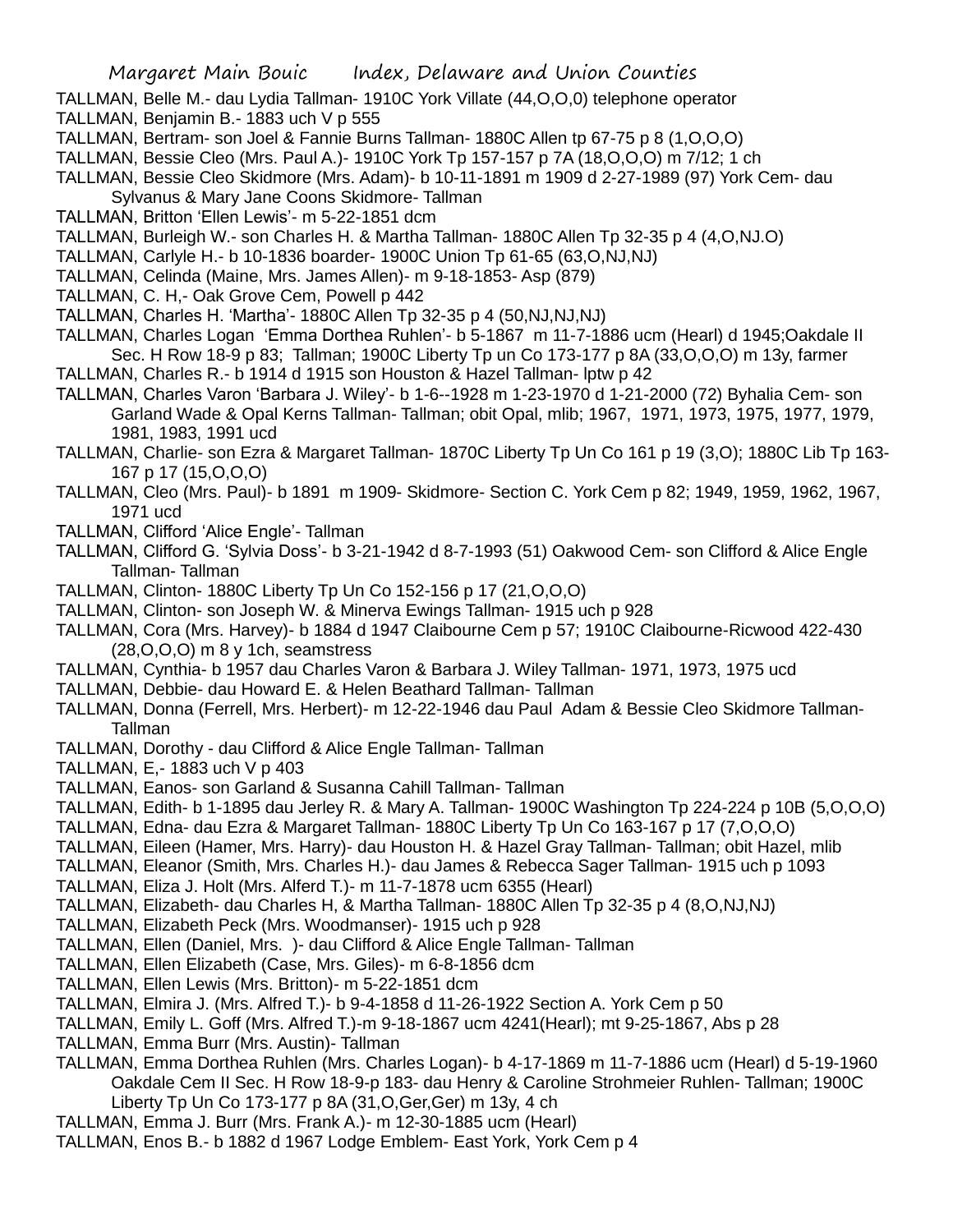- TALLMAN, Ezra 'Margaret- b 1834 d Tuesday 1907 Raymond Cem, lptw p 36; mt 4-24-1907 p1c2. Abs p 42; 1870C Liberty Tp Un Co 161 p 19 (35,O); 1880C Lib. Tp 163-167 p 17 (44,O,NJ,NJ); 1900C Lib Tp 174-178 (65,O,NJ,NJ) m 37y, faarmer
- TALLMAN, Flora (Plotner, Mrs. James)- d 1948- Maugans Anc p 217
- TALLMAN, Florence- b 3-1895 dau Charles Logan & Emma Dorthea Ruhlen Tallman- 1900C Liberty Tp Union Co 173-177 p 8A (5,O,O,O)
- TALLMAN, Florence Iola (Mrs. Ray)- b 8-21-1880 d 12-5-1887 Section A. York Cem p 50
- TALLMAN, Frances A. (Kyle, Mrs. James Warren)- m 4-19-1877 dau Joseph W. & Minerva Ewings Tallman-1915 uch p 927
- TALLMAN, Fanny Burns (Mrs. Joel)- m 12-7-1875 ucm 5795 (Hearl) dau Alexander & Amanda Burns- mt 3 p 20; 1870C Allen Tp 26 p 2 (11,O); 1880C Allen Tp 67-75 p 8 (23,O,Md,O)
- TALLMAN, Frances D. (Cane, Mrs. Thomas)- m 10-13-1873 ucm 5350
- TALLMAN, Frances (Mrs. Wesley)- b 9-1853/2 d 1930- Claibourne Cem p 80; 1900C Richwood 405-424 p 16B (47,O,Pa,Pa) m 20y, no ch; 1910C Claibourne -Richwood 335-342 (55,O,Pa,Pa) m 29y
- TALLMAN, Frances (Welch, Mrs. Louis)- dg 4-19-1901; Cry Ab p 77
- TALLMAN, Francis- 1883 uch V p 555
- TALLMAN, Frank A. 'Emma J. Burr'- m 12-30-1885 ucm (Hearl)
- TALLMAN, Franklin- son Ezra & Margaret Tallman- mt 4-24-1907 p1c2 Abs p 42; 1870C Liberty Tp Un Co 161 p 19 (7,O); 1880C Lib Tp 163-167 p 17 (17,O,O,O)
- TALLMAN, Garland W. 'Susanna Cahill'- m 7-16-1879 ucm 6504 (Hearl)- son Thomas W. & Mary Tallman; Tallman; 1870C Wash. Tp 121-116 (15,O); 1880C Washington Tp 18-20 p 2 (25,O,O,O); 1910C Claibourne South p 1A (54,O,NJ,O) m 30y, laborer, odd jobs.
- TALLMAN, Garland Wade 'Opal Kerns'- m 6-8-1921 d 2-4-1978 -Rushylvania Cem- son Garland Wade & Susanna Cahill Tallman- Tallman; obit, mlib; obit Opal, mlib; 1959, 1962, 1967, 1971 ucd
- TALLMAN, d 8-24-18-6 (2y7m2d) East York Cem, York Cem p 4- dau G. W. & S.
- TALLMAN, Garland- son Garland Wade & Opal Kerns Tallman- Tallman; obit Opal, mlib
- TALLMAN, Garland W.- father b 1854 d 1940 East York, York Cem p 4
- TALLMAN, Garth- son Garland Wade & Opal Kerns Tallman- Tallman; obit Opal, mlib
- TALLMAN, George- 1883 uch V p 555
- TALLMAN, George- 1869 wsc p 11; Pabst p 8 p 23
- TALLMAN, George- his dau, age 4, d Monday, brain fever- dg 1-31-1878, Cry Ab p 27
- TALLMAN, George H.- 1870C Delaware Town, p 291 (19); d yesterday, Carey, O. (35-4-4) Oak Grove Cem son H. Tallman- dg 9-9-1886, Cry Ab p 138
- TALLMAN, George- son Henton & Amanda M. Thomson Tallman- dg 2-17-1891, Cry Ab p 46
- TALLMAN, Gladys (Miller, Mrs. )- dau Garland Wade & Susanna Cahill Tallman- Tallman
- TALLMAN, Grace M.(Mrs. Howard H.)- 1910C Allen Tp 139-141 p 5B (27,O,O,O) m 7y, no ch
- TALLMAN, H.- father of George H.- dg 9-9-1886, Cry Ab p 138
- TALLMAN, H,.- Funeral of Minnie T. Anderson held at his residence- dg 6-4-1874, Cry Ab p 116
- TALLMAN, Harland- son Paul Adam & Cleo Skidmore Tallman- Tallman
- TALLMAN, Harvey 'Cora'- b 1883 d 1951- Claibourne Cem p 57; 1910C Claibourne -Richwood 422-430 (28,O,O,O) m 8y, horse trainer
- TALLMAN, Hattie (Collinson, Mrs. Thomas B. )- b 2-26-1888 d 8-28-1986 Raymond Cem- dau Charles Logan & Emma Dorthea Ruehlen Tallman- Tallman; 1900C Liberty Tp Un Co 1730177 p 8A (12,O,O,O)
- TALLMAN, Hazel F. (Donley, Mrs. )- b 3-2-1897 d 7-1-1988 (91) Oakdale Cem- dau Charles Logan & Emma Dorthea Ruehlen Tallman- Tallman; 1900C liberty Tp un Co 183-177 p 8A (3,O,O,O)
- TALLMAN, Hazel Gray (Mrs. Houston H.)- b 8-10-1894 m 3-4-1941 d 4-18-1972- Raymond Cem. lptw p 42 dau John & Josephine Vanausdel Gray- Tallman; obit, mlib;
- TALLMAN, Helen Beathard (Mrs. Howard E.)- Tallman
- TALLMAN, Henton (Hinton) 'Amanda M. Thomson '- b Pike Co 6-30-1810 m 5-1834 d 2-14-1891 (80y7m) Delaware son Wm. Tallman- dcdeaths; Powers Pat p 279; Hinton- dcw Bk 4 p 37(5) witness; (Hinton), 1869 wsc p 11; Pabst p 8 p 21, 23; dg 2-17-1891, Cry Ab p 46; 1870C Delaware Town p 291 (59\*)
- TALLMAN, ----(Anderson, Mrs. A. M.)- dau Henton & Amanda M. Thomson Tallman- dg 2-17-1891, Cry Ab p 46
- TALLMAN, ----(Watkins, Mrs. John W.)- dau Henton & Amanda M. Thomson Tallman- dg 2-17-1891, Cry Ab p 46
- TALLMAN, (Thompson, Mrs. )- dau Henton & Amanda M. Thomson Tallman- dg 2-17-1891, Cry Ab p 46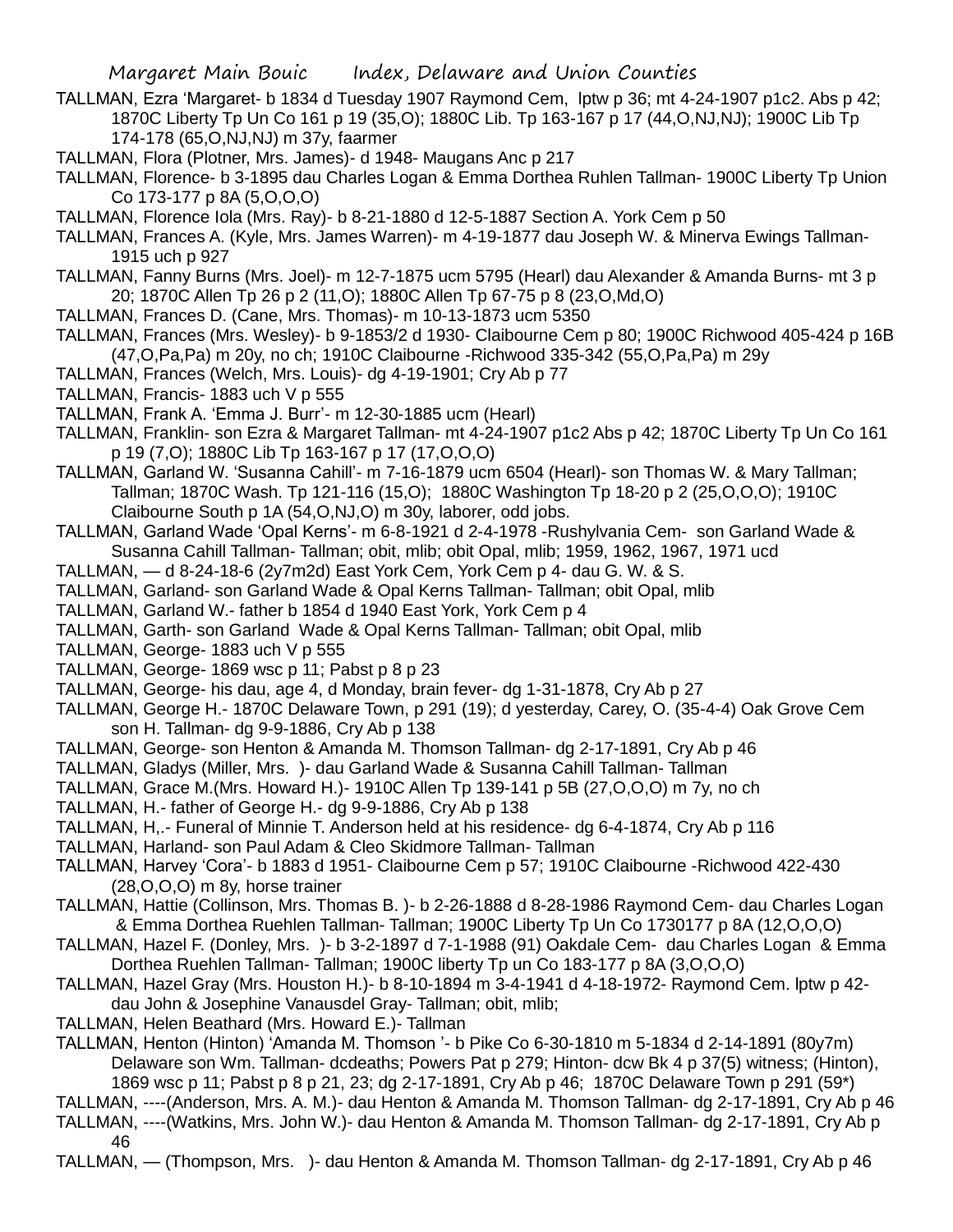TALLMAN, Horton- dcw Bk 4 p 433 (46) appraiser

- TALLMAN, Houston H. 'Hazel Gray'- b 4-30-1890 m 3-4-1914 d 1-9-1984 (93) Raymond Cem. lptw p 42- son Charles Logan & Emma Dorthea Ruehlen Tallman- Tallman; obit Hazel, mlib; 1900C Liberty Tp Un Co 173-177 p 8A (10,O,O,O)
- TALLMAN, Howard E. 'Helen Beathard'- b 5-17-1920 d 5-29-1983 (63) Lafayette Cemetery- son Howard & Sylvia Hollaway Tallman- Tallman
- TALLMAN, Howard, Jr. 'Jeannie'- son Howard E. & Helen Beathard Tallman- Tallman
- TALLMAN, Howard H.- grandson Samuel & Letitia E. Waddell- (30,O,O,O) m 7y farmer
- TALLMAN, Howard 'Sylvia Hollaway'- b 10-1879 son Ezra & Margaret Tallman- 1880C Liberty Tp Un Co 163-
- 167 p 17 (7/12,O,O,O); 1900C Lib Tp 174-178 p 8A (20,O,O,O) farm laborer
- TALLMAN, H. S. 'Sophia;- d 7-22-1873 (78-8-5) Jerome Tp, Cry Ab p 99
- TALLMAN, Hudson A.- son Garland Wade & Susanna Cahill Tallman- Tallman; 1910C Claibourne South p 1A (9,Oo,O,O)
- TALLMAN, Ida May- dau Stanley W. & Millie J. Tallman- 1880C Union Tp 49 p 8 (5,O,O,O)
- TALLMAN, Ilo (Howell, Mrs. )- dau Garland Wade & Susanna Cahill Tallman- Tallman; 1910C Claibourne South p 1A (14,O,O,O)
- TALLMAN, James- son Clifford & Alice Engle Tallman- Tallman
- TALLMAN, James- son Garland Wade & Susanna Cahill Tallman- Tallman; 1910C Claibourne South p 1A (7,Michigan, O,O)
- TALLMAN, James 'Rebecca Sager'- 1915 uch p 1093
- TALLMAN, Janice (Dickinson, Mrs. Lloyd)- dau Garland Wade & Opal Kerns Tallman- Tallman; obit Opal, mlib TALLMAN, Jean- 1959 ucd
- TALLMAN, Jeannie (Mrs. Howard, Jr.)- Tallman
- TALLMAN, Jeanne (Jenkins, Mrs. John)- dau Garland Wade & Opal Kerns Tallman- Tallman; obit Opal, mlib
- TALLMAN, Jennie (Watson, Mrs. William H.)- m 12-31-1874 ucm 5613; mt 3 p 6
- TALLMAN, Jerley R, 'Mary A.Schertzer'- b 1-1869 m 9-22-1888 ucm (Hearl); grandson of Vernon Goff- 1880C Washington Tp 155-161 p 171 (11,O,O,O); 1900C Washington Tp 224-224 p 10B (31,O,O,O) m 12y, farm laborer
- TALLMAN, Jesse- dau Ezra & Margaret Tallman- 1880C Liberty Tp Un Co 163-167 p 17 (3,O,O,O); 1900C Lib Tp 174-178 p 8A (22,O,O,O) teacher
- TALLMAN, Jo Anne (Beatley, Mrs. Jack)- dau Garlan Wade & Opal Kerns Tallman- Tallman; obit Opal, mlib
- TALLMAN, Joel 'Fanny Burns'- m 12-7-1875 ucm (Hearl) 5795; mt 3 p 20; 1880C Allen Tp 67-75 p 8 (32,O,NJ,O)
- TALLMAN, —(Mrs. John)- d 1-26-1885; mt 2-11-1885 p1 c2 Chuckery; Abs p 12
- TALLMAN, Joseph W. 'Minerva Ewings'- son Woodmansee & Elizabeth Peck Tallman- 1915 uch p 927
- TALLMAN, Joseph W.- b 11-1822- father-in-law of James & Frances A. Kyle- 1900C Richwood 383-413 p 15A (77,NJ,NJ,NJ)
- TALLMAN, Joseph- son Joseph W. & Minerva Ewings Tallman- 1915 uch p 927
- TALLMAN, Josie- niece of Mrs. John L. Hammond- dg 10-16-1917, Cry Ab p 97
- TALLMAN, Judy (Brown, Mrs. Russell)- m 6-3-1960 dau Garland Wade & Opal Kerns Tallman- Tallman; obit Opal, mlib; 1959 ucd
- TALLMAN, Katie- dau R. & S- d 10-12-1851 (21 mos) Byhalia Cem, lptw p 109
- TALLMAN, Katie- b 11-1882 dau Ezra & Margaret Tallman- 1900C Liberty Tp un Co 174-178 p 8A (17,O,O,O); 1910C Marysville 4th ward (27,O,O,O)
- TALLMAN, Kierston Nicole- b 8-15-1990 dau Kip & Kim Tallman- Tallman
- TALLMAN, Kim 'Robyn'- b 1970 son Charles Varon & Barbara J. Wiley Tallman- Tallman; 1977, 1979, 1981 ucd
- TALLMAN, Kim- b 1951 dau Wade Garland & Opal E. Kerns Tallman- 1962, 1967, 1971 ucd
- TALLMAN, Kip 'Kim'- b 1970 son Charles Varon & Barbara J. Wiley Tallman- Tallman; 1971, 1973, 1975, 1983, 1991 ucd
- TALLMAN, Lavina "Vina" (Miller, Mrs. Dr. George)- b 10-30-1847 m 7-1-1880 ucm 6737- son Thomas W. & Mary Tallman- 1883 uch V p 671; 1880C Washington Tp, Byhalia, 230-239 p 25 (33,O,NJ,O)
- TALLMAN, Lenora/Laura (Gibson, Mrs. Thomas)- m 3-12-1870 ucm; mt 4-6-1870
- TALLMAN, Levi P. 'Alice A.'- 1910C Liberty Tp Un Co 291 p 12A (64,O,NJ.NJ) m 37y own inco.
- TALLMAN, Lisa (Wiley, Mrs. Scott)- m 12-28- dau Ruth Tallman- Tallman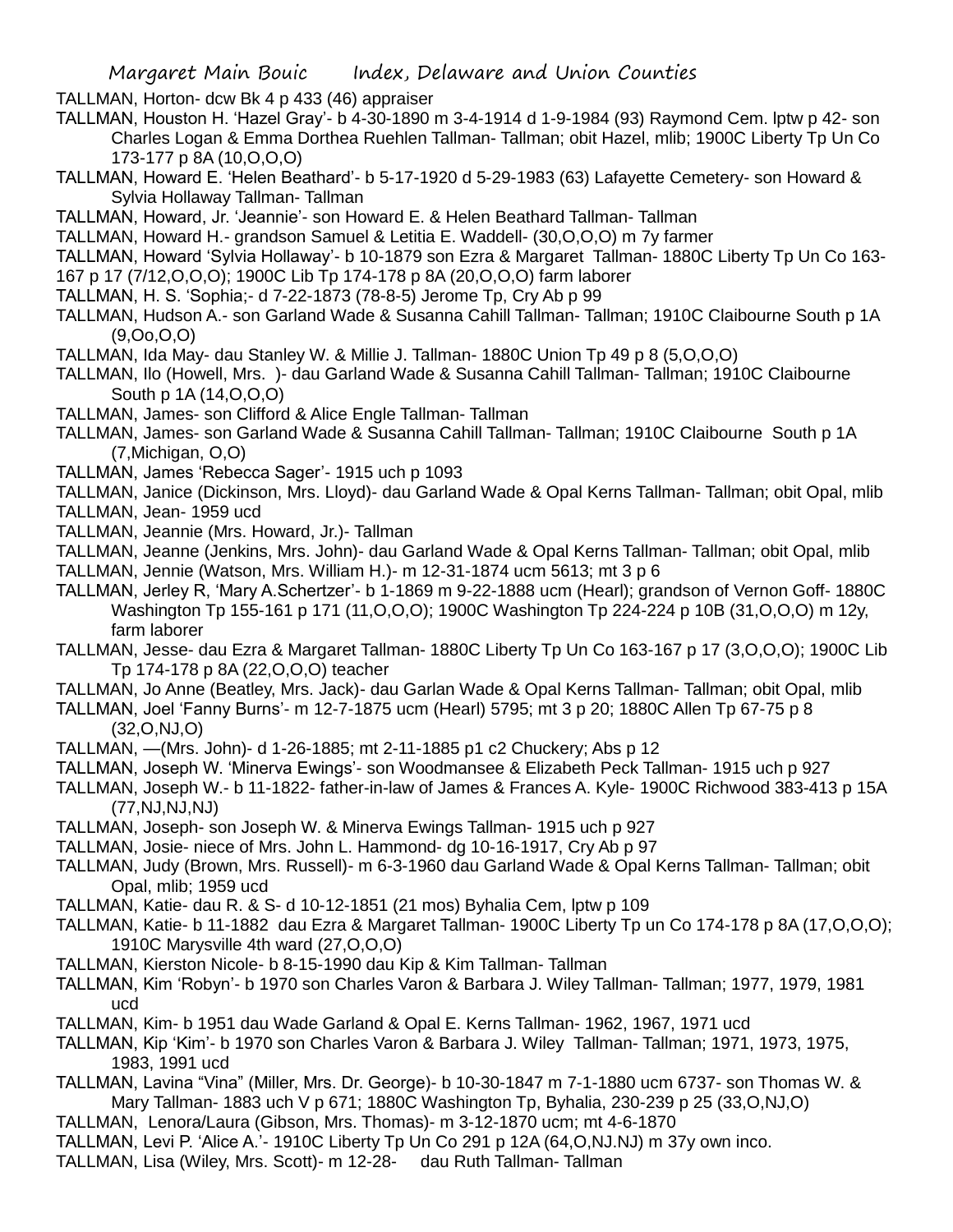- TALLMAN, Louisa- dau Joseph W. & Minerva Ewings Tallman- 1915 uch p 928
- TALLMAN, Lurilda (Stammard, Mrs. James)- m 4-14-1867 ucm
- TALLMAN, Lydia- d 8-30-1914 Section B. p 72, York Cem p 72
- TALLMAN, Lydia Bailey (Mrs. Alexander)- b 6-12- 1834 m 4-22-1855 dau William B. & Mary Bailey- 1883 uch V p 555; mt 11-21-1906 p6c2, Abs p 28; sister of Shan Bailey, mt 7-1-1908 p7c4 Abs p 18; 1880C Washington Tp 57 (45,O,Va,NJ); mt 1908-1909 p 18; 1910C York Village 53-53 p 3A (75,O,Va,NJ) 2 ch
- TALLMAN, M.- Oak Grove Cem- Powell p 442
- TALLMAN, Margaret (Mrs. Ezra)- b 2-1844/5 d 1919 Raymond Cem, lptw p 36; 1870C Liberty Tp Un Co 161 p 19 (24,O); 1880C Lib Tp 163-167 p 17 (34,O,O,O); 1900C Lib Tp 174-178 p 8A (55,O,O,O) m 37y 7ch 6 living; 1910C Marysville 4th ward 203-221 (65,O,Pa,O) own income
- TALMAN, Martha- 1870C York Tp 143-140 (14,O) with Benjamin & Agness Middleton
- TALLMAN, Martha (Mrs. Charles H.)- 1880C Allen Tp 32-35 p 4 (37,O,O,O)
- TALLMAN, Martha J. (Crabtree, Mrs. Enos)- m 1-17-1875 ucm 5628; mt 3 p 7
- TALLMAN, Martha (Terry, Mrs. )- dau Garland Wade & Susanna Cahill Tallman- Tallman; 1910C Claibourne South p 1A (12,O,O,O)
- TALLMAN, Mary Belle- dau Alexander & Lydia Bailey Tallman- 1880C Washington Tp 57-60 (21,O,O,O)
- TALLMAN, Mary B. (Williams, Mrs. Robert M.)- m 5-4-1882 ucm 7172
- TALLMAN, Mary Elizabeth Middleton (Mrs. Abner A.)- m 6-24-1855 ucm (Hearl) 2297
- TALLMAN, Mary F. (Anderson, Mrs. Andrew M.)- m 8-15-1856 dcm
- TALMAN, Mary F.- prob ch of Agnes Middleton- 187C York Tp 143-140 (10,O)
- TALLMAN, Mary- dau Howard E. & Helen Beathard Tallman- Tallman
- TALLMAN, Mary J.- 1883 uch V p 555
- TALLMAN, Mary L- dau Thomas W. & Mary Tallman- 1850C Washington Tp 1149 p 171 (4,O); 1870C Wash Tp 121-116 (23,O)
- TALLMAN, Mary M.- dau Alexander & Lydia Bailey Tallman- 1883 uch V p 555
- TALLMAN, Mary A. Schertzer (Mrs. Jerley)- b 4-1871 m 9-22-1888 ucm (Hearl) -1900C Washington Tp 224- 224 p 10B (29,O,O,O) m 12y, 4 ch, 2 living
- TALLMAN, Mary (Mrs. Thomas W.)- d 2-8-1891 (77-11-16) Byhalia Cem, lptw p 108; 1883 uch V p 671; 1850C Washington Tp 1149-1169 p 171 (36,O); 1870C Wash. Tp 121-116 (57,O); 1880C Wash. Tp 230-239 p 25 (66,O,Vt,NC)
- TALMAN, Matilda- prob ch of Agnes Middleton- 1870C York Tp 143-140 (12,O)
- TALLMAN, Maude A. (Clark, Mrs. Owen)- b 4-28-1888 d 6-21-1985 (97) dau Austin & Emma Burr Tallman-Tallman
- TALLMAN, Maudie/M Hay- d 2-5-1881 (4-10-18) York Cem. p 4- dau Garland Wade & Susan Cahill Tallman-1880C Washington Tp 19-20 p 2 (2/12,O,O,O)
- TALLMAN, Maude (Thompson. Mrs. )- d 9-22-1885 d 9-9-1975 Forest Grove Cem- dau Stanley W. & Millie J. Tallman- Thompson
- TALLMAN, May- b 5-1886 granddau Ezra & Margaret Tallman- 1900C Liberty Tp Un Co 173-177 p 8A  $(14, 0, 0, 0)$
- TALLMAN, Millie J. (Mrs. Stanley W.)- Thompson; 1880C Union Tp 49 p 8 (28,O,Pa,Pa)
- TALLMAN, Mincewood- b 9-21-1816 d 12-2-1897 (81-2-11) mt 12-8-1897 p1c1; Asp p 29
- TALLMAN, Minerva Ewings (Mrs. Joseph)- 1915 uch p 927
- TALLMAN, Mo—d- b 4-1888 granddau Ezra & Margaret Tallman- 1900C Liberty Tp Un Co 174-178 p 8A  $(12,0,0,0)$
- TALLMAN, Nancy E. (Watkins, Mrs. John W.)- m 6-2-1863 dcm
- TALLMAN, Nellie M. (Mrs. Roy R.)- b 1891 d 1968, Oakdale II Sec H Row 4 p 85
- TALLMAN, Newtin- d 8-20-1887 (6m10d) York Cem p 4- son Garland W. & Susannah Tallman
- TALLMAN, ––(Mrs. N. H.)- b Delaware, d 3-18-1896 (62-6-0) Delaware dcdeaths
- TALLMAN, N. R. 'S. I.'- lptw p 109
- TALLMAN, Omah E. (Headington, Mrs. Charles)- b 4-26-1890 m 7-18-1913 d 9-23-1983 (93) Byhalia Cemdau Garland Wade & Susannah Cahill Tallman- Tallman; obit Garland Wade, mlib
- TALLMAN, Opal Kerns (Mrs. Garland Wade)- b 10-24-1903 m 6-8-1921 d 8-11-1973 Rushylvania Cem- dau Charles & Elsie Brelsford Kerns- Tallman; obit Garland Wade, mlib; obit, mlib; 1959, 1962, 1967, 1971 ucd
- TALLMAN, Pamela- b 1961 dau Charles Varon & Barbara J. Wiley Tallman- 1971, 1973, 1975, 1977 ucd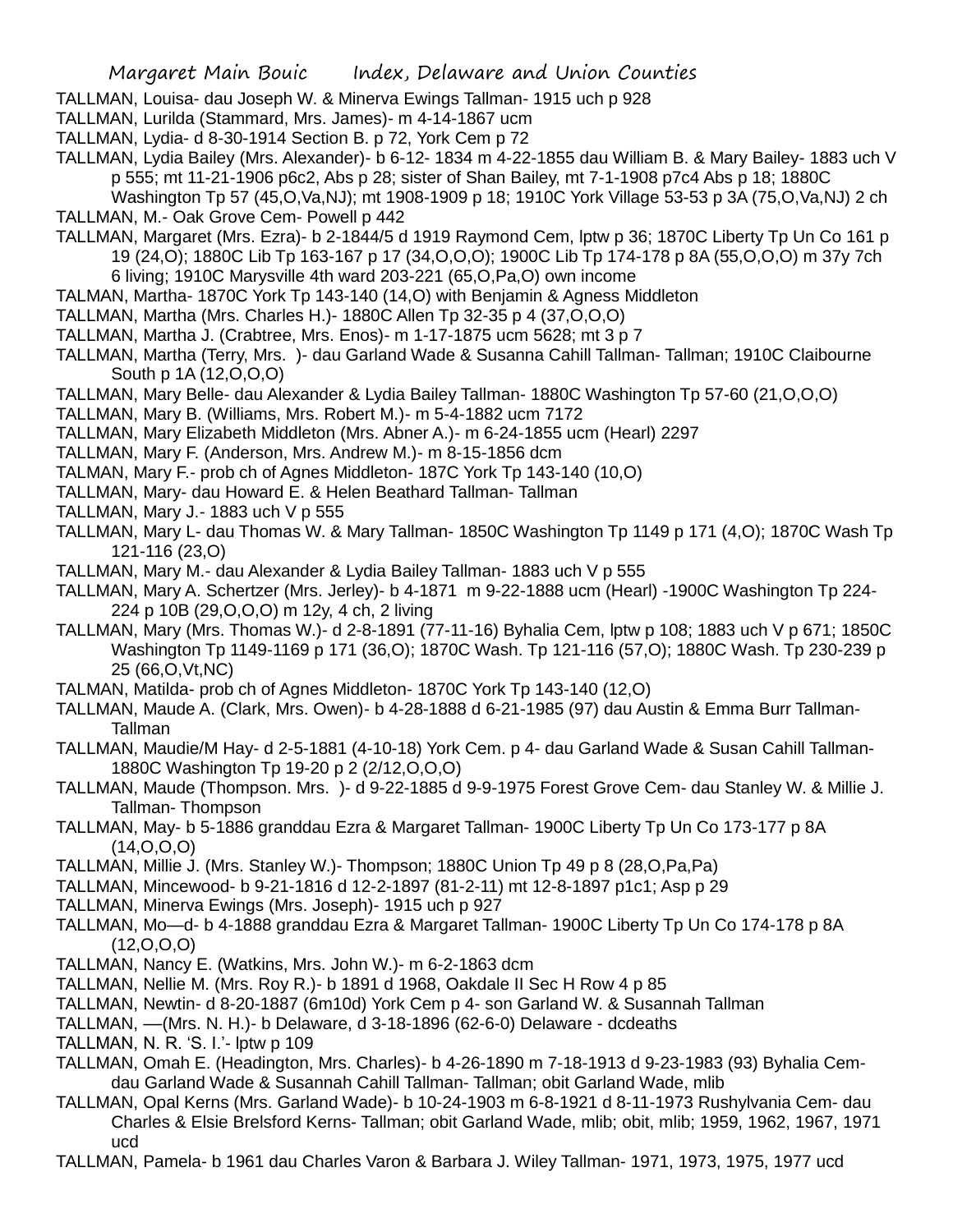- TALLMAN, Paul A, Sr. 'BessieCleo'- b 1888 d 6-3-1981 Section C. York Cem p 82; 1910C York Tp 157-157 p 7A (22,O,O,O) m 7/12, farmer
- TALLMAN, Paul, Jr.- b 1918 d 10-4-1920 son Paul A., Sr. & Cleo Tallman- York Cem C. p 82
- TALLMAN, Paul- son Clifford & Alice Engle Tallman- Tallman
- TALLMAN, Peter- Pabst Pion I p 109
- TALLMAN, Philena Welch Babcock (Mrs. William H. H.)- b 7-1-1843 m 3-3-1863 dcm funeral yesterday, Oak Grove Cem- dg 3-20-1896, dg 3-24-1896 Cry Ab p 66-dau Augustus Aspinwall & Julia Ann Storm Welch- Powers Pat p 279; Pabst p Pion I p 82; 1870C Delaware Town p 291 (27)
- TALLMAN, Ray 'Florence Iola' b 2-21-1883 d 12-21-1904 Section A., York Cem p 50
- TALLMAN, Rebecca (Channell, Mrs. )- dau Howard & Sylvia Hollaway Tallman- Tallman
- TALLMAN, Rebecca Sager (Mrs. James)- 1915 uch p 1093
- TALLMAN, Rebecca S.- dau Thomas W. & Mary Tallman- 1850C Washington Tp 1149-1167 p 171 (5,O)
- TALLMAN, Rhoda (Sanders, Mrs. Michael M.)- m 7-2-1878 ucm 6284; 1870C York Tp 55-54 p 7 (12,O) lived with Charles & Matilda Ann Hoover
- TALLMAN, Robyn (Mrs. Kimm)- Tallman
- TALLMAN, Roy R. 'Nellie M.'- b 1879 d 10-26-1935 Oakdale II Section H Row 4 p 85- son Levi P. & Alice A. Tallman- 1910C Liberty Tp Un Co (30,O,O,O) operator T & O.C. Railroad
- TALLMAN, Ruth- mother of Lisa Tallman- Tallman
- TALLMAN, Ruth A. (Mather, Mrs. John D.)- m 4-14-1867 ucm 4170; dumch p 218
- TALLMAN, Ruth A.- dau Thomas W. & Mary Tallman- ' 1883 uch V p 555; 1850C Washington Tp 1149-1167 p 171 (5,O)
- TALLMAN, Ruth- b 8-1893 dau Jerley R. & Mary A. Schertzer Tallman- 1900C Washington Tp 224-224 p 10B (6,O,O,O)
- TALLMAN, Sarah- 1883 uch V p 555
- TALLMAN, Sarah J.. Temple (Mrs. William R.)- m 9-9/8-1880 ucm 6782 (Hearl)
- TALLMAN, Sarah J.- dau Thomas W. & Mary Tallman- 1850C Washington Tp 1149-1169 p 171 (1,O); 1870C Wash Tp 121-116 (21,O)
- TALLMAN, Sophia (Mrs. H. S.)- d 7-22-1873 (78-8-5) Jerome Tp, Cry Ab p 99
- TALLMAN, Stanley W. 'Millie J.'- Thompson; 1880C Union Tp 49 p 8 (33,O,Va,Ky)
- TALLMAN, Surilda (Stannard, Mrs. James)- m 4-14-1867 ucm 4167
- TALLMAN, Susanna Cahill (Mrs. Garland Wade)- b 1858 m 7-16-1879 ucm 6504 (Hearl) d 1938 East York, York Cem p 4; Tallman; 1880C Washington Tp 19-20 p 2 (22, O, O, O); 1910C Claibourne Sout p 1A (50,O,O,O) m 30y 12 ch, 9 living
- TALLMAN, Sylvia Doss (Mrs. Clifford G.)- Tallman
- TALLMAN, Sylvia Hollaway (Mrs. Howard)- Tallman
- TALLMAN, Thelma- dau Harvey & Cora H. Tallman- 1910C Claib -Richoowd 422-430 (7,O,O,O)
- TALLMAN, Thomas b 1967 son Charles Varon & Barbara J. Wiley Tallman- 1971, 1973, 1975, 1977, 1979, 1981, 1983, 1991 ucd
- TALLMAN, Thomas W. 'Mary'- lptw p 108; 1883 uch V p 671; uca p 101; 1850C Washington Tp 1149-116 9 p 171 (33,NJ); 1870C Wash Tp 121-116 (53,NJ); 1880C Washington Tp Byhalia 230-239 p 25 (64, NJ,NJ,Pa)
- TALLMAN, Tony- b 1955 son Charles Varon & Barbara J. Wiley Tallman- 1971 ucd
- TALLMAN, Vera (Blackburn, Mrs. Frank)- dau Paul Adam & Bessie Cleo Skidmore Tallman- Tallman
- TALLMAN, Vina (Miller, Mrs. George)- m 7-1-1880 ucm
- TALLMAN, Wade- son Garland W. & Susanna Tallman- 1910C Claibourne South p 1A (11,O,O,O)
- TALLMAN, Wendell M.- son Paul Adam & Bessie Cleo Skidmore Tallman- Tallman 1910C York Tp 157-157 p 7A (3/12,O,O,O)
- TALLMAN, Wesley 'Frances'- b 7-1843 d 1913 Claibourne Ce, p 80; 1900C Richwood 405-435 p 16B (56,O,NJ,NJ) real estate agent; 1910C Claibourne -Richoowd 335-342 (66,O,NJ,NJ) m 18y own income.
- TALLMAN, W. H. H.- dcw Bk 4 p 37(5) witness; dg 9-22-1899, Cry Ab p 217
- TALLMAN, W. H. H.- son Henton & Amanda M. Thomson Tallman- dg 2-17-1891, Cry Ab p 46
- TALLMAN, William- 1883 uch V p 555
- TALLMAN, William H. H,- b 2-2-1840 Pickaway, Ohio d 3-3-1893 (63-1-1) Delaware dcdeaths- Co E. 66th OVI 1861-1864, dg 3-7-1893, Cry Ab p 115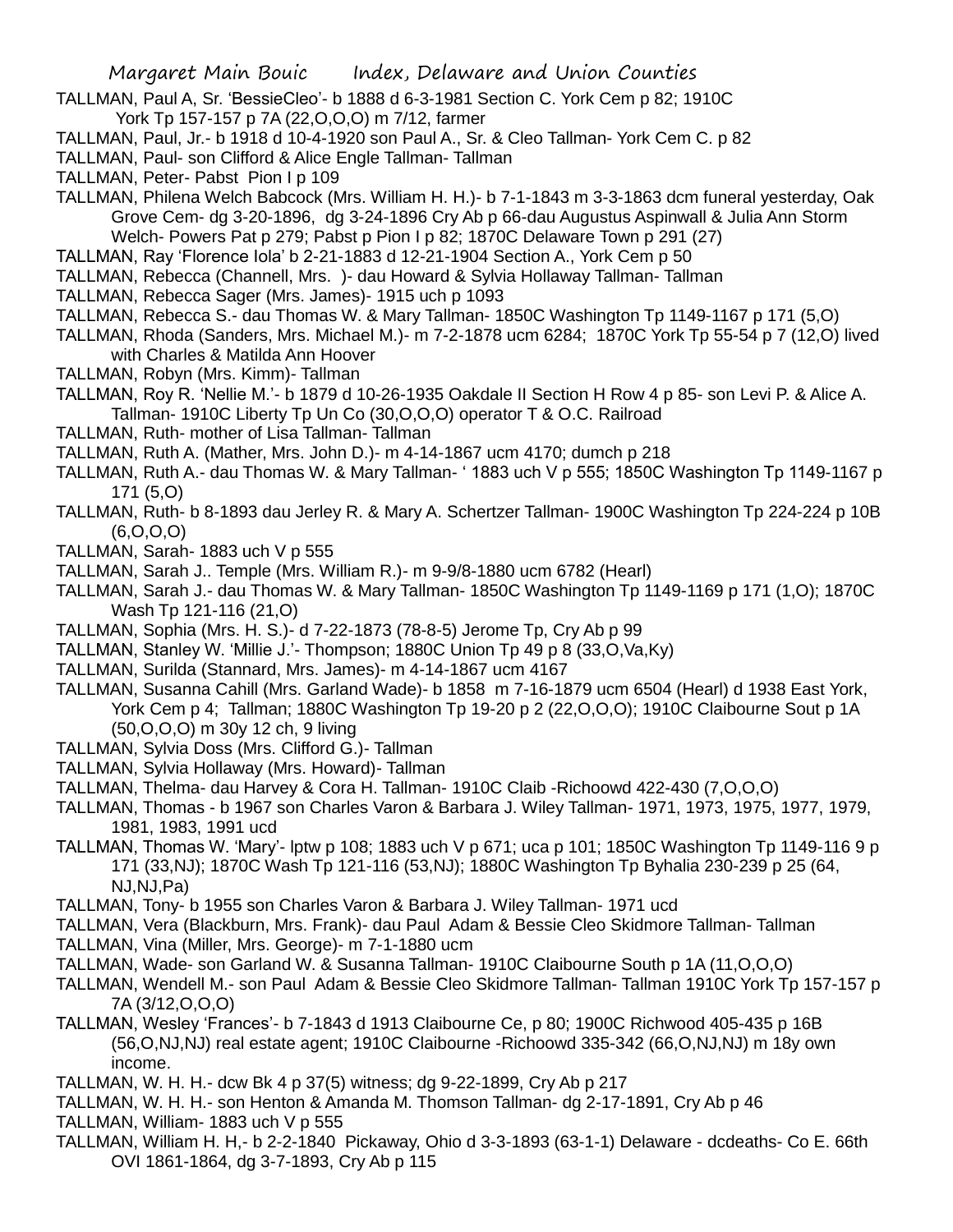Margaret Main Bouic Index, Delaware and Union Counties TALLMAN, William H. 'Philena Welch'- m 3-3-1863 dcm; 1870C Delaware Town p 291 (30); 1908 dch p 406; Pabst p Pion I p 82; dg 3-20-1896 Cry Ab p 66 TALLMAN, William R. 'Sarah J. Temple;- m 9-9/8-1880 ucm 6782 (Hearl)- son Thomas & Mary Tallman- 1870C Washington Tp 121-116 (18,O); 1880C Washington Tp, Byhalia, 230-239 p 25 (29,O,NJ,O) TALLMAN, William W.- son Stanley W. & Millie J. Tallman- 1880C Union Tp 49 p 8 (8,O,O,O) TALLMAN, Woodmansee 'Elizabeth Peck'- 1915 uch p 928 TALLMAN, W. S.- 1969 dcd TALLY, Byard- brother of Mrs. Sarah Freese- dg 5-4-1915, Cry Ab p 46, he lives St. Louis TALLY, Dr. Charles- brother of Mrs. Sarah Freese- dg 5-4-1915, Cry Ab p 46, lives Powell TALLY, Eli- son William & Mary Tally- 1850C Berkshire Tp 267 p 28 (21, O) TALLY, Eliza J.- dau William & Mary Tally- 1850C Berkshire Tp 267 p 28 (1, O) TALLY, Fred- brother of Mrs. Sarah Freese- dg 5-4-1915 Cry Ab p 46 TALLY, J. F.- brother of Mrs. Sarah Freese- dg 5-4-1915, Cry Ab p 46, lives Columbus TALLY, Margaret dau William & Mary Tally- 1850C Berkshire Tp 267 p 28 (10, O) TALLY, Mary (Perfect, Mrs. James)- Tally Manager See Talley TALLY, Mary- dau William & Mary Tally- 1850C Berkshire Tp 267 p 28 (16, O) TALLY, Mary (Mrs. William)- 1850C Berkshire Tp 267 p 28 (42, O) TALLY, Nelson- brothers of Mrs. Sarah Freese- dg 5-4-1915 Cry Ab p 46, lives Evansville, Ind. TALLY, Thomas L.- son William & Mary Tally- 1850C Berkshire Tp 267 p 28 (7, O) TALLY, Victorea- ch William & Mary Tally- 1850C Berkshire Tp 267 p 28 (8, O) TALLY, William- hadc p 15; CCC p 52 (Berkshire Tp 1849) TALLY, William 'Mary'-1850C Berkshire Tp 267 p 28 (51, Delaware) TALLY, William- son William & Mary Tally- 1850C Berkshire Tp 267 p 29 (12, O) TALMADGE, —(Mrs. B. L.)- d Friday (60); mt 3-6-1907 p 1 c2, Abs p 37 TALMADGE, Diane (Mooney, Mrs. Charles)- Freshwater p 198 TALMADGE, Elizabeth (Maine, Mrs. Bradley Crandall)- b 12-27-1792 m 1-5-1818 dau Joseph Talmadge- Asp (294) TALMADGE, Joe- lived with Paul & Elanor Bowerman- 1973 ucd TALMADGE, Joseph- see Asp (294) TALMADGE, Joseph D. 'Patsy Parrish'- d 3-5-1974 (42) obit, mlib; Talmadge TALMADGE, Katty- lived with Paul & Eleanor Bowerman- 1973 ucd TALMADGE, Laura Lee- dau Joseph D. & Patsy Parrish Talmadge- Talmadge; obit Joseph D., mlib TALMADGE, Miriam- dau Joseph D. & Patsy Parrish Talmadge- Talmadge; obit Joseph D., mlib TALMADGE, Patsy Parrish (Mrs. Joseph D.)- Talmadge; obit Joseph D., mlib TALMADGE, Tricia- dau Joseph D. & Patsy Parrish Talmadge- Talmadge- obit, Joseph D., mlib TALMAGE, Abby Jackson (Mrs. Byron)- d 1845- 1915 uch p 869 TALMAGE, Anistasie (Olds, Mrs. James)- b 7-1842 m 12-31-1863 dau James M. & Louisa Newson Talmagedumch p 187; Powell p 195 TALMAGE, Baby - b 4-1880 dau B. L. & Clarrie C. Talmage- 1880C Richwood 366-385 p 34 (1/12,O,O,O) TALMAGE, Byron L. 'Clara C. Daugherty/Doherty''Georgianna Robinson'- b 5-19-1841/3 m 11-21-1867 ucm 4285 (Hearl); d 1909, Claibourne Cem p 77; mt 11-20-1867 Abs p 29; son Byron & Abby Jackson Talmage- dumch p 463; 1915 uch p 153, 869, 870, 871; 1883 uch IV p 459, Pvt Co C. 15th OVI 1861-

- 1864, uca p 21, 92, 93, 107; mt 6-23-1909 p1c3 Abs p 54; Powell p 603 1870C Richwood 58-56 p 6 (29,O) bank cashier; 1880C Richwood 366-385 p 34 (39,O,O,O); 1900C Richwood 381-410 p 16A (57,O,-,-) m 30y, bank cashier
- TALMAGE, Byron 'Abby Jackson'- d 1842 son Joseph & Catherine Burs Talmage- 1915 uch p 869
- TALMAGE, Catherine Beers (Mrs. Joseph)- 1915 uch p 869
- TALMAGE, Clara C. Daugherty/Doherty (Mrs. Byron L.)- b 1849 m 11-21-1867 ucm 4285 (Hearl) d 3-4-1907; Claibourne Cem p 77; 1915 uch p 870; mt 11-20-1867 Abs p 29; 1870C Richwood 58-56 p 6 (21,Pa); 1880C Richwood 366-385 p 34 (30,O,O,O); 1900C Richwood 381-410 p 11A (48,O,-,-) m 30 y, 1 ch
- TALMAGE, Clarena- dau Byron & Abby Jackson Talmage- 1915 uch p 869
- TALMAGE, Columbus- son Byron & Abby Jackson Talmage- 1915 uch p 869
- TALMAGE, David 'Ruth Whitehead'- d age 75; dumch p 107
- TALMAGE, D. S. 'Susan Snyder'- b 4-23-1914 m 1836 son David & Ruth Whitehead Talmage- dumch p 106, 107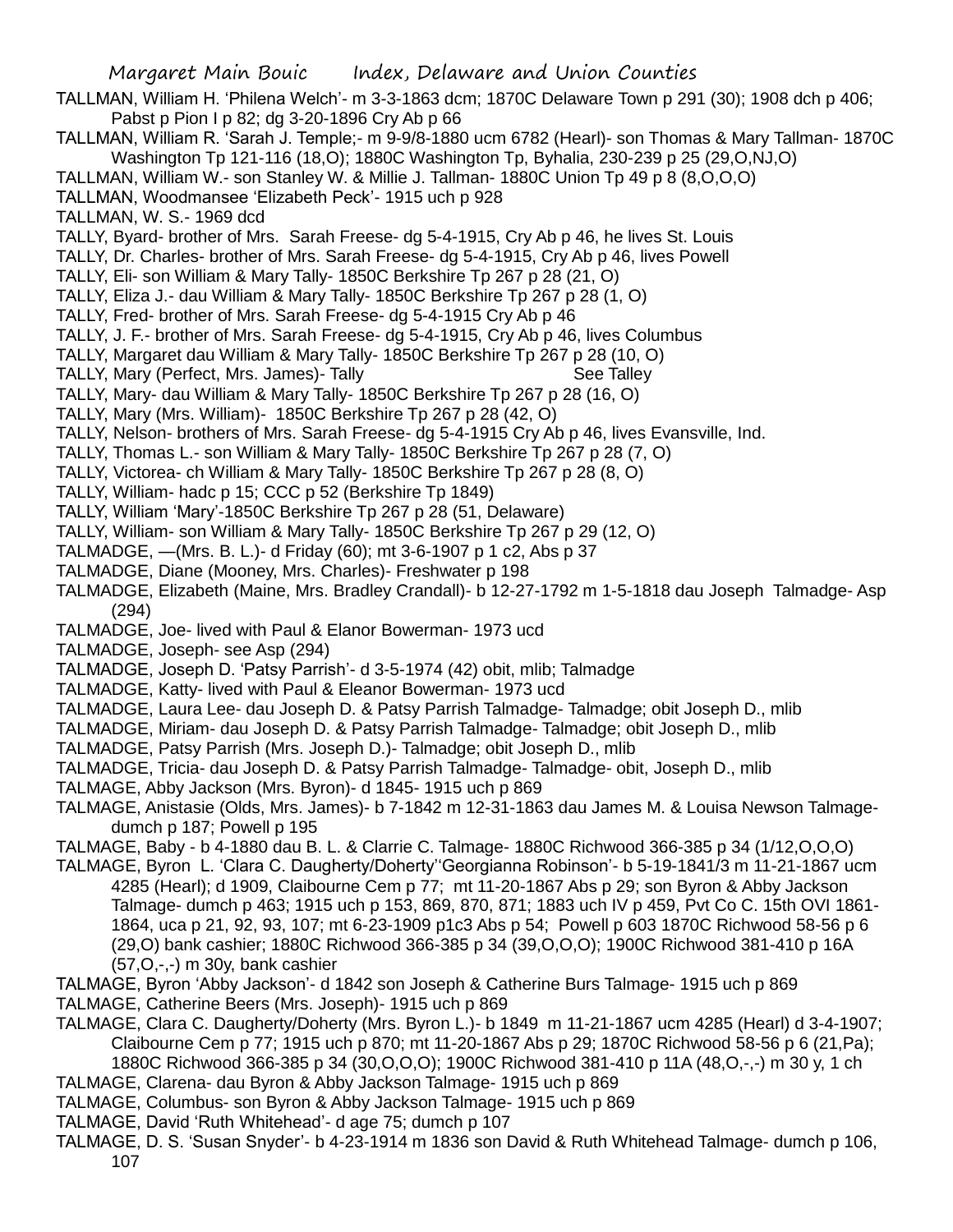TALMAGE, Ethel- b 4-1880 d 1909 (29)Claibourne Cem p 77- dau Byron. L. & Clara C. Talmage d Springfield dg 6-25-1909, Cry Ab p 40; mt 6-23-1909 p1c3 Abs p 54; 1900C Richwood 381-410 p 11A (20,O,O,O) bookkeeper

TALMAGE, Ezubie- ch Joseph & Catherine Beers Talmage- 1915 uch p 869

- TALMAGE, Georgianna Robinson (Curry, Mrs. Otway)(Mrs. Byron L.)- dau James Dixon & Martha Eliza Mitchell Robinson- 1915 uch p 870
- TALMAGE, Harriet (Breese, Mrs. Edwin)- dau Byron & Abby Jackson Talmage- 1915 uch p 869
- TALMAGE, James M. 'Louisa Newson'- dumch p 187
- TALMAGE, John- son D. S. & Susan Snyder Talmage- dumch p 108
- TALMAGE, John 'Rhoda Gardner'- dumch p 252
- TALMAGE, Joseph 'Catherine Beers'- 1915 uch p 869
- TALMAGE, Layfayette B.- boarder- 1910C Claibourne -Richwood (68,O,O,O) wid bank cashier
- TALMAGE, Louisa Newson (Mrs. James M.)- dumch p 187
- TALMAGE, Maria (Cooper, Mrs. Elias)- dau David & Ruth Whitehead Talmage- dumch p 107
- TALMAGE, Nancy- dau Joseph & Catherine Beers Talmage- 1915 uch p 869
- TALMAGE, Nelson- son David & Ruth Whitehead Talmage- dumch p 107
- TALMAGE, Nelson- son D. S. & Susan Snyder Talmage- dumch p 108
- TALMAGE, Phoebe- dau Byron & Abby Jackson Talmage- 1915 uch p 869
- TALMAGE, Phoebe E. (Brown, Mrs. Ellery P.)- b 6-28-1827- dau John & Rhoda Garnder Talmage- dumch p 252
- TALMAGE, Rhoda Gardner (Mrs. John)- dumch p 252
- TALMAGE, R. L.- father of Ethel Talmage- dg 6-25-1909, Cry Ab p 40
- TALMAGE, Ruth Whitehead (Mrs. David)- d age 59; dumch p 107
- TALMAGE, Sarah (Albaugh, Mrs. James)- dau D. S. & Susan Snyder Talmage- dumch p 108
- TALMAGE, Susan Snyder (Mrs. D. S.)- m 1836- dumch p 107
- TALMAN, Adella A.- b 2-1859- dau Alexander & Lyddia Talman- 1900C York Tp 326-326 p 14A (41,O,O,O)
- TALMAN, Alexander 'Lyddia'- b 6-1833 1900C York Tp 326-326 p 14A (66,O,NJ,NJ) m 45y, hotel keeper
- TALMAN, Angeline (Marquis, Mrs. James E.)- m 8-1-1872 ucm 5121
- TALMAN, A. T.- Pvt. Co C. 45th Reg 1861-1864 uca p 107
- TALMAN, A.- Pvt. Co C. 45th Reg 1862-1864 uca p 107
- TALMAN, A.- Pct Co I. 122nd ONG May 1864-Sept 1865, uca p 107
- TALMAN, Alfred- son Thomas W. & Mary Talman- 1860C Washington Tp (19,O)
- TALMAN, C.- uca 58, Allen Tp
- TALMAN, Cecil A.- b 9-1884 grandson Alexander & Lyddia Talman- 1900c York Tp 326-326 p 14A (15,O,O,O)
- TALMAN, Clarissa J.- dau S. A. & Mary E. Talman- 1860C York Tp 1329-1339 (2,O)
- TALMAN, Ezra- ucd p 83, Liberty Tp
- TALMAN, Garbert- son Thomas W. & Mary Talman- 1860C Washington Tp (6,O)
- TALMAN, Lenora (Gibson, Mrs. Thomas)- m 12-12-1870 ucm 4700; mt 4-6-1870 Ab p 2-20
- TALMAN, Lyddia (Mrs. Alexancer)- 1900c York Tp 326-326 p 14A (65,O,Unk,Unk) m 45y 2 ch
- TALMAN, Margaret- uca p 83, Liberty Tp
- TALMAN, Martha J. dau S. A. & Martha Talman- 1860C York Tp 1329-1339 (4,O)
- TALMAN, Mary E. (Mrs. S. A.)- 1860C York Tp 1329-1339 (26,O)
- TALMAN, Mary (Mrs. Thomas W.)- 1860C Washington Tp (47,O)
- TALMAN, Mary L- dau Thomas W. & Mary Talman- 1860C Washington Tp (13,O)
- TALMAN, Nanette- dau Alexander & Lyddia Talman- 1900C York Tp 326-326 p 14A (36,O,O,O) div, 1 ch
- TALMAN, Rebecca S.- dau Thomas W. & Mary Talman- 1860C Washington Tp (17,O)
- TALMAN, Ruth A.- dau Thomas W. & Mary Talman- 1860C Washington Tp (15,O)
- TALMAN, S. A. 'Mary E.:- 1860C York Tp 1329-1339 (29,NY)
- TALMAN, Sarah J.- dau Thomas W. & Mary Talman- 1860C Washington Tp (11,O)
- TALMAN, Thomas W.'Mary'- 1860C Washington Tp (43,NY) farmer
- TALMAN, William R.- son Thomas W. & Mary Talman- 1860C Washington Tp (9,O)
- TALMER, Mrs. sister Charles Linn- dg 9-2-1912, Cry Ab p 56
- TAM, Bertha Webster (Mrs. Fred Ason)- m 1915- Freshwater p 102
- TAM, Fred Ason 'Bertha Webster'- b 1891 m 1915 son William & Gertrude Stokes Tam- Freshwater p 102
- TAM, Fred Webster- b 1918- son Fred Ason & Bertha Webster Tam- Freshwater p 102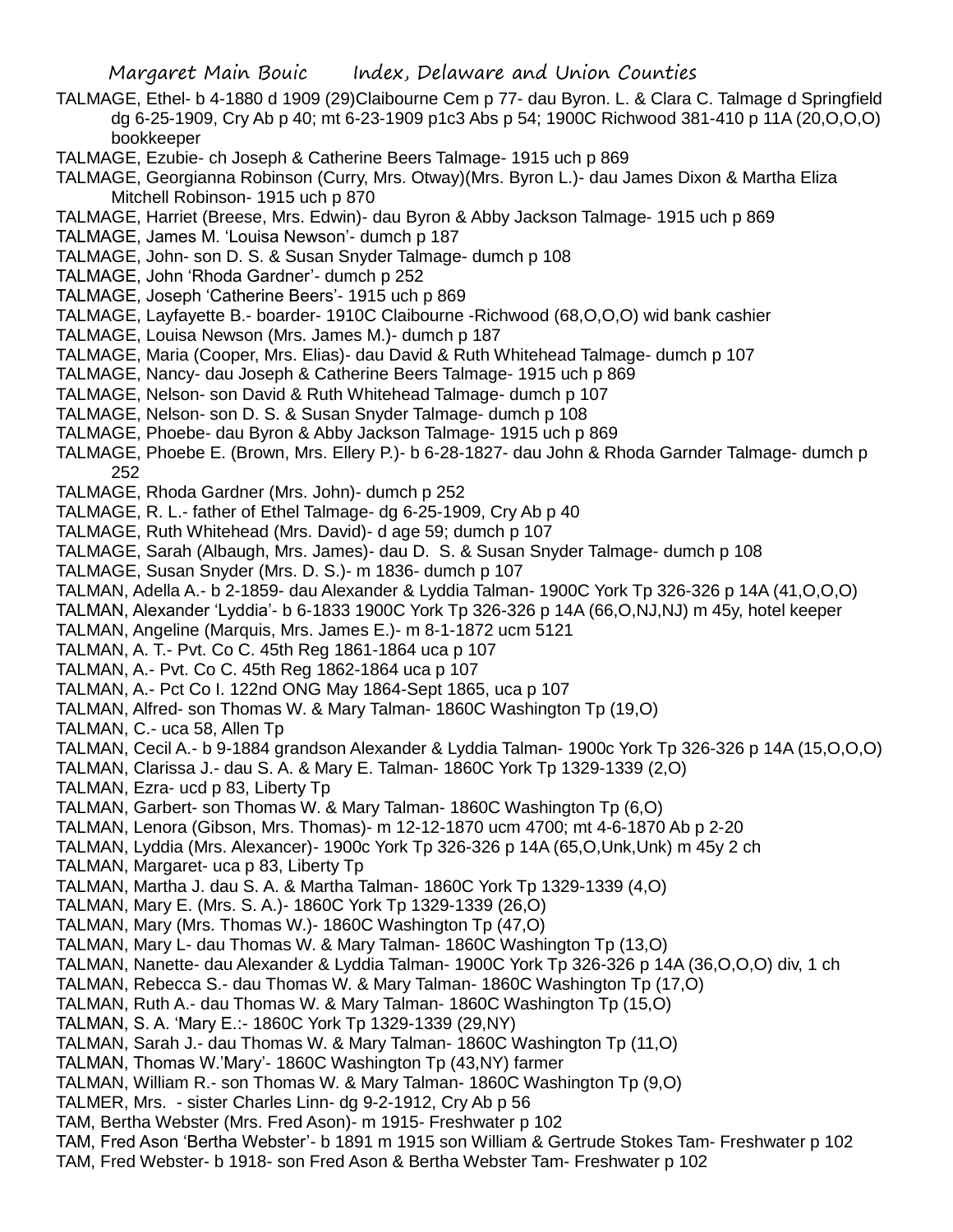TAM, Gertrude Stokes (Mrs. William)- b 1-11-1874 m 1891 d 1925- dau Jacob John & Diana Elizabeth Freshwater Stokes- Freshwater p 102

TAM, William 'Gertrude Stokes'- m 1891- McKitrick Freshwater p 102

TAMASY, Elizabeth (Mrs. Timothy James)- Tamasy

TAMAST, Lori Lynn Sellers (Mrs. Timothy Joseph)- m 9-29-2002 dau John & Dolores Sellers- Tamasy

TAMASY, Timothy Joseph 'Lori Lynn Sellers'- m 9-29-2002 son Timothy James & Elizabeth Tamasy- Tamasy

TAMASY, Timothy James 'Elizabeth'- Tamasy

TAMMON, John 'Mary March'- Weiser p 570

TAMMON, Mary March (Mrs. John)- dua George & Mary Masterson Marsh- Weiser p 570

TAMPLIN, Dorothy Cook (Mrs. Lewis)- b 8-14-1904 m 7-2-1938 d 9-23-1987 (83) bur DeGraff- Tamplin

TAMPLIN, Lewis 'Dorothy Cook'- b 5-26-1907 m 7-2-1938 d (87) bur DeGraff- son William & Minnie Martin Tamplin- Tamplin

TAMPLIN, Minnie Martin (Mrs. William)- Tamplin

TAMPLIN, William 'Minnie Martin'- Tamplin

TAMULITIS, Judy Ann- Tamulitis

TAMULONIS, Anthony S.- d 6-8-1986 (66) bur Md.- Tamulonis

TAMULONIS, Anthony J.- son Anthony S. Tamulonis- Tamulonis

TAMULONIS, Dorothy(McMahon, Mrs. )- sister Anthony S. Tamulonis

TAMULONIS, James J.- son Anthony S. Tamulonis- Tamulonis

TAMULONIS, Joanne (Roche, Mrs. )- dau Anthony S. Tamulonis- Tamulonis

TAMULONIS, Lorraine (Taylor, Mrs. )- sister Anthony S. Tamulonis- Tamulonis

TAMULONIS, Margaret (Genert, Mrs. )- dau Anthony S. Tamulonis- Tamulonis

TAMULONIS, William- brother Anthony S. Tamulonis

TANDEC, Dr. Mariano E.- Tandec

TANDEC, Sandra Martinez- dau Dr. Mariano E. Tandec- Tandec

TANGEMAN, Jon Alan 'Lisa Ann Broering'- m 1989- son Robert Tangeman- Tangeman

TANGEMAN, Lisa Ann Broering (Mrs. Jon Alan)- m 1989 dau Paul Broering- Tangeman

TANGEMAN, Robert- Tangeman

TANKER, Mary Schreyer (Mrs. )- dg 4-13-1900, Cry Ab p 17

TANKOVICH, Anthony- son John Tankovich- Tankovich

TANKOVICH, Francis Gerard- b 7-27-1971 son Anthony & Betty Tankovich- Tankovich

TANKOVICH, Joe- son Anthony & Betty Tankovich- Tankovich- engaged to Amy Vande Zande TANKOVICH, John- Tankovich

TANKOVICH, Paul- son Anthony & Betty Tankovich- Tankovich

TANER, Henny? E. (Mrs. Ira)- 1870C Washington To 143-138 p 19 (55,NJ)

TANER, Ira- 1870C Washington Tp 143-138 p 19 (48,NJ)

TANER, Sarah -1840C Berlin Tp p 204 (15-20)

TANER, Sarah A. (Silverwood, Mrs. Thomas)- m 11-23-1845 dcm

TANER. Sarah (Holdbrook, Mrs. William)- m 11-15-1844 dcm

TANGEN, Angele Jo Wallace (Mrs. Tony R.)- m 8-15-1998 dau Rick & Sheri Wallace- Tangen

TANGEN, Tony R. 'Angela Jo Wallace'- m 8-15-1998- son Darwin & Loretta Tangen- Tangen

TANGTERE/TUNGTERET, Maria- d 2-4-1866 (78-11-26) St. John's Cem- DJ p 63

TANIER, Emily (Meeker, Mrs. James)- m 8-27-1846 dcm

TANKS, Emma L.- b 1904 d 1957 Mother- Claibourne Cem p

TANNEHILL, Alice (Mrs. Rev. Robert ) - Tannehill

TANNEHILL, Eleanor (Mrs. William)- d 2-22-1849 (46-6-29) Ebenezer Cem- Powell p 326

TANNEHILL, Grace Winter- b 2-7-1979 dau Robert C. Tannehill- Tannehill- engaged to J. Allen Suddeth

TANNEHILL, John J. 'Rachael Kaufman'- b 2-16-1827 m 8-19-1847 dcm d 10-10-1911 Ebenezer Cem- Powell p 325

TANNEHILL, Kathy Poulton (Mrs. Paul)- m 10-21-1995 dau Ronald & Janet Poulton- Tannehill

TANNEHILL, Paul 'Kathy Poulton' - m 10-21-1995 son Robert C. & Alice Tannehill- Tannehill

- TANNEHILL, Rachael Kaufman (Mrs. John J.)- m 8-19-1847 dcm d 1-1-1891 (69-11-10) Ebenezer Cem-Powell p 325
- TANNEHILL, Dr. Robert C.'Alice;- Tannehill

TANNEHILL, ------(Mrs. Robert)- Pabst p 8 p 41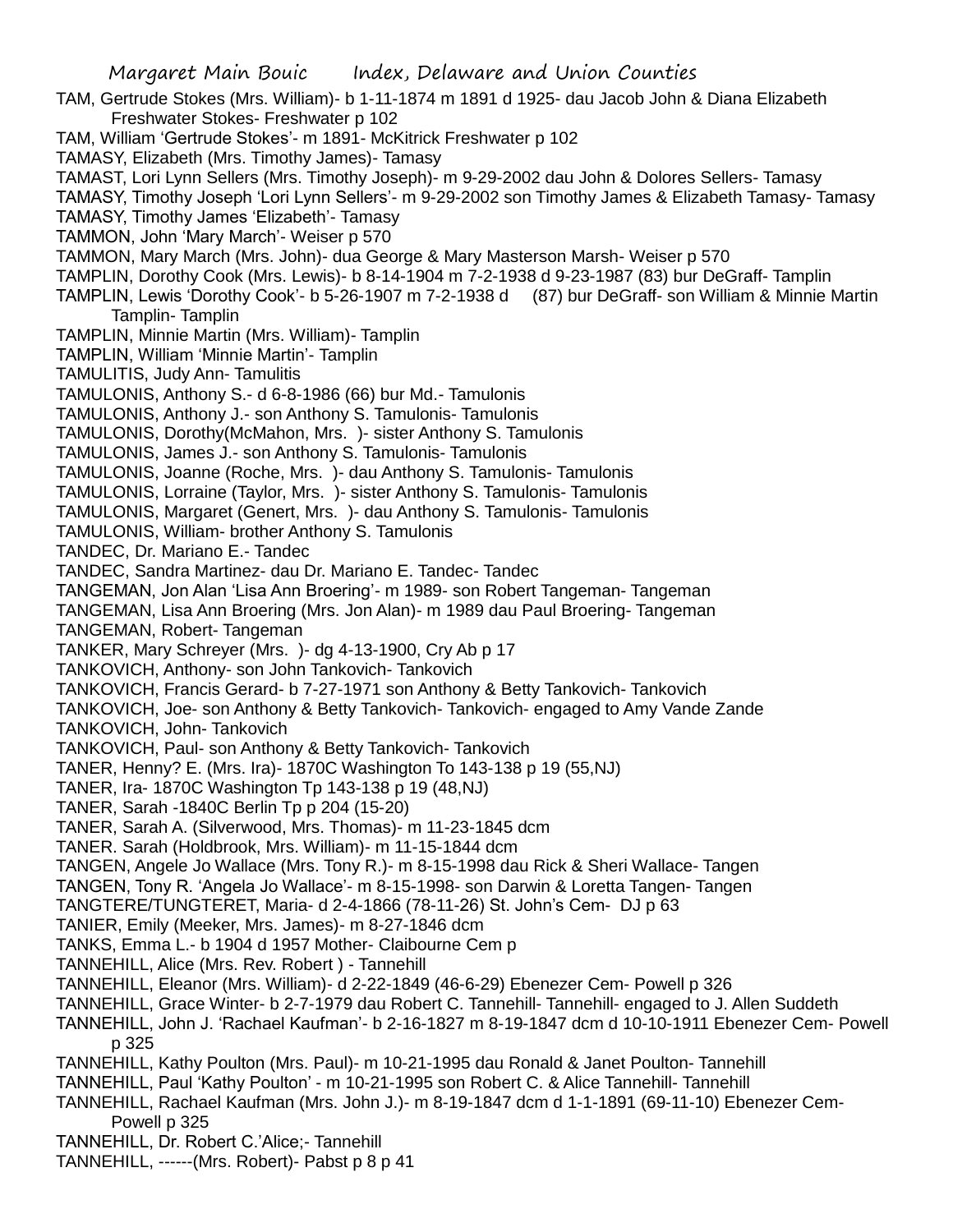TANNER, A.- pallbearer for Mrs. Callie (Mary Caroline) Swope- dg 3-19-1909, dg 3-23-1909, Cry Ab p 17, 18 TANNER, Abel 'Harriet'- d 11-21-1850 (46-3-19) Mt. Herman Cem, djlm p 13; 1883 uch V p 362; 1908 dch p

574; mt 11-17-1850, 7-31-1852; 1820C Union Tp 128 (26-45); 1850C Dover Tp 854-871 p 127 (46,O) Able- uccp p 45, estate JB 4 p 384

- TANNER, Adaline (Mrs. James)- 1870C Leesburg Tp 244-252 p 31 (35,O)
- TANNER, Alice Russell (Mrs. Harvey Clinton)- m 12-25-1873; Asp (1556)
- TANNER, Alma Jane- dau Clifford & Vera Tanner- 1949, 1973, 1975, 1977, 1979 ucd
- TANNER, Almeda Anna Loyd (Mrs. Harvey W.)- b 12-1864/1865 m 5-23-1886 ucm (Hearl); d 1946 Claibourne Cem p 80; Tanner; 1900C Richwood 71-76 p 3B (35,O,Irel,at sea) m 14y, 2 ch; 1910C Claibourne-Richwood North p 3B (O, Irel, at sea) m 23y 2 ch
- TANNER, Almeda- dau Kisiah Tanner- 1870C Leesburg Tp 103-105 p 13 (13,O)
- TANNER, Almina- dau David Tanner- 1850C Dover Tp 801-817 p 121 (17,O)
- TANNER, Almina (RIchardson, Mrs. John W.)- m 10-21-1852 ucm
- TANNER, Alvin L. 'Linda J.'- 1975, 1977, 1979 ucd
- TANNER, Alonzo 1870C Delaware town p 320 (26\*)
- TANNER, Amanda M. Hartley (Mrs. George)- m 12-30-1852 ucm 1898 (Hearl); 1870C Claibourne Tp 236-234 p 30 (41,O)
- TANNER, Amos 'Mary Sophronia'- b 7-1851 d 1922; 1900C Richwood 236-243 p 9B (48,O,O,O) m 15y day laborer; 1910C Claib.-Roichwood 213-221 (68,O,O,O) m 25y odd jobs

TANNER, Angeline Saterlee (Mrs. David A.)- m 8-17-1848 dcm; 1850C Dover Tp 821-838 p 121 (21,O)

- TANNER, Anna Loran (Mrs. David)- m 1-6-1856 ucm 2372(Hearl)
- TANNER, Annie- 1860C Dover Tp 359-338 p 47 (49,O)
- TANNER, Arcilee (Frost, Mrs. Reed Leon)- b 4-7-1932 m 8-28-1951 dau Ray S. Tanner- McKitrick p 165. 167
- TANNER, Arthur- son Frank & Ida Tanner- 1910C Claibourne Richwood 132-134 (9,O,O,O)
- TANNER, A. T.'Malica'- 1883 uch V p 197; 1860C Union Tp 559-562 p 79 (26,Mass)
- TANNER, (Baker, Mrs. F. R.)- dau John & Elizabeth Tanner- mt 11-7-1900, Abs p 18
- TANNER, Barbara (Cook, Mrs. John A.)- 1883 uch V p 435
- TANNER, Barbara (Mrs. Gary W.)- 1971, 1973, 1975, 1979 ucd
- TANNER, Barnard E.- b 1914 d 1969; Claibourne Cem p 91
- TANNER, Benjamin- 1820C Union Tp 61 (26-45)
- TANNER, Bernard- son Pearl F. & Daisy Moore Tanner- Tanner
- TANNER, Bessie R/E. Trop (Mrs. James A.)- b 6-8-1883 m 1907- Claibourne Cem p 94; Tanner; 1910C Claibourne -Richood 135-157 (26,O,O,O) m 10y, 1 ch
- TANNER, Betsey Rice (Mrs. Stephen)- m 6-19-1842 ucm 804 (Hearl); 1870C Leesburg Tp 105-107 p 13 (65, Va)
- TANNER, Betsy Ann (Rollinson, Mrs. Thomas)- McKitrick p 138
- TANNER, Beverly- dau Louis & Francis Tanner- 1949, 1959 (10) ucd
- TANNER, Bonnie Jean (Radebaugh, Mrs. James David)- b 12-7-1933 m 12-16-1951 dau Henry George & Lucy Helen Hensley Tanner- Graham 148412
- TANNER, Brady- son Leroy E. & Georgia Tanner- 1962 ucd (14)
- TANNER, C. (Mrs. D.)- Claibourne Cem p 12
- TANNER, C. A. Kirby (Mrs. William E.)- m 12-6-1857 ucm 2646(Hearl)
- TANNER, Cary B.- dau David & Louisa Tanner- 1870C Claibourne Tp 206-204 p 26 (3,O)
- TANNER, Caryn L. (Kaiser, Mrs. Brian L.)- m 5-29-1999 Tanner
- TANNER, Casandra A.- 1991 ucd
- TANNER, Catherine A. (Mrs. William E.)- b 4-2-1834 d 9-7-1910 Claibourne Cem p 35; 1870C Richwood 41-40 p 4 (36,O); 1910C Claibourne -Richwood(76,O,Va,Md) 1 ch, wid Own income
- TANNER, Catherine (Wagner, Mrs. )- dau Wilford & Mary Bunger Tanner- Tanner
- TANNER, Charles A. 'Rosina McIntire'- b 3-1864 m 8-29/8-1885 ucm (Hearl) d 1934- Tanner; 1900C Richwood 395-425 p 15B (36,O,O,O) m 11y, day laborer; 1910C Claibourne Tp North- 119-121
	- (46,O,O,O) m 25y, laborer, working out
- TANNER, Charles- son James & Susanna Tanner- 1880C Claibourne Tp 10 p 210A (16,O,O,O)
- TANNER, Charles Lincoln 'Martha Rosanna'- b 3-22-1864 d 12-15-1934, Claibourne Cem p 46
- TANNER, Charles- son Pearl F. & Daisy Moore Tanner- Tanner
- TANNER, Charles W.- son George W. & Hannah M. Tanner 1870C Claibourne Tp 178-176 p 23 (3,O)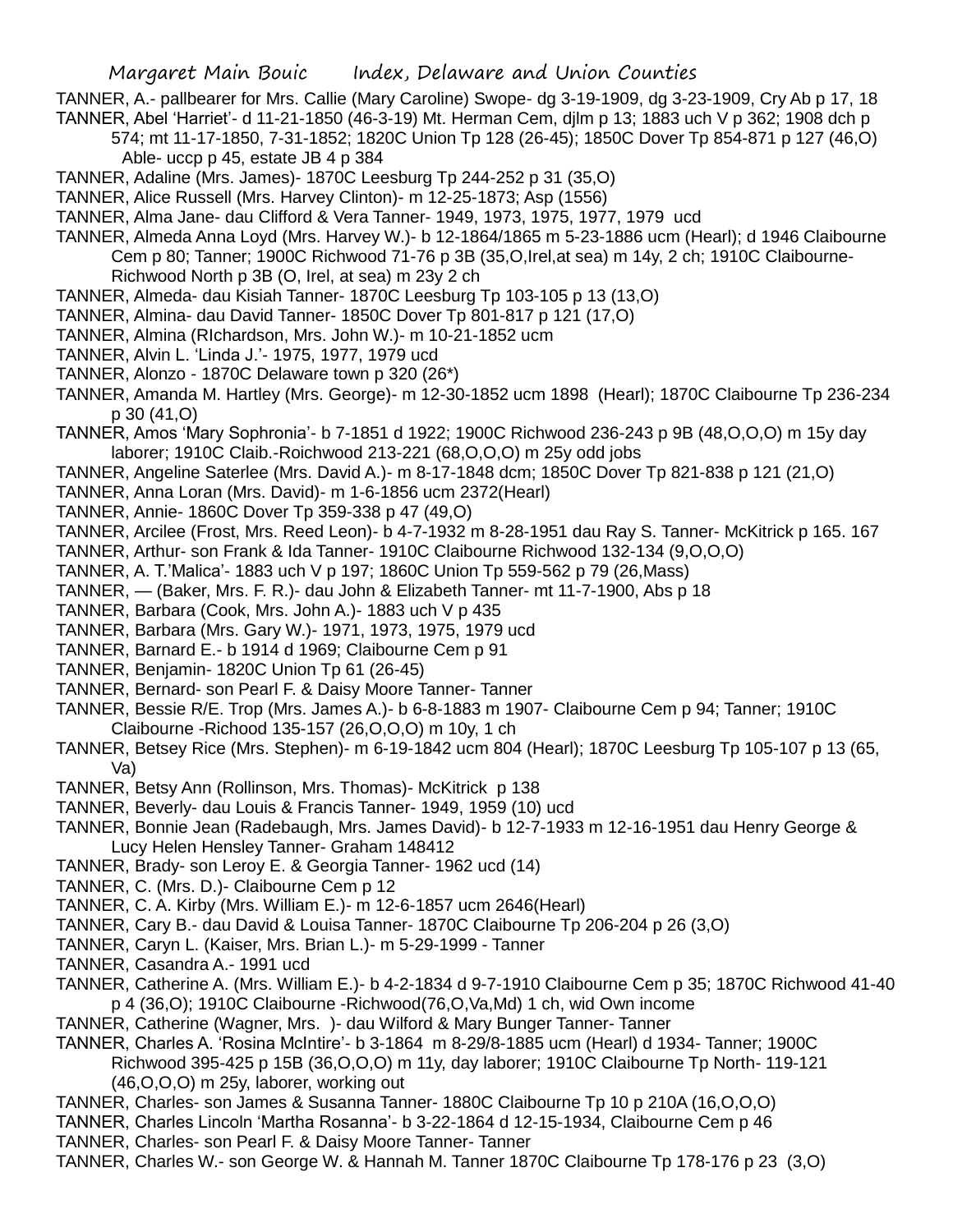- TANNER, Charlotte S.- d 5-7-1855 (17-9-9) Mt. Herman Cem, djlm p 13- dau Abel & Harriet Tanner- mt 3-16- 1859; 1850C Dover Tp 854-871 p 128 (13,O)
- TANNER, Chris- b 1988 son Lowell J. & Doris G. Tanner- 1991 ucd
- TANNER, Christine (Evans, Mrs. )- dua Wilford B. & Rosella Schlarman Tanner- Tanner
- TANNER, Christopher- b 1987 son Casandra A. Tanner- 1991 ucd
- TANNER, Clara R. (Vigor, Mrs. Dr. Frederick A.)- m 3-5/19-1879 mt 8-22-1903, Abs p 17, 9-2-1903 p 4 c4; Abs p 17
- TANNER, Clarence- son Russel C. & Sadie Straid Tanner- 1900C Richwood 40-43 p 2B (9,O,O,O); 1910C Claibourne -Richwood 120-122 (45,O,o,O) m 24y laborer, tile factory
- TANNER, Clarissa (Burgess, Mrs. Jesse S.)- see Asp (1418)
- TANNER, Clarissa (Gamble, Mrs. Robert, Jr)- m 6-9-1859 ucm 2893,dau David Tanner- mt 6-15-1859; 1850C Dover Tp 801-817 p 121 (7,O)
- TANNER, Clifford Q/A. 'Vera P,'- b 1912 m 2-1-1941 Claibourne Cem p 102- son LeRoy Eugene & Wilma DeBolt Tanner- Tanner; 1949, 1971, 1973, 1975, 1977, 1979, 1981, 1983, 1991 ucd
- TANNER, Collin Patrick- b 6-26-2003- son George & Heidi King Tanner- Tanner
- TANNER, Conrad 'Elizabeth Moyer'- Powell p 309
- TANNER, Daisy Grace (Dean, Mrs. Joshua/Joseph) b 12-27-1874 dau Harvey Clinton & Alice Russell Tanner-Asp 1556-1
- TANNER, Daisy Moore (Mrs. Pearl F.)- b 10-3-1888 m 6-16-1910 d 12-12-1965 Claibourne Cem p 88- dau Albert & Josephine Wynn Moore- Tanner
- TANNER, Dakota- b 1988 ch Casandra Tanner- 1991 ucd
- TANNER, Daniel E. 'Mary E.'- b 1896 d 1970 Claibourne Cem p 34
- TANNER, Daniel- son John & Elizabeth Tanner- mt 11-7-1900 Abs p 1
- TANNER, Daniel M. 'Jessie F. Graham'- m 5-22-1883 ucm (Hearl)
- TANNER, Daniel R.- son William E. & Catherine A. Tanner- 1870C Richwood 41-40 p 4 (11,O)
- TANNER, David- uccp p 26, Appr, JB 3 p 107; uccp p 34 security JB 3 p 488; uccp p 36 exec. JB 4 p 99; uccp p 36, security JB 4 p 86
- TANNER, David A. 'Angeline Saterlee'- m 8-17-1848- 1850C Dover Tp 821-838 (23,O)
- TANNER, David 'Anna Loran'- m 1-6-1856 ucm 2372 (Hearl); mt 12-19-1855
- TANNER, David 'Louisa'- 1870C Claibourne Tp 206-204 p 26 (38,O)
- TANNER, David 'Ruth' 'Mary Brown'- m 1-18-1853 ucm 1909 (Hearl) d 8-21-1859 (63) Mt. Herman Cem, djlm p 13- mt 1-26-1853 , 3-16-1859; 1850C Dover Tp 801-807 p 21 (55,NY); uccp p 26, appraised Eli Sheldon adm p 34, security 36, executor
- TANNER, D. 'C'- Claibourne Cem p 12
- TANNER, Delena- dau George & Amanda Hartley Tanner- 1870C Claibourne Tp 236-234 p 30 (13,O)
- TANNER, Delly B.- b 7-1869 dau David & Louisa Tanner- 1870C Claibourne Tp 206-204 p 26 (11./12,O)
- TANNER, Diane (Meddles, Mrs. )- dau Robert & Linda Tanner- Tanner
- TANNER, D. M.- son W. E. Tanner- mt 9-30-1908 Abs p 6
- TANNER, D. M.- father of Glenna Tanner- dg 6-30-1916m Cry Ab p 72
- TANNER, Donald- 1959 ucd
- TANNER, Donald- b 1940 d 1941- Claibourne Cem p 82
- TANNER, Donald- brother of Glenna Tanner- dg 6-30-1916, Cry Ab p 72
- TANNER, Donald- son Louis & Francis Tanner- 1959 (6) ucd
- TANNER, Donald W. 'Janet Louise Buffington'- b 3-19-1939 m 8-29-1933- Weiser p 303
- TANNER, Donnie- 1991 ucd
- TANNER, Doris G. (Mrs. Lowell)- 1991 ucd
- TANNER, Doris Tapp (Mrs. Otis)- 1961, 1980 dcd
- TANNER, Edna- b Finley, Oh. d 10-19-1904 (12-4-11) Delaware dcdeaths
- TANNER, Edna- b Richwood d Wed, Cincinnati (36)- dau D. M. Tanner- Claibourne Cem Un Co Journal 11-14- 1940 p 5
- TANNER, Edna- sister of Glenna Tanner, dg 6-30-1916, Cry Ab p 72
- TANNER, Edward W.- 1883 uch V p 592
- TANNER, Elizabeth- 1870C Leesbuirg Tp 244-252 p 31 (4,O)
- TANNER, Elizabeth- d 8-17-1876 (85)- Claibourne Cem p 12
- TANNER, Elizabeth Cratty (Mrs. Holly)- m 5-23-1850 dcm; 1850C Dover Tp 854-871 p 128 (20,O)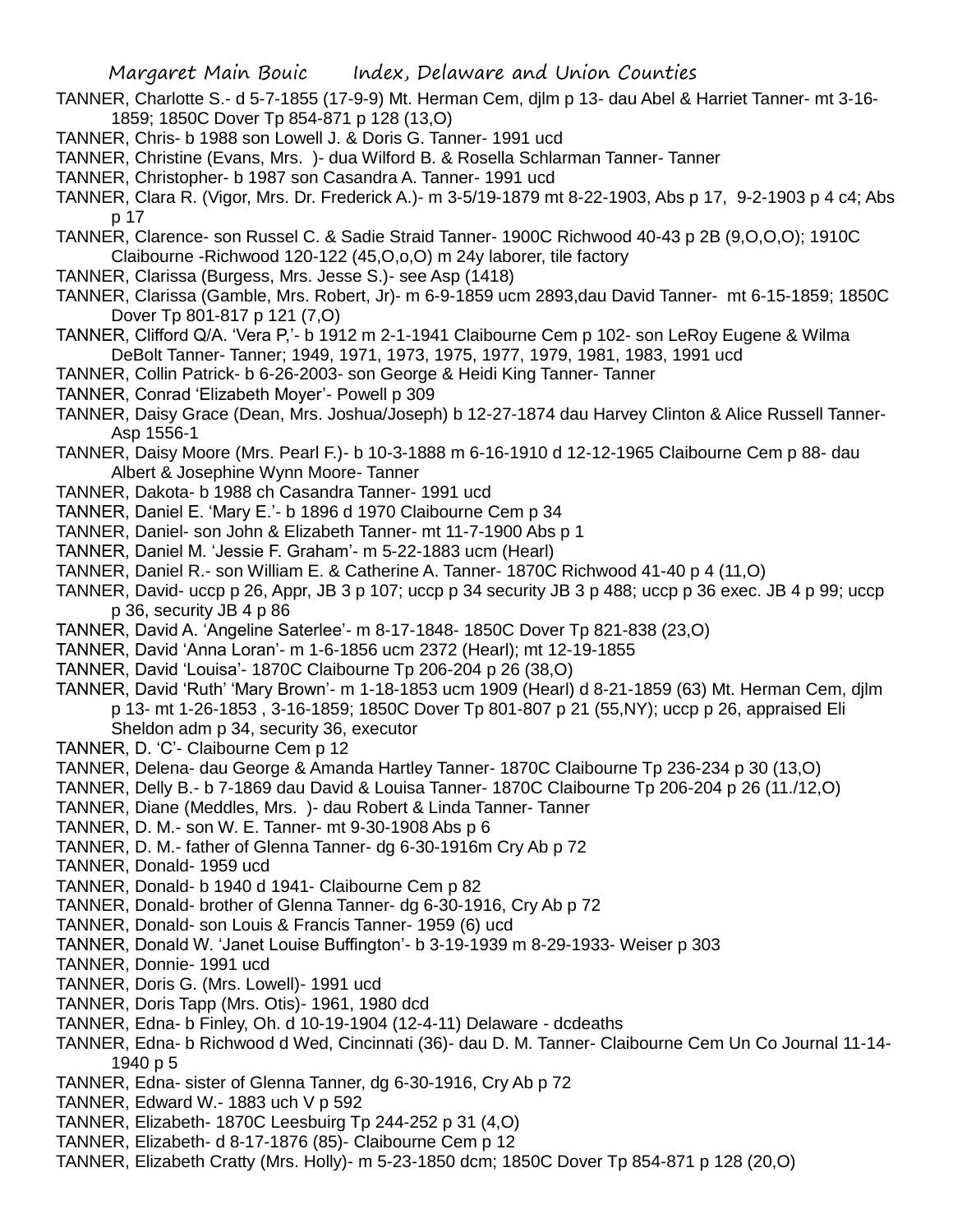- TANNER, Elizabeth (Mrs. John)- parents of Sarah E. Baker- mt 11-17-1900 p 8 c2, Abs p 18
- TANNER, Elizabeth Moyer (Mrs. Conrad) (Long, Mrs. Thomas)- dau Peter,Sr. & Elizabeth Moyer Moyer-Powell p 309
- TANNER, Ellen/Ella Wilson (Mrs. John)- m 7-4-1877 ucm 6089 (Hearl)
- TANNER, Elma- 1991 ucd, retired
- TANNER, Elma (Parish, Mrs. Harold)- dau Clifford & Vera P. Erwin Tanner- Tanner; 1981, 1983 ucd
- TANNER, Elva C.- dau Abel & Harriet Tanner- 1850C Dover Tp 854-871 p 128 (16,O)
- TANNER, Emily J. (Knight, Mrs. Lewis N.)- m 7-4-1887 ucm
- TANNER, Emma- dau James & Susanna Tanner- 1880C Claibourne Tp 10 p 210A (9,O,O,O)
- TANNER, Eric- b 1985 son Lowell J. & Doris G. Tanner- 1991 ucd
- TANNER, Eugene- brother of Glenna Tanner- dg 6-30-1916, Cry Ab p 72
- TANNER, Eunice (Maine, Mrs. Hiram)- b 8-12-1804 dau Ira & Julia Fitch Tanner- Asp (641)
- TANNER, Eva Jane Potts (Mrs. LeRoy Eugene)- b 1890 d 1952- Claibourne Cem p 88; Tanner; 1949 ucd
- TANNER, Fanny- dau George & Amanda M. Tanner- 1870C Claibourne Tp 236-234 p 30 (7,O)
- TANNER, Florence Hope (Wood, Mrs. Dr. Fiske) b 9-22-1877 m 4-1903 dau Martin Wilbur & Helen E. Anderson Tanner- Asp 1555-1
- TANNER, Frances I.- 1991 ucd
- TANNER, Frances (Spurlock, Mrs. Sidney)- Tanner
- TANNER, Francis (Mrs. Louis)- 1959 ucd
- TANNER, Frank- b 1850 d 1931- Claibourne Cem p 80
- TANNER, Frank- uninf p 15, enter 3-12-1912 Claibourne dismissed 4-4-1912
- TANNER, Frank F.- b 10-1896 son Frank & Ida Tanner- 1900C Richood 8-9 p 1A (3,O,O,O)
- TANNER, Frank 'Ida'- b 11-1856- 1900C Richwood 8-9 p 1A (43,O,O,O) m 13y day laborer; 1910C Claibourne Richwood 132-134 (54,O,O,O) m 20y
- TANNER, Franklin- 1860C Dover Tp 359-338 p 47 (10,O); lived with Annie Tanner
- TANNER, Franklin- son James & Adaline/Susanna Tanner- 1870C Leesburg Tp 244-252 p 31 (13,O); 1880C Claibourne Tp 10 p 1 p 210A (23,O,O,O)
- TANNER, Freeman- son Frank & Ida Tanner- 1910C Claibourne -Richwood 132-134 (13,O,O,O)
- TANNER, Gary W. 'Barbara''Mary'- b 1951 son Harvey S. & Wilma J. DeBolt Tanner- Tanner; 1962, 1967, 1971, 1973, 1975, 1977, 1979 ucd
- TANNER, George 'Amanda M. Hartley'- m 12-30-1852 ucm 1898 (Hearl); 1870C Claibourne Tp 236-234 -p 30 (41,O)
- TANNER, George F.- b 1907- Claibourne Cem p 105
- TANNER, George 'Heidi King'- son Forrest & Theesa Tanner- Tanner
- TANNER, George 'Martha A. Hunt;- m 8-27-1847 ucm 1239 (Hearl)
- TANNER, George W. 'Hannah Ann Sidle'- m 9-15-1859 ucm 2919 (Hearl) 1915 uch p 862; mt 9-21-1859
- TANNER, George W. 'Hannah M.' 1870C Claibourne Tp 178-176 p 23 (34,O)
- TANNER, George W.- son John & Elizabeth Tanner- mt 11-7-1900 p 8c2; Abs p 18
- TANNER, Georgie P. Kheune (Brady, Mrs. Leonard D.) (Mrs. LeRoy)- m (2) 7-15-1954 d 2-14-2002 (94)
	- Claibourne Cem- dau Nathan F. & Jeanette Wintz Kheune- Tanner; 1959, 1962, 1967, 1971, 1973, 1975, 1977, 1979, 1981, 1983 ucd
- TANNER, Glenna- d Thursday, Colorado, dau Mr. and Mrs. d. M. Tanner- dg 6-30-1916 Cry Ab p 72
- TANNER, Hannah Ann Sidle (Mrs. George W.)- m 9-13-1859 ucm (Hearl)- dau Jacob C. & Elizabeth Hamilton Sidle- 1915 uch p 862; 1883 uch V p 651; 1850C Dover Tp 802-818 (24,Ct)
- TANNER, Hannah (Mrs. Holley)- d 10-4-1857 (83y6m) Mt. Herman Cem, djlm p 13
- TANNER, Hannah M. (Mrs. George W.)- 1870C Claibourne Tp 178-176 p 23 (30,O)
- TANNER, Hannah S.- dau Abel & Harriet Tanner- 1850C Dover Tp 854-871 p 128 (11,O)
- TANNER, Harriet (Mrs. Abel)- d 11-16-1850 ((47) Mt. Herman Cem, djlm p 13; mt 11-27-1850; 1850C Dover Tp 854-871 (47,Vt)
- TANNER, Harriet Maine (Mrs. James H.)- b 7-23-1830 m 6-1-1848 dau Samuel & Susannah Palmer Maine-Asp 709
- TANNER, Harriet Main- b 10-12-1903 dau Martin Wilbur & Maria l. Oxtoby Tanner- Asp 1555-2
- TANNER, Harry L/J.- b 6-13-1891 d 9-8-1959 Pvt Co B. 138th Ohio Inf. WW- son Frank & Ida Tanner- 1900C Richwood 8-9 p 1A (8,O,O,O); 1910C Claibourne-Richwood 132-134 (18,O,O,O), working out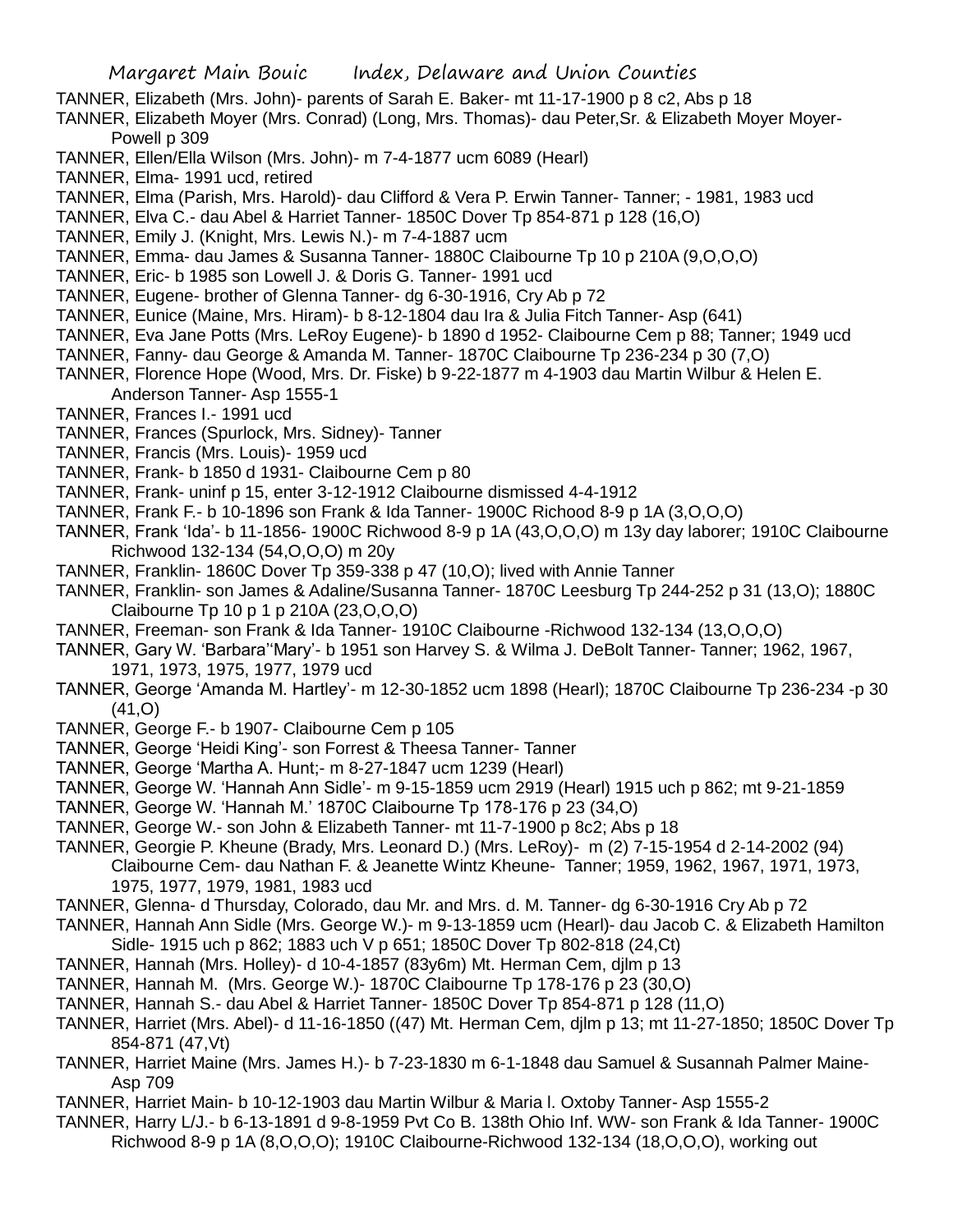- TANNER, Harvey- son James & Adaline/Susanna Tanner- 1870C Leesburg tp 244-252 p 31 (10,O); 1880C Claibourne Tp 10 p 210A (19,O,O,O)
- TANNER, Harvey S . 'Wilma Jane DeBolt'- b 10-6-1922 m 10-7-1946 d 6-27-2002 (79) Claibourne Cem- son LeRoy Eugene & Eva Potts Tanner- Tanner; 1949, 1962, 1967, 1971, 1973, 1975, 1977, 1979, 1981, 1983. 1991 ucd
- TANNER, Harvey Clinton 'Alice Russell'- b 8-25-1951 m 12-25-1873 son James M. & Harriet Maine Tanner-Asp 1556
- TANNER, Harvey Eugene- son Harvey S. & Wilma DeBolt Tanner- Tanner
- TANNER, Harvey .W. 'Almeda A. Lloyd'- b 11-1863/1862 d 1928 Claibourne Cem p 80 -Tanner; 1900C Richwood 71-76 p 3B (36,O,O,O) m 14y, dau laborer; 1910C Claibourne-Richwood North p 3B (48,O,O,O) m 23y; laborer tile factory
- TANNER, Hattie May (Urch, Mrs. F. W.)- dau James H. & Harriet Main Tanner- b 9-25-1870 m 9-11-1893- Asp 1557
- TANNER, Hawley- uccp p 36, will, JB 4 p 99
- TANNER, Heidi King (Mrs. George)- dau Terry & Suzanne King- Tanner
- TANNER, Helen E. Anderson (Mrs. Martin Wilbur)- m 10-22-1875- Asp (1555)
- TANNER, Helen (May, Mrs. Howard)- m 10-4-1946- dau LeRoy Eugene & Eva Potts Tanner- Tanner
- TANNER, Helen M.- b 1918 d 1940- Claibourne Cem p 80
- TANNER, Helen P. "Jill" (Mrs. John W. "Jack"- b 3-1-1916 d 5-20-1993 -Kirkwood Cem- dau Harvey & Verna May Wood Prouty- Tanner
- TANNER, Henrietta- dau George & Amanda M. Harley Tanner- 1870C Claibourne Tp 236-234 p 30 (15,O)
- TANNER, Henry 'Almeda A. Loyd'- m 5-23-1886 ucm (Hearl)
- TANNER, Henry George 'Lucy Helen Hensley'- Graham (14841)
- TANNER, Holley A. 'Elizabeth W. Cratty'- m 5-23-1850 dcm; mt 5-29-1850 son Abel & Harriet Tanner- 1883 uch V p 367; uca p 20; 1850C Dover Tp 854-871 p 128 (20,O)
- TANNER, Holley 'Hannah'- d 2-20-1848 (75-5-2) Mt. Herman Cem, djlm p 13
- TANNER, Icedora J.- dau George & Amanda M. Tanner- 1870C Claibourne Tp 236-234 p 30 (10,O)
- TANNER, Ida- b 1868 d 1945- Claibourne Cem p 80
- TANNER, Ida (Mrs. Frank)- b 7-1869- 1900C Richwood 8-9 p 1A (30,O,O,O) m 13y, 3 ch, 1 liv; 1910C Claibourne-Richwood 132-134 (41,O,O,O) m 20y, 6 ch, 4 living
- TANNER, Ira 'Julia Fitch'- see Asp (641)
- TANNER, J. 'S. A.'- Claibourne Cem p 12
- TANNER, James- uca p 23, 75
- TANNER, James 'Adaline''Susanna'- 1870C Leesburg Tp 244-252 p 31 (38,O); 1880C Claibourne Tp 10 p 1 p 210A (49,O,O,O)
- TANNER, James A. 'Bessie E.'- b 11-1880 d 1959- Claibourne Cem p 94- son Jo— & Martha E. Tanner-1900C Richwood 7-7- p 1A (19,O,O,O) day laborer
- TANNER, James 'Bessie R. Trop'- m 1907 d 1960- Tanner; 1910C Claibourne -Richwood 135-157 (29,O,O,O) m 10y, laborer tile factory
- TANNER, James- son David Tanner- 1850C Dover Tp 801-817 p 121 (11,O)
- TANNER, James H. 'Harriet Maine'- m 6-1-1848- Asp (709)
- TANNER, James H. 'Mary A. Bannon'- m 7-27-1859 ucm 2905 (Hearl) mt 8-3-1859; 1860C Dover Tp 359-339 p 47 (21,O)
- TANNER, James 'La/orena A. Baker'- m 8-21-1852 ucm 1840 (Hearl)
- TANNER, James 'Margaret Horricks'- m 7 -29-1876 ucm 5905 (Hearl); mt 3 p 30
- TANNER, Jane S. (Mrs. William S.)- Tanner
- TANNER, Janet Louise Buffington (Mrs. Donald W.)- b 9-6-1930 m 8-29-1933 dau Donald Arthur & Elizabeth Malinda Buckley Buffington- Weiser p 303
- TANNER, Janice (Smith, Mrs. Gordon)- dau Clifford & Vera P. Erwin Tanner- Tanner; 1949 ucd
- TANNER, Jason- b 1974- son Gary & Barbara Tanner- 1979 ucd
- TANNER, Jeffrey- b 1962 son Harvey S. & Wilma J. DeBolt Tanner- Tanner; 1967, 1971, 1973, 1975, 1977 ucd TANNER, Jessie F. Graham (Mrs. Daniel M.)- m 5-22-1883 ucm (Hearl)
- TANNER, Jo—'Martha E'- b 10-1853 1900C Richwood 7-7-p 1A (46,O.O,O) m 22y day laborer
- TANNER, John- d 3-11-1846 (39-5-26) Mt. Herman Cem, djlm p 13
- TANNER, John 'Elizabeth'- parents of Sarah Baker & David George; mt 11-7-1900 p8c2, Abs p 18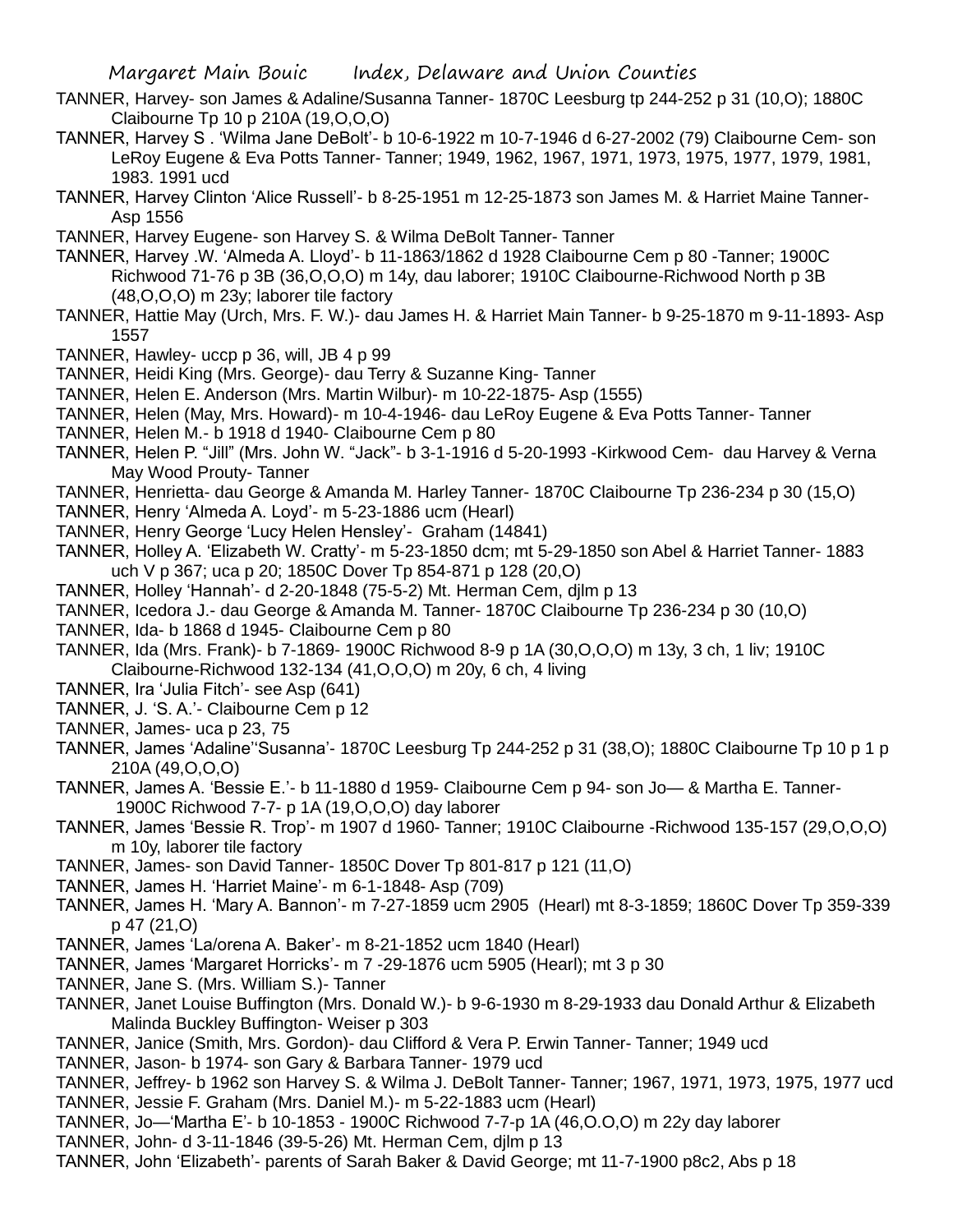- Margaret Main Bouic Index, Delaware and Union Counties
- TANNER, John 'Ellen Wilson'- m 7-4-1877 ucm 6089 (Hearl)
- TANNER, John-son James & Adaline Tanner- 1870C Lelesburg Tp 103-105 p 13 (16,O); 1880C Claibourne Tp 10 p 1 p 210A (26,O,O,O)
- TANNER, John L.- son James & Bessie Tanner- 1910C Claibourne-Richwood 135-157 (8,O,O,O)
- TANNER, John- b 1986 son Lowell J. & Doris G. Tanner- 1991 ucd
- TANNER, John 'Martha E.'- 1910C Claibourne Richwood 138-155 (46,O,O,O) m 33y laborer, packing house TANNER, John W.- son Kesiah Tanner- 1870C Leesburg Tp 103-105 p 13 (15,O)
- TANNER, John W. "Jack" 'Helen P. "Jill"- b 3-17-1915- d 8-21-1993 (78) Kirkwood Cem- son J. Warner & Marjorie Strain Tanner- Tanner
- TANNER, Joseph- 1908 dch p 411; 1976 dch p 217; Civil War
- TANNER, Joseph- son David Tanner- 1883 uch IV p 453, 458; 1850C Dover Tp 801-817 p 121 (9,O)
- TANNER, Judith Kay- b 8-14-1944 dau Henry & Lucy Helen Hensley Tanner- Graham 147 413
- TANNER, Julia Fitch (Mrs. Ira)- see Asp (641)
- TANNER, Kathern A. (Mrs. William E.)- b 4-1834 (66,O,Md,Pa) m 42y 1 ch
- TANNER, Keith- b 1958 son Robert L. & Linda L. Tanner- Tanner; 1973 ucd
- TANNER, Kevin- b 1969 son Alvin L. & Linda J. Tanner- 1975, 1977, 1979 ucd
- TANNER, Keziah (Pierson, Mrs. James)- m 6-17-1852 ucm 1818
- TANNER, Kisiah- 1870C Leesburg Tp 103-105 p 13 (35,O)
- TANNER, Larena A. Baker (Mrs. James)- m 8-21-1852 ucm (Hearl)
- TANNER, Larry A. 'Mary E.'- 1971, 1973 ucd Larry A.- 1977 ucd Larry, 1991 ucd
- TANNER, Larry- son Clifford & Vera P. Erwin Tanner- Tanner; 1949 ucd
- TANNER, Laura Rose- b 6-11-1968 dau Robert Eugene & Sharon Rose Hall Tanner- Tanner; 1985 uch p 65
- TANNER, Lawrence- father of Tara Tanner- Tanner
- TANNER, Leona (Brown, Mrs. Joseph)- m 9-17-1886 ucm
- TANNER, Leona- dau James & Susanna Tanner- 1870C Claibourne Tp 10 p 210A (12,O,O,O)
- TANNER, Leroy 'Eva'- 1949 ucd
- TANNER, LeRoy Eugene 'Eva Jane Potts' 'Georgie Brady'- b 8-30-1891 m(2) 7-15-1954 d 7-10-1987 Claibourne Cem p 88- son Harvey S. & Almeda Lloyd Tanner- Tanner; 1949, 1959, 1967, 1971, 1973, 1975, 1977, 1979, 1981, 1983 ucd; step-grandfather of Jeffrey Wayne Brady- 1985 uch p 16; 1900C Richwood 71-76 p 3B (8,O,O,O); 1910C Claibourne -Richwood North p 3B (18,O,O,O) laborer tile factory
- TANNER, Lewis 'Frances'- 1949 ucd
- TANNER, Lillian Ann (Crane, Mrs. Boyd Lucius)- m 8-13-1934- McKitrick p 168
- TANNER, Linda J. (Mrs. Alvin L.)- 1975, 1977, 1979 ucd
- TANNER, Linda (Mrs. Michael)- 1973 ucd
- TANNER, Linda L. (Mrs. Robert L.)- 1971, 1973, 1979, 1981, 1983 ucd
- TANNER, Lloyd- son Leroy E. & Georgia Tanner- 1959 (12), 1962 ucd
- TANNER, Lora- dau George & Amanda M. Tanner- 1870C Claibourne Tp 236-234 p 30 (3,O)
- TANNER, Lorena Baker (Mrs. James)- m 8-21-1852 ucm 1840
- TANNER, Lottie (Benner, Mrs. )- n 3-1897 dau Charles & Rosina McIntire Tanner- Tanner; 1900C Richwood 395-425 p 15B (3,O,O,O); 1910C Claibourne-Richwood 119-121 (13,O,O,O)
- TANNER, Louan (Moore, Mrs. Robert)- b 4-14-1941 m 8-6-1956- Weiser p 740
- TANNER, Louis 'Francis''Mary'- son LeRoy Eugene & Eva Potts Tanner- Tanner; 1959 ucd
- TANNER, Louisa (Mrs. David)- 1870C Claibourne Tp 206-204 p 26 (20,O)
- TANNER, Louise Enlow (Mrs. Theodore R.)- b 5-26-1968 (46) Fairview Memorial Park- Tanner
- TANNER, Lowell J. 'Doris G.;- 1991 ucd
- TANNER, Lucy Helen Hensley (Mrs. Henry George)- dau Delbert & Ada Conklin Hensley- Graham 14841
- TANNER, Luther C. 'Mary Ann Sheldon'- m 11-1-1849 ucm 1468 (Hearl); 1850C Dover Tp 799-815 (22,O); uccp p 42 partition JB 4 p 291
- TANNER, Mabel- sister of Glenna Tanner- dg 6-30-1916, Cry Ab p 72
- TANNER, Malica (Mrs. A. T.)- 1860C Union Tp 559-562 p 79 (27,O)
- TANNER, Margaret Horricks (Mrs. James)- m 7-29-1876 ucm 5905 (Hearl); mt 3 p 30
- TANNER, Maria L. Oxtoby (Mrs. Martin Wilbur)- m 6-26-1898- Aps (1555)
- TANNER, Marjorie Strain (Mrs. J. Warner)- Tanner- parents of John W. Tanner
- TANNER, Martha A. Hunt (Mrs. George)- m 8-27-1847 ucm 1239 (Hearl)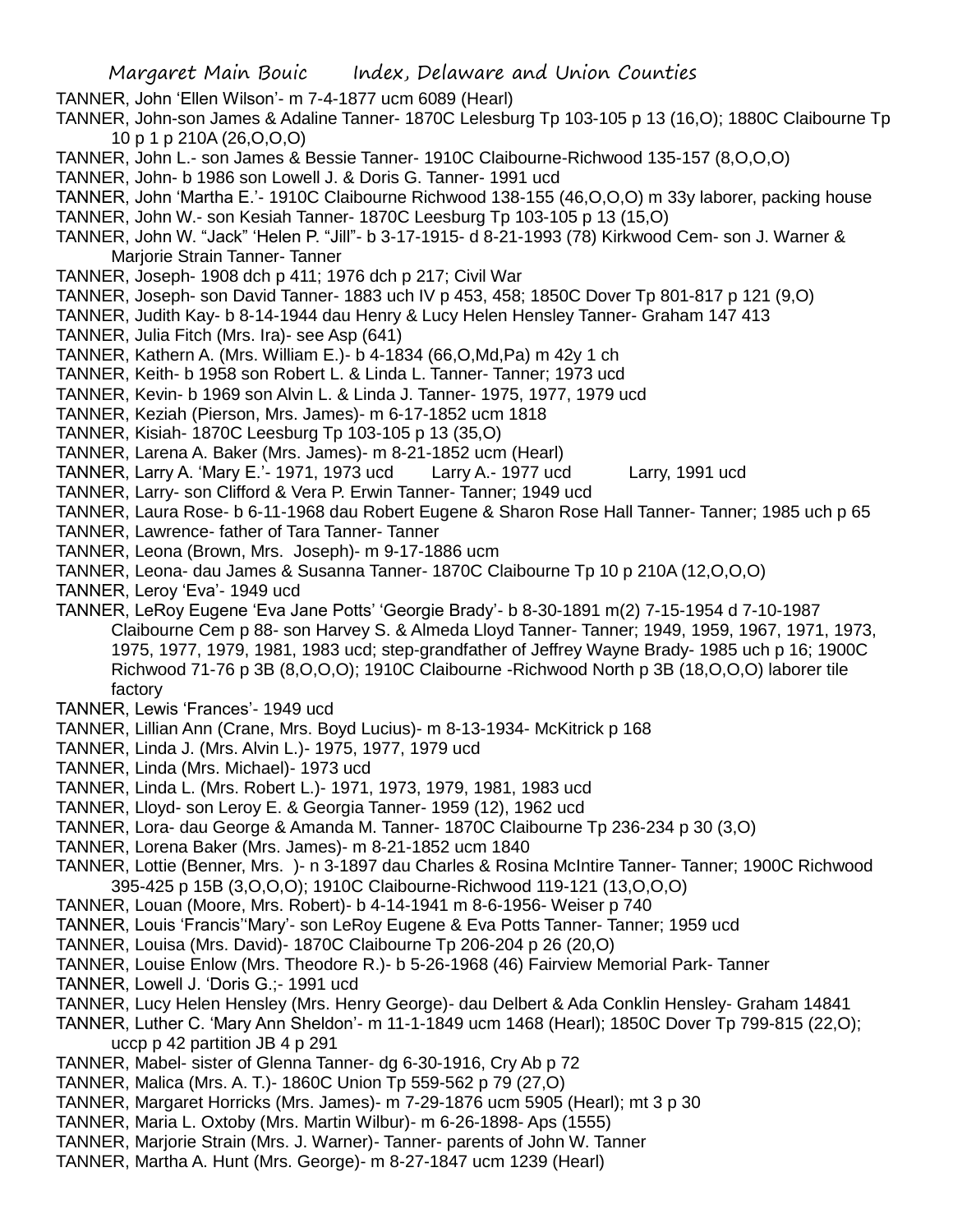TANNER, Martha- 1860C Dover Tp 359-338 p 47 (11,O) lived with Dannie Tanner

TANNER, Martha E. (Mrs. John) b 3-1857- 1900C Richwood 7-7-p 1A (43,O,O,O)) m 22y, 4 ch 2 living; 1910C Claibourne-Richwood 138-155 (33y, 5 ch, 2 living, laundress at home

- TANNER, Martha M. (Dodds/Doss, Mrs. Thomas N.)- m 7-28-1850 ucm 1555; mt 7-24-1850 dau Abel & Harriet Tanner- 1850C Dover Tp 854-871 p 128 (18,O)
- TANNER, Martha Rosanna (Mrs. Charles Lincoln)- b 6-30-1872 d 6-20-1959 Claibourne Cem p 46
- TANNER, Martin Wilbur 'Helen E. Anderson''Maria L. Oxtoby'- son James H. & Harriet Maine Tanner- Asp 1555
- TANNER, Martin Wilbur- b 5-20-1906 son Martin Wilbur & Maria L. Oxtoby Tanner- Asp 1555-3
- TANNER, Mary A. Bannon (Mrs. James H.)- m 7-27-1859 ucm (Hearl)
- TANNER, Mary Ann (Gibson, Mrs. )- dau Harvey S. & Wilma DeBolt Tanner- Tanner
- TANNER, Mary Ann Sheldon (Mrs. Luther C.)- m 11-1-1849 ucm 1468 (Hearl); 1850C Dover Tp 799-815 (19,O); uccp p 42 partition, JB 4 p 291
- TANNER, Mary A. Bannan (Mrs. James H.)- m 7-27-1859 ucm 2905; mt 8-3-1859; 1860C Dover Tp 359-339 p 47 (18,O)
- TANNER, Mary (Brown, Mrs. ) (Mrs. David)- m 1-18-1853 ucm 1909 (Hearl) d 5-30-1855 (42-1-20 Mt. Herman Cem, djlm p 13; mt 1-26-1853, 12-19-1855
- TANNER, Mary Bunger (Mrs. Wilford)- Tanner
- TANNER, Mary- dau David A. & Angeline Saterlee Tanner- 1850C Dover Tp 821-838 (2,O)
- TANNER, Mary E. (Mrs. Daniel E.)- b 1896 d 1977- Claibourne Cem p 34
- TANNER, Mary E. (Mrs. Larry A.)- 1971, 1973 ucd
- TANNER, Mary E. Todd (Mrs. Thomas)- b 1-14-1826 d 7-22-1907 dau Benjamin L. & Elizabeth Nancy Green Todd- Maugans Anc p 208
- TANNER, Mary (Mrs. Gary)- Tanner
- TANNER, Mary J.- b 8-1895 dau Harvey & Almeda A. Tanner- 1900C Richwood 71-76 p 3B (4,O,O,O); 1910C Claibourne-Richwood North p 3B (15,O,O,O)
- TANNER, Mary (Mrs. Louis)- Tanner
- TANNER, Mary Sophronia (Mrs. Amos)- b 1857 d 1923 Price Cem, djlm p 58; 1910C Claib-Richwood 213-221 (53,O,O,O) m 25y
- TANNER, Michael- Powers p 212
- TANNER, Michael 'Linda'- 1973 ucd
- TANNER, Milford- son Pearl F. & Daisy Moore Tanner- Tanner
- TANNER, Nancy (Bean, Mrs. Hiram)- b 12-3-1817 m 10-24-1839 ucm 586 d 3-17-1845 New Millcreek Cem p 12- dau Abel Tanner; Bean (1123); Maugans Anc p 102; 1908 dch p 574
- TANNER, Nancy (Shuster, Mrs. Marvin)- dau Clifford & Vera P. Erwin Tanner- Tanner; 1949 ucd
- TANNER, Nancy Lou (Ray, Mrs. Matthew Paul)- b 11-12-1929 dau Henry & Lucy Helen Hensley Tanner-Graham 148411
- TANNER, Nell (Mrs. Raymond)- b 2-4-1900 Great Britain d 5-17-1989 (89) Vet. Cem. Bath, NY
- TANNER, Nettie (Monroe, Mrs. Andrew)- parents of Alice N. Rockhold- Tanner
- TANNER, Nettie- dau Russel & Sadie Straid Tanner- 1900C Richwood 40-43 p 2B (13,O,O,O)
- TANNER, Norman B. 'Sarah Ann Wilson''Sarah Cratty'- m 8-10-1850 ucm 1558 (Hearl), mt 8-10-1850- son David & Ruth Tanner- opc 95; dumch p 444; mt 12-29-1906 p6c1, Abs p 31; dg 12-25-1906, Cry Ab p 140; 1850C Dover Tp 801-817 (21,O)
- TANNER, Pamela- dau Louis & Frances Tanner- 1959(2), 1981, 1983 ucd
- TANNER, Patricia A. (Ballard, Mrs. Ronnie E.)- m 5-19-1956- Tanner
- TANNER, Pearl F. 'Daisy Moore'- b 5-1891 d 1970 Claibourne Cem p 88- son Charles & Rosina McIntire Tanner- Tanner; 1900C Richwood 395-425 p 15B (9,O,O,O); 1910C Claibourne-Richwood 119-121 (19,O,O,O) laborer, working out
- TANNER, Peg (Music, Mrs. Les)- dau Harvey S. & Wilma DeBolt Tanner- Tanner; 1962 (12) ucd
- TANNER, Private- killed in battle in Va from 4th Ohio dg 5-20-1864 Cry Ab p 40
- TANNER, Ray- son LeRoy Eugene Tanner- Tanner
- TANNER, Ray S.- McKitrick p 167
- TANNER, Raymond 'Nell'- Tanner
- TANNER, Rebecca- dau George W. & Hannah M. Tanner- 1870C Claibourne Tp 178-176 p 23 (10,O)
- TANNER, Rebecca- dau Louis & Francis Tanner- 1959 (4) ucd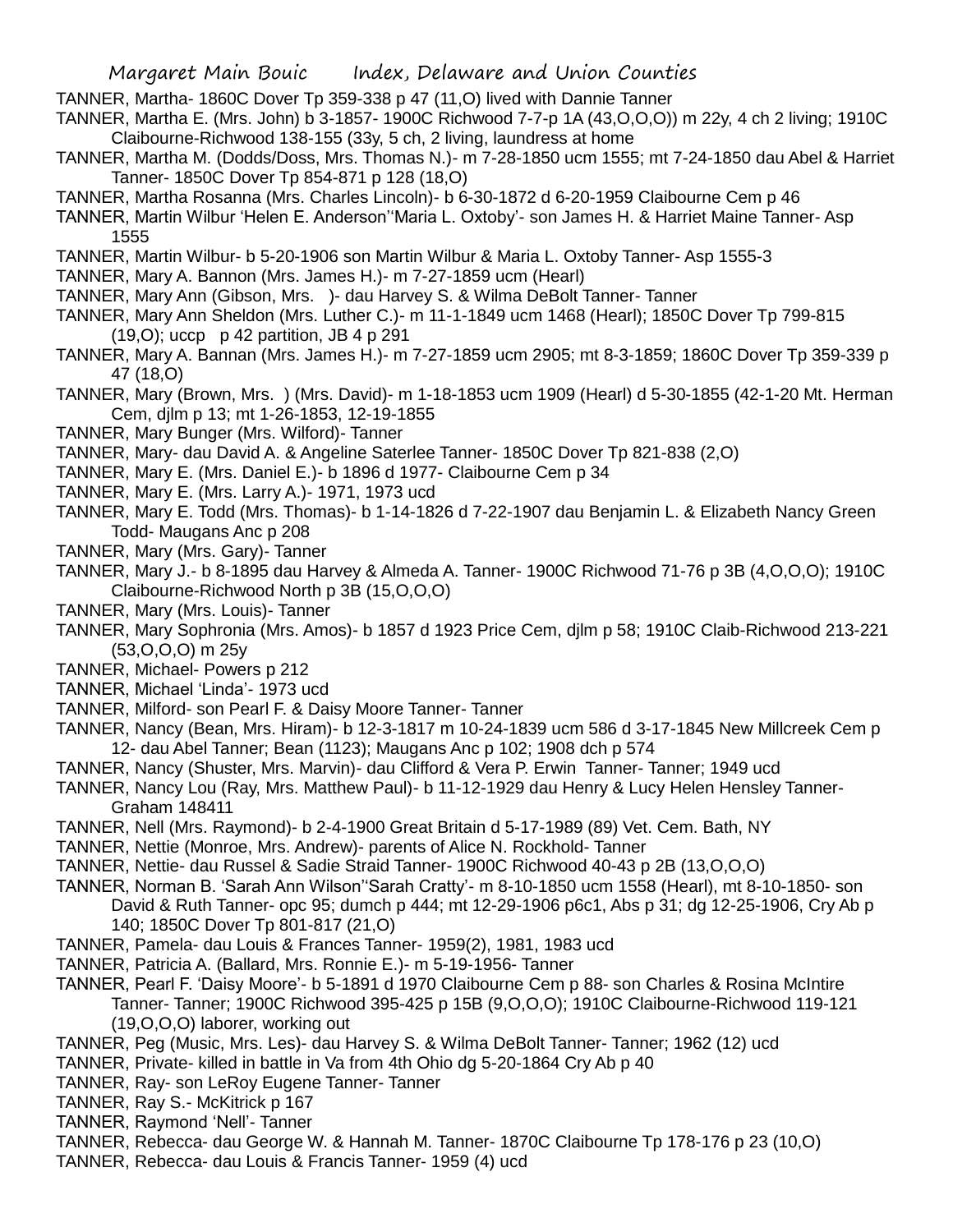- TANNER, Renes- b 1968 ch Cary W. & Barbara Tanner- 1971, 1973, 1975, 1979 ucd
- TANNER, Richard Lee- b 5-2-1947 son henry & Lucy Helen Bensley Tanner- Graham 147414
- TANNER, Robert- 1975. 1977 ucd
- TANNER, Robert Eugene 'Sharon Rose Hall'- m 5-2-1964- Tanner; Hall; 1985 uch p 65
- TANNER, Robert L.,Sr. 'Linda L.'- 1971, 1973, 1977, 1979, 1981, 1983 ucd
- TANNER, Rosa McIntire (Mrs. Charles A.)- m 8-29/28-1885 ucm (Hearl)
- TANNER, Rosella Schlarman (Mrs. Wilford B)- m 7-26-1955 Tanner
- TANNER, Rosina McIntire (Mrs. Charles)- b 6-30-1872/3 d 6-20-1959 dau Frank & Jane Kersey McIntire-Tanner' 1900C Richwood 395-425 p 15B (27,O,O,O) m 11y, 4 ch, 2 living; 1910C Claibourne-Richwood 119-121 (38,O,O,O) m 25y, laundress at home
- TANNER, Russell- son James & Adaline Tanner- 1870C Leesburg Tp 244-252 p 31 (7,O); 1880C Claibourne Tp 10 p 210A (16,O,O,O)
- TANNER, Russell C. 'Sadie Straid'- b 3-1865 m 12-5-1885 ucm (Hearl) d 1938 Claibourne Cem p 81; 1900C Richwood 40-43 p 2B (35,O,O,O) m 14y; 1910C Claibourne-Richwood 120-122 (45,O,O,O) m 24y laborer, tile factory
- TANNER, Russell Vaughn- b 7-6-1886 son Harvey Clinton & Alice Russell Tanner- Asp 1556-2
- TANNER, Ruth (Mrs. David)- d 1-31-1851 (47-3-16) Mt. Herman Cem, djlm p 13; 1850C Dover Tp 801-817 p 121 (47,Mass)
- TANNER, Ryan- b 1979 son Gary & Barbara Tanner- 1979 ucd
- TANNER, S. A. (Mrs. J.)- Claibourne Cem p 12
- TANNER, Sadie- burned to death, bur Ostrander- dau Norman Tanner- mt 12-29-1906 p 6c1 Abs p 31; dg 12- 25-1906, Cry Ab p 140, raised b Lucy Jones Winget
- TANNER, Sadie Straid (Mrs. Russell)- b 11-1865/1867 m 12-5-1885 ucm (Hearl) d 1945 Claibourne Cem p 81; 1900C Richwood 40-43 p 2B (34,O,O,O) m 14y, 3 ch 2 living; 1910C Claibourne-Richwood 120-122 (43,O,O,Md) m 24y, 3 ch 2 living
- TANNER, Sanford- son George & Amanda M. Tanner- 1870C Claibourne Tp 236-234 p 30 (9,O)
- TANNER, Sarah- b 1889 d 1890- Claibourne Cem p 12
- TANNER, Sarah Ann Wilson Cratty (Mrs. Norman B.)- m 8-10-1850 ucm 1558 (Hearl) d 2-6-1852 (20-5-6) Fairview Cem p 7; Powell 24- dau John & Eleanor Porter Cratty- 1908 dch p 574; mt 8-14-1850
- TANNER, Sarah Ann- b 1851 d 1906 Fairview Cem p 9; dau Norman B. & Sarah Ann Wilson Tanner- Powell p 244; opc 149; 1880C Scioto Tp 304 (28,O,O,O)
- TANNER, Sarah C.- d 3-15-1859 (15y15d) dau D. & C.- Claibourne Cem p 12
- TANNER, Sarah E. (Baker, Mrs. Henry H.)- b 4-8-1835 d 11-1-1900 (65-6-23) Bethlehem Cem- dau John & Elizabeth Tanner- mt 11-7-1900 Abs p 18
- TANNER, Sarah- dau George & Amanda M. Tanner- 1870C Claibourne Tp 230-234 p 30 (1,O)
- TANNER, Scott- b 1970 son Robert Eugene & Sharon Rose Hall Tanner- 1985 uch p 65
- TANNER, Serena A.- b 8-1835- 1900C Richwood 8-8 p 1A (64,O,O,O) wid 7 ch, 6 living; 1910C Claibourne-Richwood 132-133 (74,O,O,O) wid, 8 ch, 6 living
- TANNER, Sharon Rose Hall (Mrs. Robert Eugene)- m 5-2-1964 dau Edgar Hall- Tanner; Hall; 1985 uch p 65
- TANNER, Sophronia (Mrs. Amos)- b 3-1857 1900C Richwood 236-243 p 9B (43.P m 15y, no ch, paper hanger
- TANNER, Stephen 'Betsey Rice'- m 6-19-1842 ucm 804(Hearl)
- TANNER, Susan Dianne- b 1964 dau Robert, Sr. & Linda Tanner- 1971, 1977, 1979, 1981, 1983 ucd
- TANNER, Susan E.- dau George & Amanda M. Tanner- 1870 Claibourne Tp 236-234 p 30 (12,O)
- TANNER, Susanna (Mrs. James)- 1880C Claibourne Tp 10 p 1 p 210A (45,O,O,O)
- TANNER, Tamara- b 1973 ch Alvin L. & Linda J. Tanner- 1975, 1977, 1979 ucd
- TANNER, Tara- dau Lawrence Tanner- Tanner- engaged to Daniel Brake
- TANNER, Theodore R, 'Louise Enlow'- d 3-18-1980 (76) Tanner- obit, mlib; son Frank & Ida Tanner- 1910C Claibourne-Richwood 132-134 (6,O,O,O)
- TANNER, Thomas A.- b 1900 d 1914 Claibourne Cem p 79
- TANNER, Thomas 'Mary E. Todd'- b 7-21-1821 d 5-8-1881- Maugans Anc p 208
- TANNER, Tracy- b 1959 dau Robert L. & Linda L. Tanner- U. S. Army 22 y- Tanner; 1971, 1977, 1979 ucd
- TANNER, Troy- b 1965 son Larry & Mary Tanner- 1971, 1973 ucd
- TANNER, Vera P Erwin (Mrs. Clifford)- b 1-4-1919 m 2-1-1941 d 2-26-1987 (68) Claibourne Cem p 102- dau Edward & Edna Patrick Erwin- Tanner; 1949, 1971, 1973, 1975, 1977, 1979, 1981, 1983 ucd
- TANNER, Walter- son David Tanner- 1850C Dover Tp 801-817 p 121 (14,O)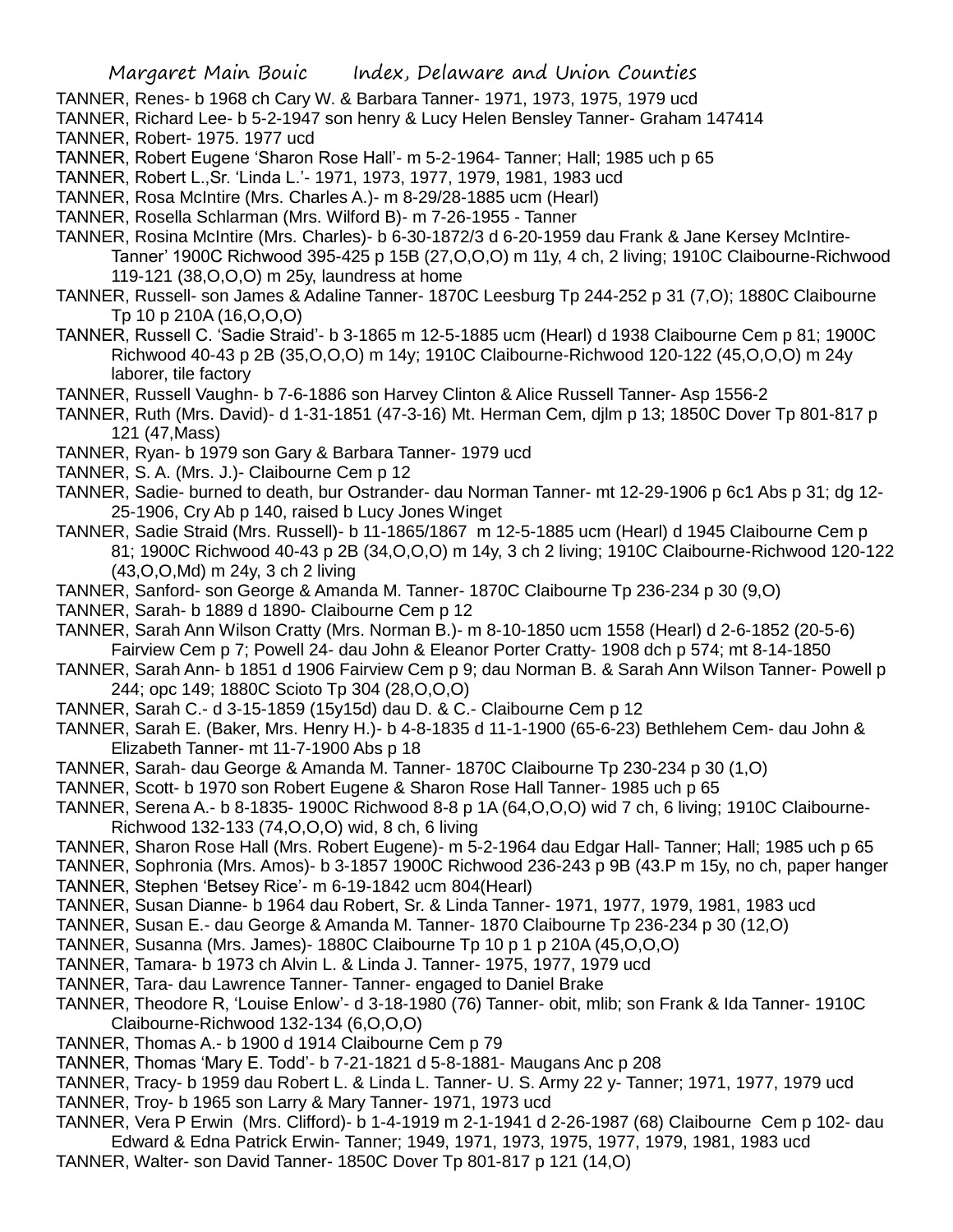TANNER, J. Warren 'Marjorie Strain'- Tanner- parents of John W. Tanner

TANNER, W. E.- d Monday (74) father of D. M. Tanner, mt 9-30-1908; Abs p 26; 1883 uch IV p 526. V p 592

- TANNER, Wilford B. "Spike"'Rosella Schlarman'- b 11-23-1921 d 11-29-1990 (69) bur Maple Grove Cem- son Wilford & Mary Bunger Tanner- Tanner
- TANNER, William E. 'Catherine A. Kirby'-b 9-11-1834 m 12-6-1857 ucm 2646 (Hearl) d 9-29-1908/9 Claibourne Cem p 35; 1870C Richwood 41-40 p 4 (36,O); 1900C Richwood 329-347 p 13A (68,O,O,O) m 42y, farmer
- TANNER, William- son George W. & Hannah M. Tanner- 1870C Claib Tp 178-176 p 23 (7,O)
- TANNER, William S.- son George & Amanda M. Tanner- 1870C Claib Tp 236-234 p 30 (5,O)
- TANNER, William T.- son Jo—& Martha E. Tanner- 1900C Richwood 7-7 p 1A (15,O,O,O)
- TANNER, William W.- d 9-6-1862 (2-9-4) son J. & S. A. Claibourne Cem p 12
- TANNER, Wilma Jane DeBolt(Mrs. Harvey S.)- b 7-1-1928 m 10-7-1947 d 5-8-2000- dau John & Mary Green DeBolt- Claibourne Cem- Tanner; 1949, 1962, 1967, 1971, 1973, 1975, 1977, 1979, 1981, 1991 ucd TANNERT, Cherie (Mrs. Tom)- Tannert
- TANNERT, Sarah Marie Craver (Mrs. Timothy Ray)- m 6-19-1999 dau Frank & Darlene Craver- Tannert
- TANNERT, Timothy Ray 'Sarah Marie Craver'- m 6-19-1999- son Tom & Cherie Tannert- Tannert TANNERT, Tom 'Cherie'- Tannert
- TANNEY, Cynthia- b 1975 dau leo W. & K. Jean Tanney- 1980 dcd
- TANNEY E. Jean (Mrs. Leo W.)- 1980 dcd
- TANNEY, Julia- b 1968 dau Leo W. & E. Jean Tanney- 1980 dcd
- TANNEY, Katherine- b 1971 dau Leo W. & E. Jean Tanney- 1980 dcd
- TANNEY, Leo W. 'E. Jean'- 1980 dcd
- TANNEY, Lorina- b 1973 dau Leo W. & K. Jean Tanney- 1980 dcd
- TANNYHILL, Herma A.- dau Samuel & Jkulia A. Tannyhill- 1910C Claib-Richwood 471-481 p 16B (30,O,Pa,O) saleslady, dry goods retail
- TANNYHILL, Julia A. (Mrs. Samuel)- 1910C Claib.-Richwood 471-481 p 16B (75,O,Md,Va)- m 56y 7 ch, 4 living
- TANNYHILL, Samuel 'Julia A.)- 1910C Claib.-Richwood 471-481 p 16B (80,Pa,Md,Us)- m 56y
- TANQUARY, Rachel (Spangler, Mrs. Adam)- 1915 uch p 1100
- TANOUS, Cynthia- 1991 ucd
- TANTARELLI, Christine- b 1967 dau Vincent J. & Edith M. Tantarelli- 1980 dcd
- TANTARELLI, Edith M. (Mrs. Vincent J.)- 1980 dcd
- TANTARELLI, Joseph- 1980 dcd
- TANTARELLI, Vincent J. 'Edith M.'- 1980 dcd
- TAPHORN, Carolyn K. (Mrs. John N.)- 1980 dcd
- TAPHORN, John N. 'Carolyn K.'- 1980 dcd
- TAPHORN, John- b 1971 son John N. & Carolyn K. Taphorn- 1980 dcd
- TAPHORN, Ralph- b 1984 son John N. & Carolyn K. Taphorn- 1980 dcd
- TAPLIN, Elizabeth Plant (Mrs. Mianrd)- m 5-9-1837 dcm
- TAPLIN, Mianrd 'Elizabeth Plant'- m 5-9-1837 dcm
- TAPMAN, Charles- b 1963 son Emburn & Velvey Tapman- 1967 ucd
- TAPMAN, Emburn 'Velvey'- 1967 ucd
- TAPMAN, Eugene- b 1957 son Emburn & Velvey Tapman- 1967 ucd
- TAPMAN, Mary Walters (Mrs. Oliver)- m 12-31-1864 ucm 3663 (Hearl)
- TAPMAN, Oliver 'Mary Walters'- m 12-31-1864 ucm 3663 (Hearl)
- TAPMAN, Velvey (Mrs. Emburn)- 1967 ucd
- TAPP, Amos- son John Wilmore & Mary Etta Cronkleton Tapp- Tapp
- TAPP, Anthony- b 1967 -son Roger L. & Doris Tapp- 1977 ucd
- TAPP, Connie (Tillman, Mrs. )- b 1964 dau Ronald B. & Jennie /MollieTapp- Tapp; 1964(10), 1969, 1971 dcd
- TAPP, Debra (Martin, Mrs. )- b 1956 dau Ronald B. & Jennie "Molly" Tapp- Tapp; 1964, 1969, 1971 dcd
- TAPP, Doris M. Blackwell (Mrs. Otis)- b 2-12-1909 d 12-20-1998 (89) Oak Grove Cem- dau Myron & Eleanor Teets Blackwell- Tapp; 1961, 1964, 1969, 1971, 1980 dcd
- TAPP, Doris (Mrs. Roger L.)- 1977 ucd
- TAPP, Edmund- Powers Pat p 303
- TAPP, Elaine- b 1961 dau Ronald B. & Jennie/ Molly Tapp- Tapp; 1964, 1969, 1971 dcd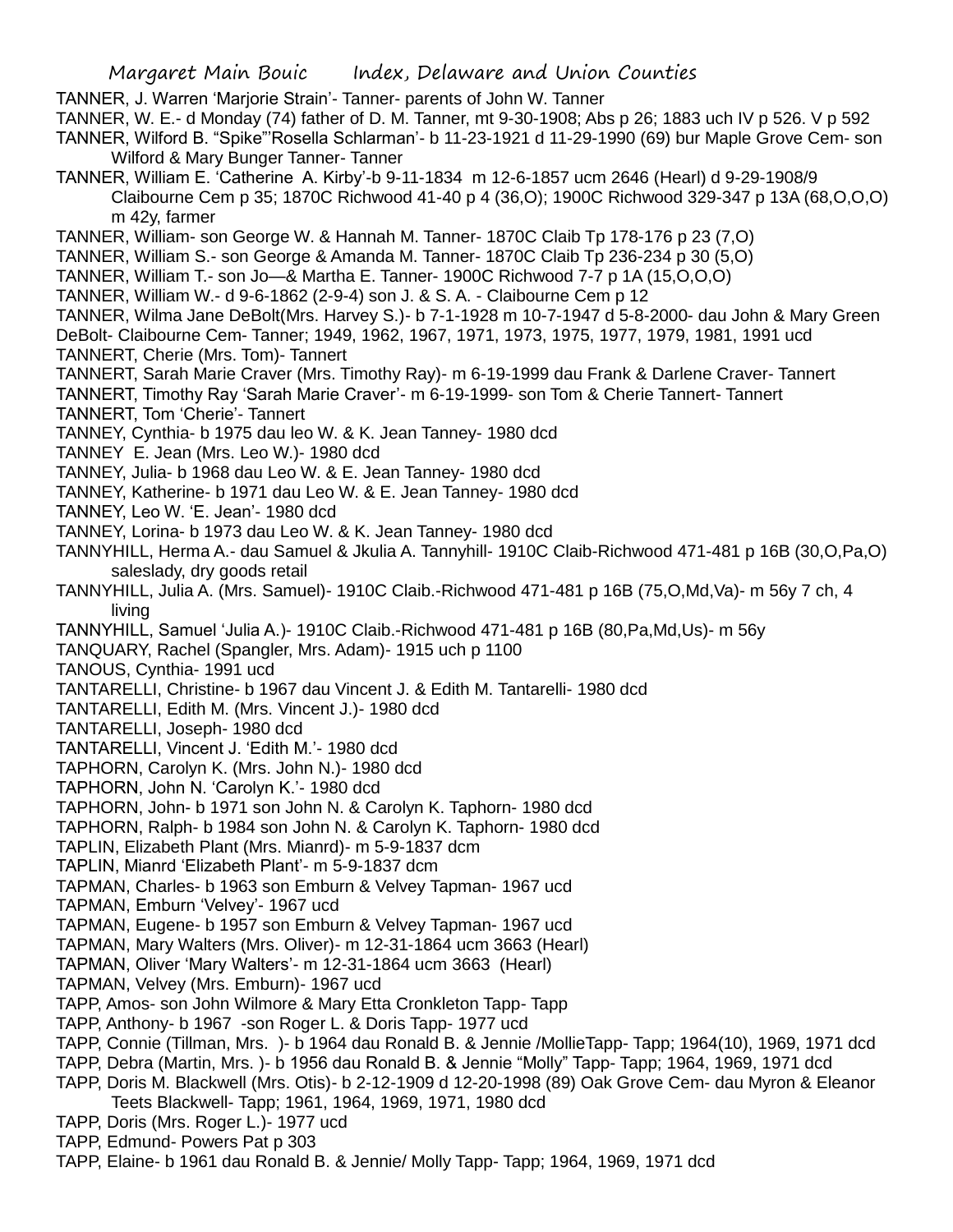- TAPP, Gail- son John Wilmore & Mary Etta Cronkleton Tapp- Tapp
- TAPP, George- son John Wilmore & Mary Etta Cronkleton Tapp- Tapp
- TAPP, Greg- son Ronald B. & Jennie Tapp- Tapp
- TAPP, Gregory Bryon- b 1955 d 11-15-1975 son Gregory B. & Jennie/Molly Tapp- 1964,1969, 1971 dcd; Tapp
- TAPP, Jane (Treat, Mrs. Robert)- dau Edmund Tapp- Powers Pat p 302, 304, 306, 307
- TAPP, Jennie (Mrs. Ronald)- Tapp
- TAPP, Jennifer- b 1975 dau Robert L. & Doris Tapp- 1977 ucd
- TAPP. John- b 1963 son Robert L. & Doris Tapp- 1977 ucd
- TAPP, John Wilmore 'Mary Etta Cronkleton'- Tapp parents of Violet Lucile Oliver
- TAPP, Lucille (Oliver, Mrs. )- sister Otis Tapp- Tapp
- TAPP, Mary Ette Cronkleton (Mrs. John Wilmore)- Tapp; parents of Violet Lucile Oliver
- TAPP, Mary (Fowler, Mrs. Capt. William)- McKitrick p 452
- TAPP, Molly (Mrs. ) div (Todd, Mrs. )- Tapp; 1964, 1969, 1971 dcd
- TAPP, Nancy (Walker, Mrs. Christopher)- b 1959 m 11-12-1977 dau Ronald B. & Jennie/Molly Tapp- Tapp; 1964, 1969, 1971 dcd
- TAPP, Nelson- son John Wilmore & Mary Etta Cronkleton Tapp- Tapp
- TAPP, Otis 'Doris'- d 7-6-1976 Oak Grove Cem- son John Wilmore & Mary Etta Cronkleton Tapp; Tapp; 1961, 1964, 1969, 1971 dcd
- TAPP. Roger L. 'Doris'- 1977 ucd
- TAPP, Ronald B.'Jennie'- b 7-21-1933 d 2-6-1996 (62) Fairview Mem. Pk- son Otis & Doris M,. Blackwell Tapp-Tapp; 1964, 1969 dcd
- TAPP, Sandra (Law, Mrs. James)- dau Otis & Doris M. Blackwell Tapp- Tapp
- TAPP. Tamara- b 1962 dau Roger L, & Doris Tapp- 1977 ucd
- TAPP. Teresa- b 1966 dau Robert L. & Doris Tapp- 1971 ucd
- TAPP, Violet Lucile (Oliver, Mrs. Lawrence E.)- b 2-2-1911 m 6-15-1929 d 11-21-1997 (86) Greenlawn Cem, W. Mansfield- dau John Wilmore & Mary Etta Cronkleton Tapp- Tapp
- TAPPAN, Andrew- (2 ½-1976) son Rev. Thomas W. & Lynne Anne Chesney Tappan- Tappan
- TAPPAN, Benjamin- hadc p 52 (1850 Thompson Tp)
- TAPPAN, John- Powers Pat p 300
- TAPPAN, Jonathan (9 mos-1976) son Rev. Thomas W. & Lynne Anne Chesney Tappan- Tappan
- TAPPAN, Lynne Anne Chesney (Mrs. Rev. Thomas W.)- Tappan
- TAPPAN, Rev. Thomas W. 'Lynne Anne Chesney'- Tappan
- TAPPEN, Anna (Tremper, Mrs. William)- Asp p 109
- TAPPIN, Alice Nutt (Mrs. Martin)- m 3-10-1853 dcm
- TAPPIN, Martin 'Alice Nutt'- m 3-10-1853 dcm; 1850C Genoa Tp 331 p 23 (22,NJ)
- TAPPIN, Mary (Noe, Mrs. Robert)- Powell p 316
- TARAS, John 'Leda'- 1971, 1980 dcd
- TARAS, Leda (Mrs. John)- 1971, 1980 dcd
- TARBELL, Carolyn E.- d 8-30-1977 (78) Tarbell; Pabst p 8 p 43
- TARBELL, Mildred R. Lash (Mrs. Robert E.)- b 1915- Oakdale II Sec M. Row 23-3 p 157
- TARBELL, Robert E. 'Mildred R. Lash'- b 1911 Oakdale II Sec M. Row 23-3 p 157
- TARBET, Alison (Giffen, Mrs. Daniel)- Giffen (158)
- TARBET, Amelia B.- b Liberty Tp d 1-23-1897 (12-5-8) Lib Tp/St. Louis, Mo- dcdeaths
- TARBET, Charles- pallbearer of Mrs. Catharine Steitz, also relative- dg 8-23-1912, Cry Ab p 150
- TARBET, David- son James & Elizabeth Nesbit Tarbet- 1880 dch p 775; dg 4-19-1883, Cry Ab p 81
- TARBET, Elizabeth Nesbit (Mrs. James)- 1880 dch p 775
- TARBET, Elizabeth- dau James & Elizabeth Nesbit Tarbet- 1880 dch p 775
- TARBET, Harvey- son James & Elizabeth Nesbit Tarbet- 1880 dch p 774
- TARBET, James 'Elizabeth Nesbit'- 1880 dch p 775
- TARBET, James- son James & Elizabeth Nesbit Tarbet- 1880 dch p 775
- TARBET, Jane- dau James & Elizabeth Nesbit Tarbet- 1880 dch p 775
- TARBET, John- son James & Elizabeth Nesbit Tarbet- 1880 dch p 775
- TARBET, infant b Liberty T d 1-18-18987 (3d) Lib. Tp. St. Louis, Mo- ch John O. & Amelia B. Steitz- dcdeaths
- TARBET, Margaret- dau James & Elizabeth Nesbit Tarbet- 1880 dch p 775
- TARBET, Mary- b Penn d 3-25-1882 (34Y) Brown Tp- dcdeaths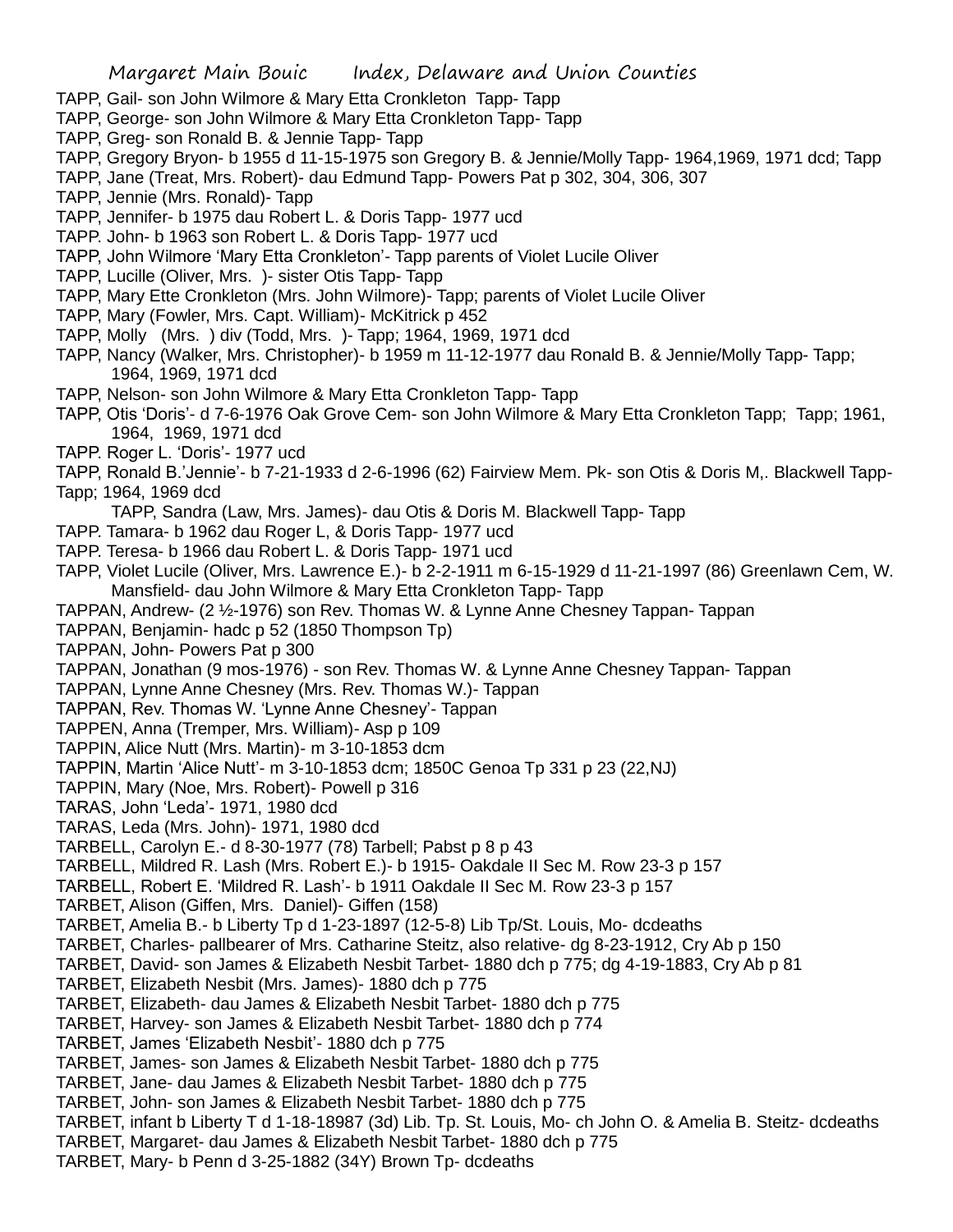- TARBET, Mary (Mrs. )- d 3-25-1883 (84) at home of David Tarbet- dg 4-19-1883 Cry Ab p 81
- TARBET, Mary (Jones, Mrs. Isaac M.)- dau James & Elizabeth Nesbit Tarbet- 1880 dch p 775
- TARBET, Mary L- d 3-25-1883 (85Y) Marlborough Cem p 144; Powell p 297
- TARBILL, Amos- pallbearer for Miss Freundin Johnson- dg 1-4-1918, Cry Ab p 3
- TARBIKLL, Blanche C(h)ase (Mrs. J. T.) b 12-16-1865 m 1898 d Friday- dg 4-9-1918 Cry Ab p 27- dau
- Beverly W. & Martha Chase- dg 4-12-1918, Cry Ab p 28
- TARBILL, Carry 'Minnie E. Wright'- Tarbill
- TARBILL, J. L.- pallbearer for Edwin Davis- dg 3-23-1915, Cry Ab p 30
- TARBILL, Joseph T. 'Blanche Chase- dg 4-9-1918, Cry Ab p 27
- TARBILL, J. T.- pallbearer for Mrs. Eliza Watson- dg 5-5-1916, Cry Ab p 59; for Laura Grace Darling- dg 7-4- 1916, Cry Ab p 74. Tarbull, J. T.- for Mrs. Sarah J. Rider- dg 3-29-1918, Cry Ab p 23
- TARBILL, Mildred R. Lash (Mrs. Robert)- b 6-2-1915 d 3-23-2002 (86) Oakdale Cem- M-247-SE 1/4 dau Fred & Marie Shirk Lash- Tarbill
- TARBILL, Minnie E. Wright (Mrs. Carry)- Tarbill
- TARBILL, Robert E. 'Mildred R. Lash'- b 1-11-1911 d 9-13-1989 (78) Oakdale M-247-SE 1/4- son Carry & Minnie E. Wright Tarbill-Tarbill
- TARBORN, Andrew- 1883 uch V p 514; uca York Tp
- TARBORN, Isabella (Mrs. ) (Cooper, Mrs. Joseph S.)- m 4-8-1875 ucm 5676; mt 3 p 12
- TARBOSS, Isaac- 1820C Marlborough Tp
- TARBOX, Altania Maine (Mrs. Charles)- b 1832 m 1865 dau Thomas & Harriet Wilson Maine- Asp 1251
- TARBOX, Charles 'Altania Maine'- Asp (1251)
- TARBOX, Clinton- son Charles & Altania Maine Tarbox- Asp 2031
- TARBOX, Elizabeth (Mrs. John)- dcc Maxson Greene 147
- TARBOX, Elizabeth (Kahle, Mrs. Edward)- Weiser p 703
- TARBOX, Essie Daugherty (Mrs. )- dau Mrs. Sarah Daugherty- mt 10-21-1903 p1c2; Abs p 20
- TARBOX, George- son Charles & Altania Maine Tarbox- Asp 2030
- TARBOX, Joasiah (Hambleton, Mrs. William)- m 11-2-1749 dau John & Elizabeth Tarbox- dcc Maxson Greene 73
- TARBOX, John 'Elizabeth'- b 4-3-1668 d 1747 son John & Mary Haven Tarbox- dcc Maxson Greene 146
- TARBOX, John 'Mary Haven'- b 1645 m 7-1667 son John & Rebekah Tarbox- dcc Maxson Greene 292
- TARBOX, John 'Rebekah'- d 5-26-1674- dcc Maxson Greene 584
- TARBOX, M.- 1883 uch IV p 457
- TARBOX, Mary Haven (Mrs. John)- b 3-12-1647 m 7-1667 dau Richard & Susanna Newhall Haven- dcc Maxson Greene 293
- TARBOX, Rebekah (Mrs. John)- dcc Maxson Greene 585
- TARBULL, J. T.- pallbearer for Mrs. Thomas F. Joy- dg 8-25-1916- Cry Ab p 87
- TARBUTTON, Dorothy (Gregg, Mrs. )- d 1978 dau Harry Willis & Rose Lilley Tarbutton- Tarbutton
- TARBUTTON, Harry Willis 'Rose Lilley'- b 10-22-1881 d 10-24-1963 Maple Grove Cem- son James & Sarah Given Tarbutton- Tarbutton; obit Rose, mlib
- TARBUTTON, Helen (Lowe, Mrs. )- dau Harry Willis & Rose Lilley Tarbutton- Tarbutton
- TARBUTTON, James 'Sarah Given'- Tarbutton
- TARBUTTON, Jeffrey- 1980 dcd
- TARBUTTON, Marcella- 1976 dch p 333
- TARBUTTON, Margaret (Glass, Mrs. )- dau Harry Willis & Rose Lilley Tarbutton- Tarbutton
- TARBUTTON, Rose Ferryman (Lilley, Mrs )(Mrs. Harry Willis)- b 4-13-1903 d 8-10-1975 Maple Grove Cemdau Milton & Ellen Belle Polland Ferryman- Tarbutton; obit, mlib
- TARBUTTON, Sarah Given (Mrs. James)- Tarbutton
- TARBUTTON, Willard- son James & Sarah Given Tarbutton- Tarbutton
- TARGET, Hattie- b Delaware City d 5-10-1874 (1m10) Delaware City- dcdeaths
- TARGET, —(Mrs. John)-sister Wesley G. Patton- dg 3-22-1901, Cry Ab p 73; attended funeral of Edward Liebenderfer- dg 6-21-1910, Cry Ab p 133; dg 2-23-1912. Cry Ab p 101- dau William & Lucinda Gilette Patton- dg 10-22-1912 Cry Ab p 164; dg 11-29-1912 Cry Ab p 173
- TARGET, —(Mrs. John)- d Saturday (59) Newark- leaves 2 daus, 2 sons, dg11-19-1915, Cry Ab p 92
- TARGETT, Edna (Mrs. Thomas O.)- 1969, 1971 dcd
- TARGETT, Marcelle (Mrs. Thomas O.)- 1980 dcd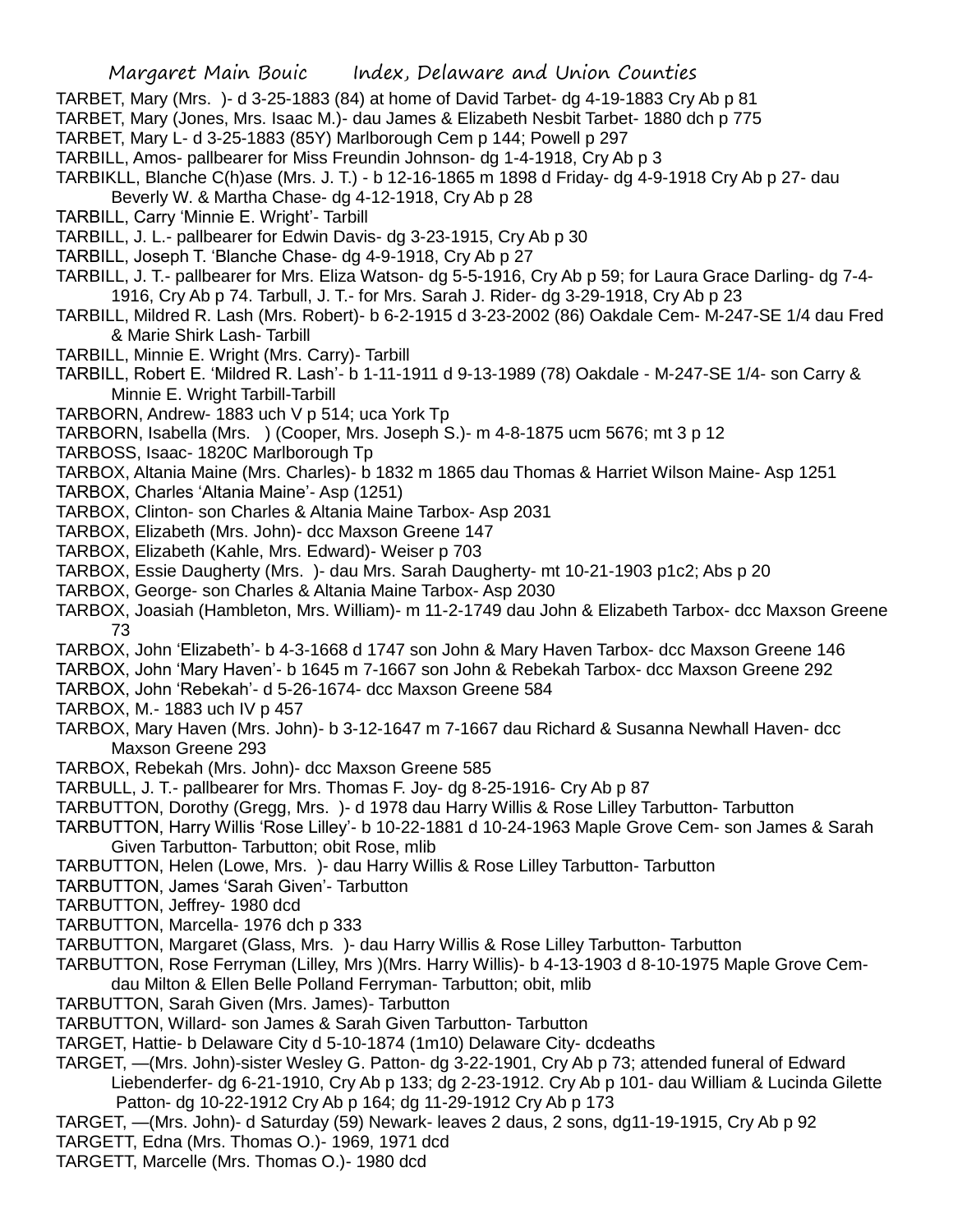TARGETT, Sarah- b 1953 dau Thomas O. & Edna Targett- 1969, 1971 dcd

TARGETT, Thomas O. 'Edna'- 1969, 1971 dcd

TARGETT, Thomas O. 'Marcelle'- 1980 dcd

TARGETT, Thomas- b 1953 son Thomas O. & Edna Targett- 1969, 1971 dcd

TARLETON, Agnes Kathleen Butler (Mrs. Robert Earl)- b 3–15-1914 m 7-3-1935 d 2-3-1981 Olive Cem, Caldwell- dau Delbert & Blanche Mallett Butler- 1959, 1962, 1967, 1971, 1973, 1975, 1979 ucd

TARLETON, Charles Alen- b 8-1965 son James Robert & Sally Trout Tarleton- Tarleton

TARLETON, Robert Earl 'Agnes Kathleen Butler'- b 8-25-1912 m 7-3-1935 d 1-18-1995 (82) Olive Cem, Caldwell- son Grant & Laura Shaklee Tarleton- Tarleton; 1959, 1962, 1967, 1971, 1973, 1975, 1979, 1981, 1981, 1991 ucd

TARLETON, Frank- d 3-1967 (68) bur Caldwell- brother Robert Earl Tarleton- Tarleton

TARLETON, Grant 'Laura Shaklee'- Tarleton

TARLETON, Harry- d 5-12-1982 (90) committal service in Caldwell- son Grant & Laura Shaklee Tarleton-**Tarleon** 

TARLETON, James Robert 'Sally Trout''Robert"div, 'Linda Russell'- b 11-21-1937 m (1) 1960 (2) 12-2-1969 (3) 6-28-1975 d 1-22-2003 (65) Oakdale II Section M. R1-18 p 134; M-17-E1/2- Army- son Robert Earl & Agnes Kathleen Butler Tarleton- Tarleton

TARLETON, John M.- d 12-10-1859 (29-3-16) Radnor Cem- Powell p 216

TARLETON, Laura Shaklee (Mrs. Grant)- Tarleton

TARLETON, Linda Russell (Mrs. James)- m 6-28-1975 dau S. T. Russell- Tarleton

TARLETON, Roberta (Mrs. James) m 12-2-1969, div- Tarleton

TARLETON, Sally A. Trout (Mrs. James)- b 7-18-1938 m 6-26-1960 d 7-25-1966 Oakdale II Section M R1-18 p 134- dau Clarence & Maxine Blue Trout- Tarleton

TARLETON, Dr. Thomas N.'Dr. Ruth'- son Robert Earl & Agnes Kathleen Butler Tarleton- Tarleton

TARLOTTE, Alice (Mrs. John)- 1880C Liberty Tp Un Co 208-213 p 22 (27,O,NY,?)

TARLOTTE, Alice- dau John & Alice Tarlotte- 1880C Liberty Tp Un Co 208-213 p 22 (13,O,Pa,MD)

TARLOTTE, Rev. John 'Alice'- 1880C Liberty Tp Un Co 208-213 p 22 (37,Pa,Md,Pa)

TARLOTTE, Ralph A.- son John & Alice Tarlotte- 1880C Liberty Tp Un Co 208-213 p 22 (9,O,Pa,Md)

TARNER, Almina (RIchardson, Mrs. John)- m 10-21-1852 ucm 1859

TARNER, Donald F. 'Phyllis Calderwood'- b 12-24-1932- Weiser p 774

TARNER, Donald Scott- b 11-16-1957 son Donald F. & Phyllis Calderwood Tarner- Weiser p 774

TARNER, Phyllis Calderwood (Mrs. Donald F.)- b 3-10-1935 dau Lester L. & Dorothy Miller Calderwood-Weiser p 774

TARNEY, Bessie Hubbard (Mrs. Donald)- b 1894 d 1919 dau James & Clara Malinda White Hubbard- White II 149

TARNEY, Donald 'Bessie Hubbard'- m 1919- White II (149)

TARNEY, Elaine- dau Donald & Bessie Hubbard Tarney- White II 152

TARNEY, Leland- son Donald & Bessie Hubbard Tarney- White II 153

TARNEY, Marjorie- dau Donald & Bessie Hubbard Tarney- White II 155

TARNEY, Marylin- dau Donald & Bessie Hubbard Tarney- White II 156

TARNEY, Wilbur- son Donald & Bessie Hubbard Tarney- White II 156

TARPANNING, Polly- 1820C Union Tp 84 (26-45)

TARPENING, Aaron H. O.' Mary E. Webster'- m 2-10-1869; mt 2-24-1869 Abs 2-6

TARPENING, Amanda M. (King, Mrs. Joseph F.)- b 8-7-1826 m 12-24-1860 ucm 3118 d 7-9-1906- dau

Lawrence & Mary Ann Tarpening; mt 8-8-1906 p 5c2, Abs p 18; 1860C Darby Tp 409-410 p 58 (33,O) TARPENING, Bessie Kerns (Mrs. Cyrus)- dau William & Mary J. Williams Kerns- 1915 uch p 647; mt 8-14- 1907 p 8, Irwin; Abs p 52

TARPENING, Cerenus 'Emily'- 1870C Union Tp 34 p 5 (30,O)

TARPENING, Clifton C.- b 2-1880 son Ira P. & Glendora Tarpening- 1900C Jerome Tp 154-163 (20,O,O,O)

TARPENING, Cynthia (Bauman, Mrs. Earnest L.) -m 4-16-1876 ucm 3717

TARPENING, Cynthia Jane (Howsher, Mrs. Jacob G.)- m 3-2-1854 ucm 2083

TARPENING, Cyrus 'Bessie Kerns'- d appendicitis, mt 8-14-1907 p 8, Irwin, Abs p 52; 1915 uch p 647

TARPENING, David- son Cerenus & Emily Tarpening- 1870C Union Tp 34 p 5 (8,O)

TARPENING, E.- 1883 uch IV p 466

TARPENING, Ella- dau Cerenus & Emily Tarpneing- 1870C Union Tp 34 p 5 (6,O)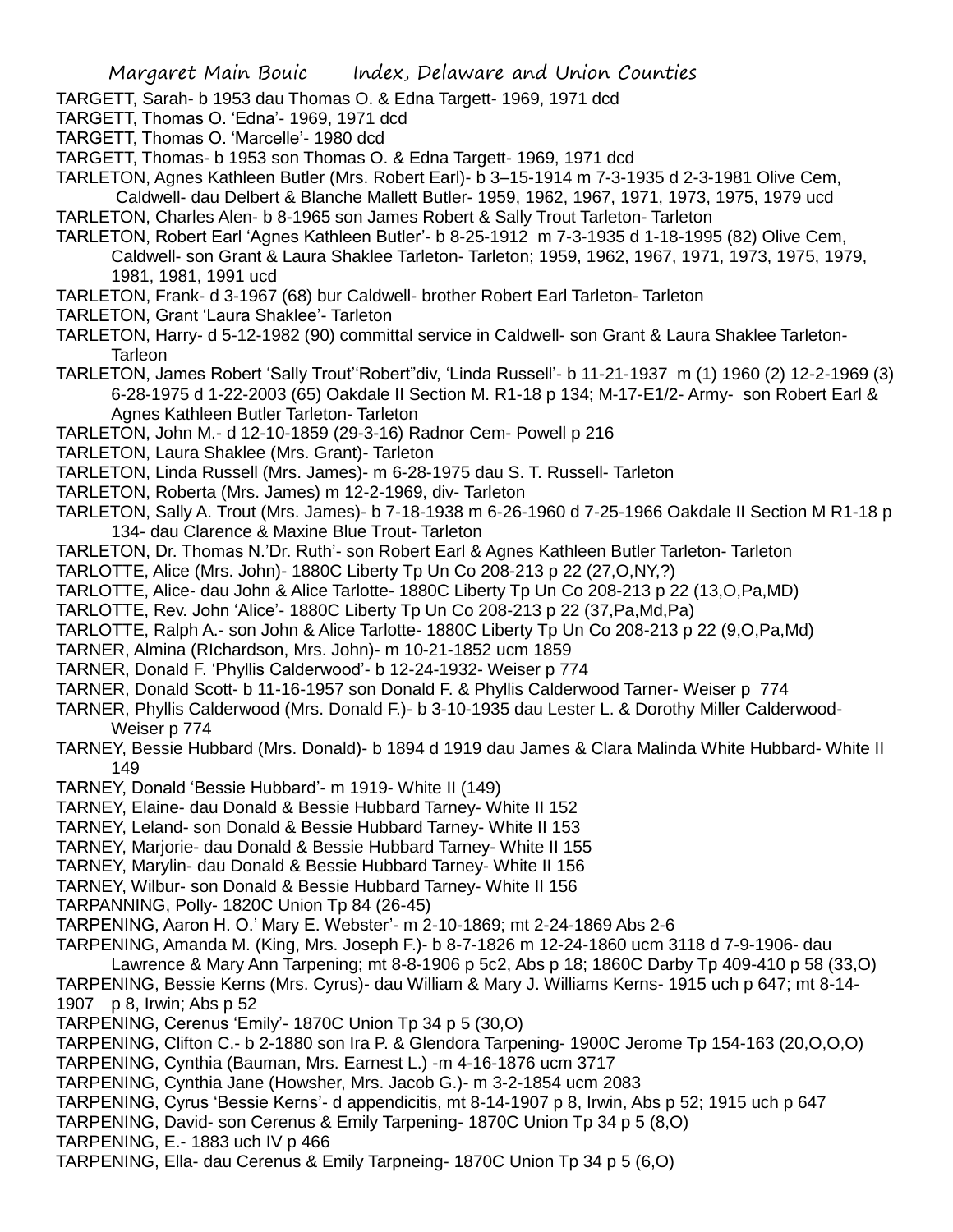- TARPENING, Emily (Mrs. Cerenus)- 1870C Union Tp 34 p 5 (29,Vt)
- TARPENING, Emily- dau Cerenus & Emily Tarpening- 1870C Union Tp 34 p 5 (4,O)
- TARPENING, F. H. 'Mary E. Webster'- m 2-10-1869 mt 2-24-1869 Abs 2-6
- TARPENING, Francis (Mrs. Samuel)- 1870C Union Tp 4 p 1 (–,Vt); 1880C Irwin, Union Tp 14 p 18 (48,Vt,Vt,Vt) TARPENING, Frank A. 'Jane E.'- b 3-1876 - son Ira P. & Glendora M. Tarpening; 1900C Jerome Tp 154-163
- (24,O,O,O); 1910C Jackson Tp 239-242 (34,O,O,O) m 4y; Prop. Creamery
- TARPENING, Glendora M. (Mrs. Ira P.)- b 11-1851 -1900C Jerome Tp 154-163 (48,O,Eng,O) m 25y, 2 ch; 1910C Claibourne -Richoowd 222-230 p 8B (58,O,Eng,O) m 36y, 2 ch
- TARPENING, Ira P.'Glendora M.'- b 11-1843 son Lawrence & Mary Davis Tarpening; hjt p 198; 1883 uch IV p 513; 1870C Darby Tp 159-147 p 21 (26,O); 1900C Jerome Tp 154-163 (56,O,NY,PA) m 25y;
	- 1910Claibourne -Richwood 2230 p 8B (66,O,NY,Pa) m 36y
- TARPENING, Israel- son Cerenus & Emily Tarpening- 1870C Union Tp 34 p 5 (1,O)
- TARPENING, Jane E. (Mrs. Frank A.)- 1910C Jackson Tp 239-242 (26,Tex,Tenn,Tex)- m 4y, no ch
- TARPENING, Laura (Patrick, Mrs. Ira)- m 2-9/15-1826 ucm 105 1883 uch III p 287, V p 173
- TARPENING, Laura L. (Timmons, Mrs. J. L.)- lic m 8-10-1849 ucm
- TARPENING, Lawrence- 1870C Darby Tp 159-147 p 21
- TARPENING, Lawrence 'Mary Davis'- m 2-14-1826 ucm 108; 1883 uch III p 287; 1830C Union Tp 109 (20-30); 1840C Union Tp 623 1m (30-40), 1f (20-30) 1m (5-10) 1m(-5), 1f (-5)
- TARPENING, Lawrence 'Mary Ann'- mt 8-8-1906 p 5 c2; Abs p 18
- TARPENING, Mary Ann (Mrs. Lawrence)- mt 8-8-1906 p 5c2; Abs p 18
- TARPENING, Mary Davis (Mrs. Lawrence)- m 2-14-1826 ucm 108; 1883 uch III p 287; 1830C Union Tp 109 (20-30)
- TARPENING, Mary Emily Webster (Mrs. Aaron H. O,) -m 2-10-1869; mt 2-24-1869, Abs 2-6; 1870C Union Tp 43 (19,O)
- TARPENING, Mary (Mrs. Ransom)- uca p 46; 1870C Union Tp 30 p 5 (58,O)
- TARPENING, Melvin 'Perrie Poling'- b 11-1860 m 8-27-1885 ucm (Hearl)- son Samuel & Francis Tarpening; 1870C Union Tp 4 p 1 (9,O); 1880C Irwin, Union Tp 14 p 18 (19,O); 1900C Union Tp 1114-118 p 6B (39,O,O,O) m 14y day laborer; ; 1910C Union Tp 55-55 p 3A (48,O,O,O) m 24y; working out; uninf p 22, enter 11-5-1932 d 2-28-1933
- TARPENING, Perrie Poling (Mrs. Melvin)- b 9-1863 m 8-27-1885 ucm (Hearl); dau Orsamus Poling- mt 6-12- 1907 p 6c2, Abs p 48; 1900C Union Tp 114-1 18 p 6B (36,O,O,O) m 14y, no ch; 1910C Union Tp 55-55 p 3A (46,O,O,O) m 24y
- TARPENING, Polly (Harper, Mrs. Culver)- m 10-17-1856 ucm 2470; mt 11-12-1856
- TARPENING, Ransom 'Mary'- 1840C Union Tp 640, 1m (30-40); 1f (30-40), 1f (10-15), 1 m (5-10) 2m (-5); 1870C Union Tp 30 p 5 (67,NY); 1880C Irwin, Union Tp 14 p 18 (76,NY,NY,NY); uca p 46
- TARPENING, Rosa (Woodworth, Mrs. Charles)- m 9-1-1875 ucm 5726; mt 3 p 15
- TARPENING, Rosett- dau Samuel & Francis Tarpening- 1870C Union Tp (16,O)
- TARPENING, Samuel 'Francis'- 1870C Union Tp 4 p 1 (38,O); 1880C Irwin, Union Tp 14 p 18 (47,O,NY,NY); uca p 46
- TARPENING, Warren- son Samuel & Francis Tarpening- 1870C Union Tp (13,O)
- TARPENNING, Aaron H. O. 'Mary E. Webster'- m 2-10-1869 ucm 4506 (Hearl); mt 2-24-1869
- TARPENNING, Charles T. 'Fannie Collins'' Jennie Ebel''Mary Strickland'- b 7-24-1866 d 7-27-1937 bur Indianapolis- son James & Mary Taylor Tarpenning- Genther p 119, 120
- TARPENNING, Dick- b 9-25-1887 d 4-5-1892- son Charles T. Tarpenning- Genther p 120
- TARPENNING, Elizabeth N. (Andrew, Mrs. M. L.)- b 12-2-1858 m 10-10-1882 d 11-29-1900 Genther p 119
- TARPENNING, Fannie Collins (Mrs. Charles T.)- Genther p 119, 120
- TARPENNING, Helen Leona (Shingledecker, Mrs. Wilbur)- b 2-23-1895 dau Charles T. Tarpenning- Genther p 120
- TARPENNING, Isabella Hill (Mrs. Israel B.)- m 1-24-1839 ucm 525 (Hearl)
- TARPENNING, Israel B. 'Isabella Hill'- m 1-24-1839 ucm 525 (Hearl)
- TARPENNING, Jennie Ebel (Mrs. Charles T.)- Genther p 119, 120
- TARPENNING, Jennie Mae (Underwood, Mrs. William)- b 7-16-1891 dau Charles T. Tarpenning- Genther p 120
- TARPENNING, Lawrence 'Mary Davis'- m 2-14-1826 ucm (Hearl); 1883 uch V p 184
- TARPENNING, Lois Warda (Vankirk, Mrs. Clyde)- b 9-27-1903- dau Charles T. Tarpenning; Genther p 120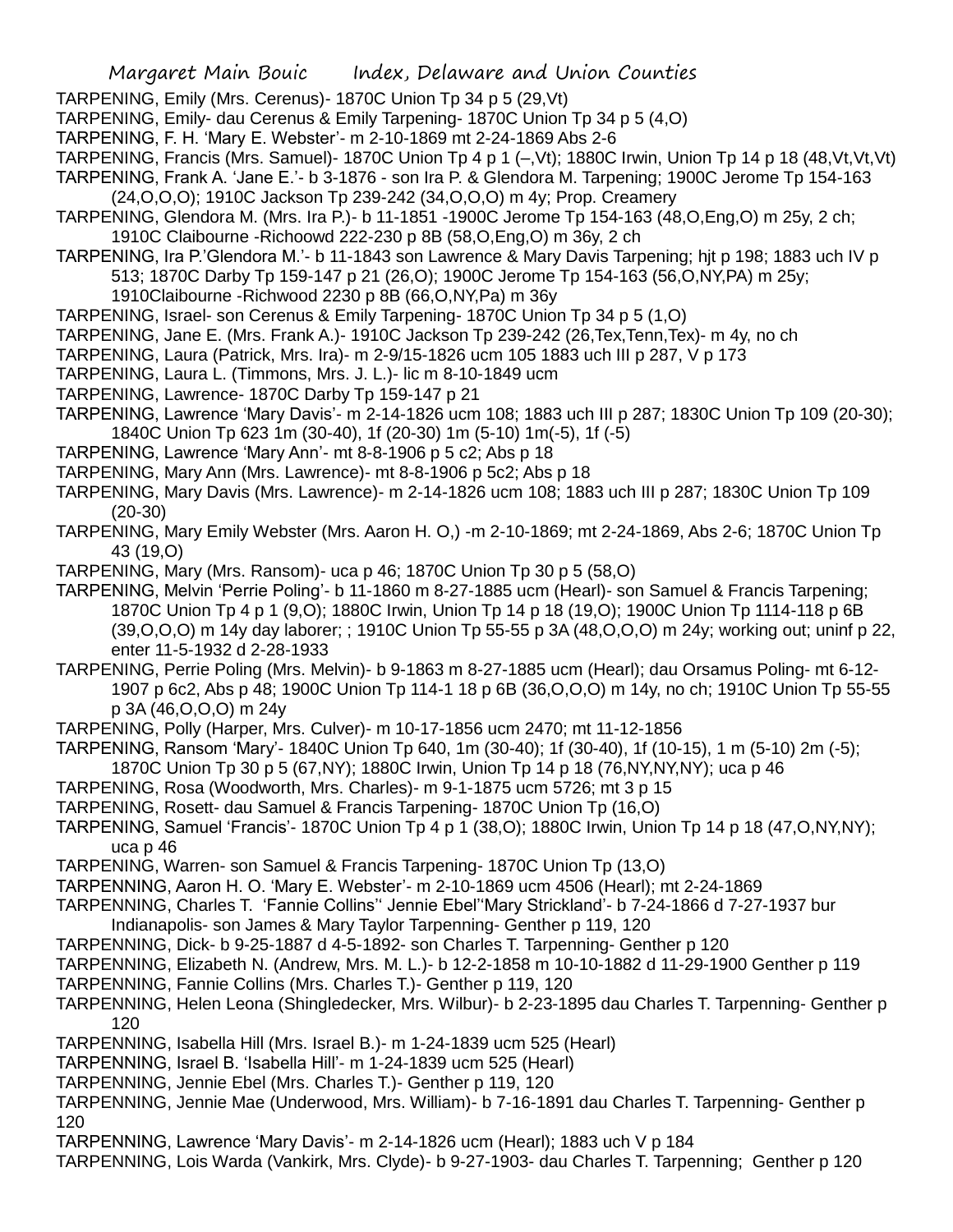- TARPENNING, Mary Davis (Mrs. Lawrence)- m 2-14-1826 ucm (Hearl)
- TARPENNING, Mary E. Webster (Mrs. Aaron H. O,)- m 2-10-1869 ucm (Hearl)
- TARPENNING, Mary (Harper, Mrs. Thomas)- b 1841 m 10-17-1856 d 1883- 1985 uch p 67
- TARPENNING, Mary b 5-24-1861 d 8-12-1863 bur Plain City- dau James & Mary Taylor Tarpenning- Genther p 119
- TARPENNING, Mary Strickland (Mrs. Charles T.)- Genther p 119
- TARPENNING, Medora- b 5-24-1856 d 5-16-1859 bur Plain City- day James & Mary Taylor Tarpenning-Genther p 119
- TARPENNING, P.- 1883 uch V p 184
- TARPLEY, Donna L.- 1961, 1964 dcd
- TARPLEY, Eunice E. (Mrs. James A.)- 1961, 1964, 1969 dcd
- TARPLEY, Evelyn K.- 1961, 1964 dcd
- TARPLEY, James A. 'Eunice E.'- 1961, 1964, 1969 dcd
- TARPLEY, Michael- son James A. & Eunice E. Tarpley- 1961 (13), 1964 dcd
- TARPLEY, Norman- son James A. & Eunice E. Tarpley- 1961 (15), 1964 dcd
- TARPLEY, T.- Freshwater p 26, 27
- TARPLEY, William A.- 1961, 1964 dcd
- TARPY, David- brother James B, Tarpy
- TARPY, Elizabeth (Adams, Mrs. Kevin)- dau James B. & Ruth Tarpy- Tarpy
- TARPY, James B. 'Ruth'- d 1-20-1981 Oak Grove Cem- Tarpy
- TARPY, Lucille (Harris, Mrs. )- sister James B. Tarpy- Tarpy
- TARPY, Mary Ann (Bates, Mrs. Richard)(Sweeney, Mrs. Larry)- dau James B. & Ruth Tarpy- Tarpy; Sweeney
- TARPY, Ruth (Mrs. James B.)- Tarpy; Pabst p 8 p 43
- TARPY, Thomas- brother James B. Tarpy- Tarpy
- TARQINIO, John- owner of Olde Towne Inn- his father died in Barre, Vermont- Tarquinio
- TARR, Amanda Cling (Mrs. Rev. Levi)- dg 1-9-1914, Cry Ab p 83
- TARR, Bernard, Jr. 'Doris E. Evans'
- TARR, Doris E. Evans (Mrs. Bernard, Jr.)- b 2-7-1928 d 11-13-1996 (68) Woodlawn Cem, Ada- dau Willard & Edith Rhodes Evans- Tarr
- TARR, David- son Bernard, Jr. & Doris E. Evans Tarr- Tarr
- TARR, Deloris (Congrove, Mrs. )- dau Bernard, Jr. & Doris E. Evans Tarr- Tarr
- TARR, Edward- pallbearer for Mrs. John Keefe- dg 10-29-1915, Cry Ab p 88
- TARR, Elia Mary (Thomson, Mrs. )- b 11-27-1856 m 7-7-1888 d 12-25-1913 dau Rev. Levi & Amanda Cling Tarr- dg 1-9-1914 Cry Ab p p 83
- TARR, Elizabeth (Mason, Mrs. Bagwell Anderson)- b 10-14-1784 m 3-14-1808 d 1815 or 1821; dcc Christina Courter Ealy 51
- TARR, Rev. Levi 'Amanda Cling- dg 1-9-1914, Cry Ab p 83
- TARR, Michael- son Bernard, Jr. & Doris E. Evans Tarr- Tarr
- TARR, Ronald- son Bernard, Jr. & Doris E. Evans Tarr- Tarr
- TARRENCE, John Sr.- administration notice; 1830 dcga p 52, Ohio State Gazette
- TARRENCE, Jonathan (16-1827) ran away, dcga p 39, Del Patron & Franklin Chronicle
- TARRENT, Uriah- dcga p 44 Del Patron & Franklin Chronicle
- TARRES, A. D.- uca p 83, Liberty Tp
- TARVIN, John J. 'Marylin Myers'- b 5-10-1924 d 5-1-1992 (67) son John & Nora Mahaffey Tarvin- Tarvin
- TARVIN, John 'Nora Mahaffey' Tarvin
- TARVIN, Nora Mahaffey (Mrs. John)- Tarvin
- TASCHLER, Josephine M. (Mrs. Thomas J.)- Taschler
- TASCHLER, Teresa Josephine (Martin, Mrs. Robert Hazen)- m 11-8-1986 dau Thomas J. & Josephine M. Taschler- Taschler
- TASHLER, Thomas J. 'Josephine M. '- Taschler
- TASHYEAN, Charman B. (McClure, Mrs. Lowell Patrick)- 1985 uch p 31
- TASSEY, Wm.- see Tossey, Wm.
- TASTARD, Jean "Kip' (Kopasz, Mrs. George Edward)- m 8-14-1948- Tastard
- TATE, Rev. -funeral of Sarah Banks(Mrs. John)- dg 10-30-1906, Cry Ab p 128
- TATE, Addia 1870C Delaware Town p 326 (16)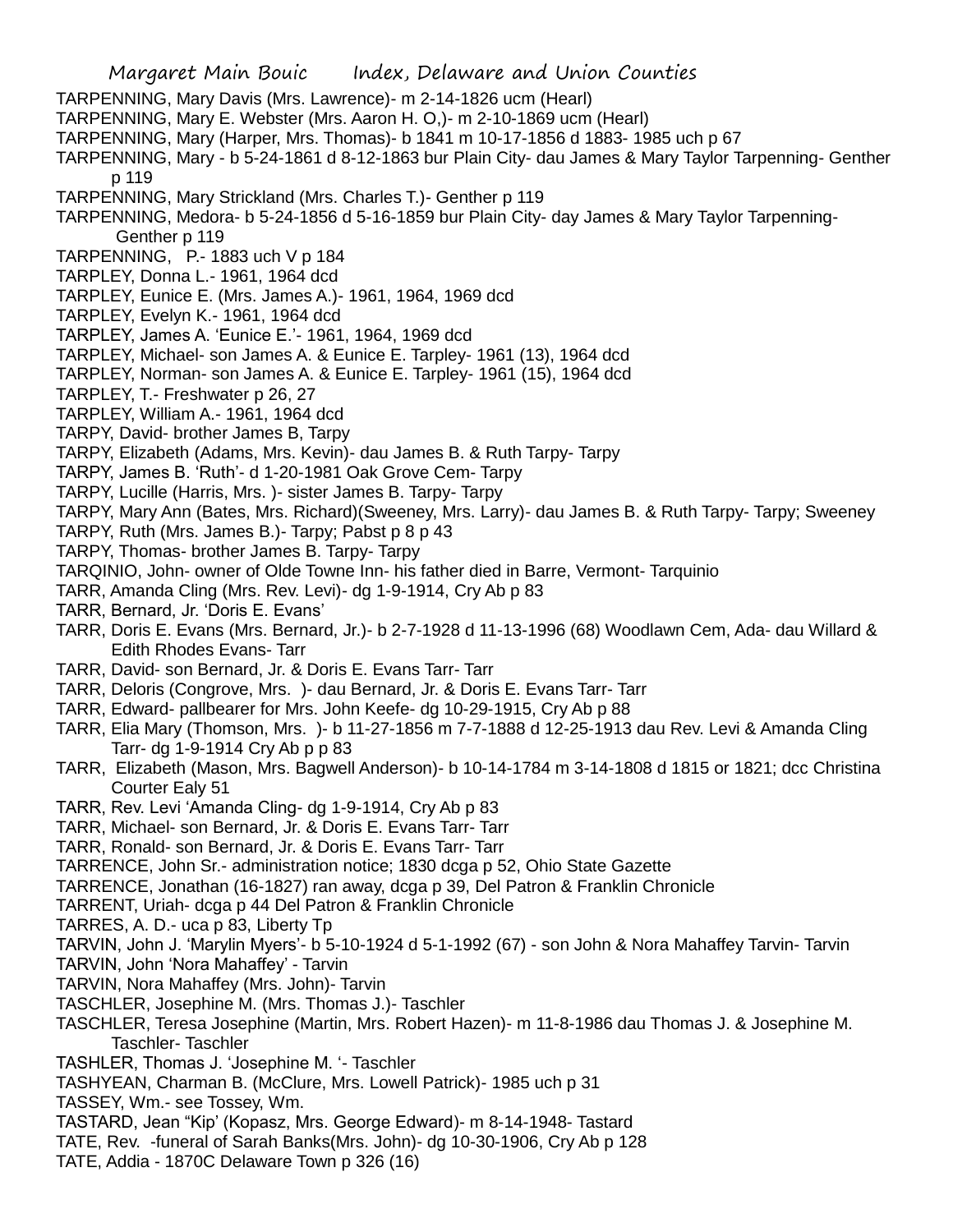- TATE, Alma (Berg, Mrs. )- sister Rev. Thomas W. Tate- Tate
- TATE, Annie Tyson (Mrs. Blair)- m 4-2-1928 dau William & Catharine Yoder Tyson- Weiser p 604
- TATE, Annie Kathryn- dau Blair & Annie Tyson Tate- Weiser p 604
- TATE, Arlo 'Jan'- 1983 ucd
- TATE, Arthur- Tate
- TATE, Blair 'Annie Tyson'- m 4-2-1928- Weiser p 604
- TATE, Carrie- dau Cecil E. & Patricia Ann Hommon Tate- Tate
- TATE, Caveen Fiant (Mrs. Pete)- dau Wes Fiant- Tate
- TATE, Cecil E. 'Patricia Ann Hommon'- d 7-19-1989 (52) Tate
- TATE, Erica Faye- b 11-7-1952 twin dau Peter & Daveen Fiant Tate- Tate
- TATE, Erwin E. d (41) negro policeman, shot trying to serve warrent- Evtrib 4-11-1939 p4
- TATE, Frank B.- d 6-16-1970 (87) bur Chicago- father of Mrs. Robert Montgomery- Tate
- TATE, Idella Baird (Mrs. James Robert)- b 11-15-1916 d 8-21-1994 (77) bur Crawford Co, Memorial Gardensdau Miles Robert & Minter Alice Tate Baird- Tate
- TATE, Iva B,- dau Rev. Thomas W. & Sarah Robinson Tate- Tate; 1971, 1980 dcd
- TATE, Capt. James- McKitrick p 335
- TATE, James Robert 'Idella Baird'- d 2-22-1991- Tate
- TATE, Jan (Mrs. Arlo)- 1983 ucd
- TATE, Janet- dau Sylvia Gilliam Ramires- Tate
- TATE, Jennifer Elizabeth- b 11-7-1952- twin du Peter & Daveen Fiant Tate- Tate
- TATE, Rev. J. M.- 1908 dch p 254
- TATE, Joan (Cline, Mrs. Larry)- Tate
- TATE, Joseph E. 'Kathleen Melody Furlong'- m 9-22-1973 son Arthur Tate- Tate
- TATE, Kathleen Melody Furlong (Mrs. Joseph E.)- m 9-22-1973 dau Fred Furlong- Tate
- TATE, Larry 'Mary'- son James Robert & Idella Baird Tate- Tate
- TATE, Lizzie- b Va d 3-26-1917 Oakdale I Charity, p 16
- TATE, Lois- dau Sylvia Gilliam Ramires- Tate
- TATE, Larry- son Sylvia Gilliam Ramires- Tate
- TATE, Lynn (McKitrick, Mrs, Donald Leroy) m 1971- McKitrick p 276
- TATE, Margaret- mt 2-13-1878, Abs p 4
- TATE, Margaret (McCampbell, Mrs. John)- b 1812 m 1835 d 1887 Row 3 New California Cem, DJ p 90 1883 uch V p 293
- TATE, Mary (Mrs. Larry)- Tate
- TATE, Mary R.- b 1867 stone missing, Hjerome IOOF Cem, DJ p 110
- TATE, Nancy Stewart (Tossey, Mrs. DeFro,Jr.)- Graham (144225); Tossey
- TATE, Opal (Young, Mrs. )- sister Rev. Thomas W. Tate- Tate
- TATE, Patricia Ann Hommon (Mrs. Cecil E.)- Tate
- TATE, Pete 'Daveen Fiant'- Tate
- TATE, Phillip- son James Roberet & Ideall Baird Tate- Tate
- TATE, Robert F.- son Frank B. Tate- Tate
- TATE, Robert- son Sylvia Gilliam Ramires- Tate
- TATE, Sadie Martin (Mrs, )- dau Almeda Kahle Martin- Weiser p 682
- TATE, Sarah L. Robinson (Mrs Rev. Thomas)- b 12-1-1898 d 10-14-1993 (94) Fairview Mem. Cem- dau Albert & Mary Phares Robinson- Tate
- TATE, Sarah Robinson (Mrs. Rev. Thomas W.)- m 12-25-1925- Tate
- TATE, Sylvia Gilliam (Mrs. )(Ramires, Mrs. )- b 10-6-1931 d 5-6-1973 Claibourne Cem- dau Richard & Edna Gilliam- Tate
- TATE, ----Andrews (Mrs. Thomas, Jr.)- dau Harry G. Andrews- Andrews
- TATE, Thomas- grandson of Benjamin Franklin Thomas- dg 12-2-1913, Cry Ab p 74
- TATE, Thomas McKinley- d 8-30-1959 (65) Oak Grove Cem- Tate
- TATE, Rev. Thomas W. 'Sarah Robinson'- m 12-25-1925- d 8-16- 1986 (86) Fairview Mem. Pk- Tate
- TATE, Thomas, W.Jr.- son Rev. Thomas W. & Sarah Robinson Tate- Tate
- TATE, Rev, T,. W.- preached funeral of Dr. H. T. Jaynes, Missouri- dg 6-28-1889. Cry Ab p 235
- TATE, Vickie- dau Cecil E. & Patricia Ann Hommon Tate- Tate
- TATE, Vincent- son Sylvia Gilliam Ramires- Tate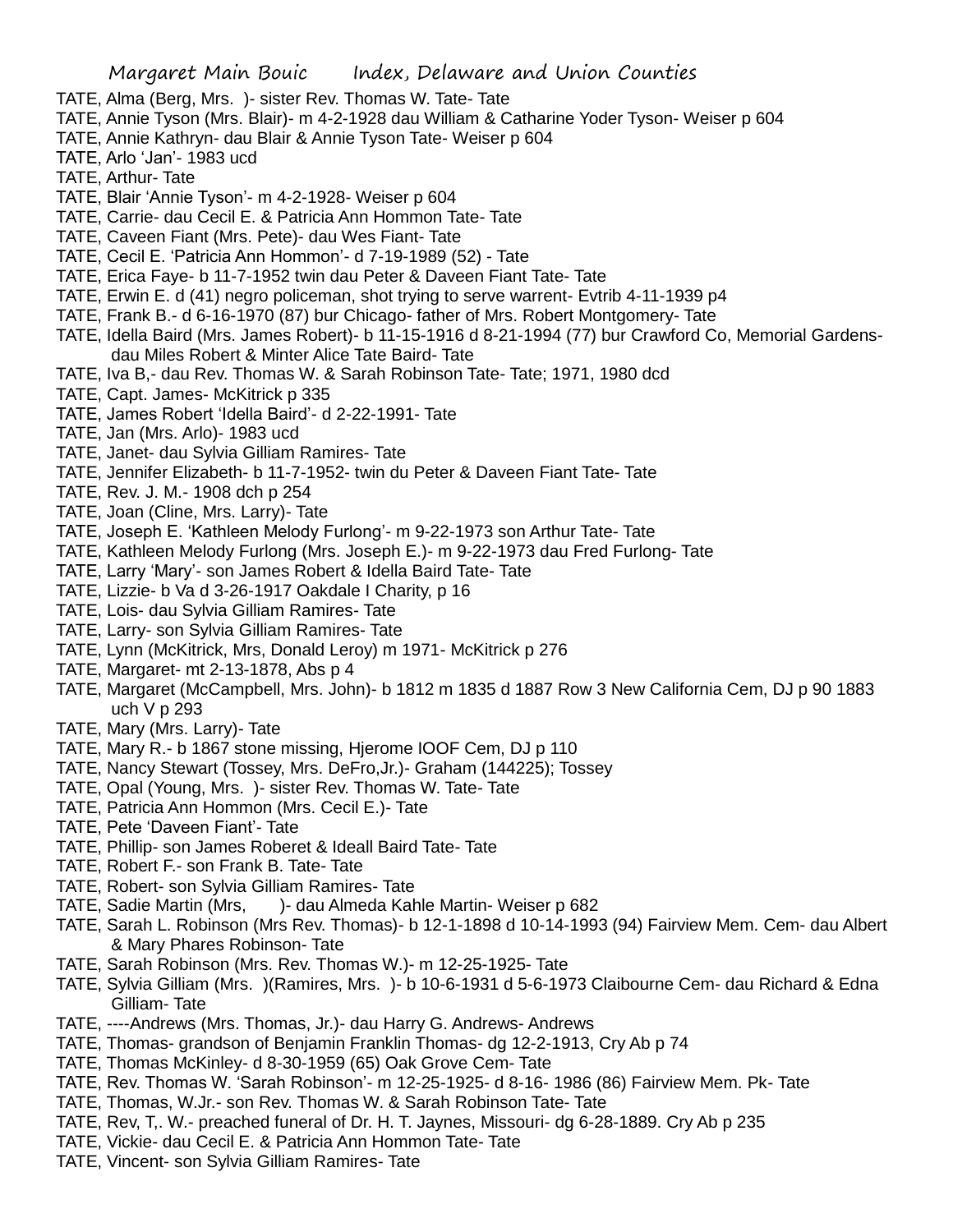- TATE, —Green (Mrs. William)- dau Henry Green, sister Mrs. Thomas Dodge- dg 3-4-1913, Cry Ab p 20
- TATE, William- Marion Col Administration notice, dcga p 32; Delaware Pat & Franklin Chron
- TATE, William Henry- brother Rev. Thomas W. Tate- Tate
- TATHAM, G. B.- 1850C Delaware Town 1260 p 92 (18,O)
- TATHAM, Janice E, or Janette Judy (Mrs. Ray)- b 9-28-1926 m 1953 d 9-19-1994 Oakdale M-23-SW 1/4- dau Frank & Hilda Howard Judy- Rausch 17421 III p 303
- TATHAM, Mable G. Brooks- d 10-24-1963(82) Oak Grove Cem- sister of Frank Brooks Tatham
- TATHAM, Marion- son Mable G. Brooks Tatham- Tatham
- TATHAM, ----(Boynton, Mrs. Fletcher)- dau Mable G. Brooks Tatham- Tatham
- TATHAM, (Eshan, Mrs. Andrew N.)- dau Mable G. Brooks Tatham- Tathm
- TATMAN, Ainsley Renee- b 9-30-2002- dau Brian & Lynn Tatman- Tatman
- TATMAN, Amanda Mulvain (Mrs. Lora B.)- b 9-1874 m 10-14-1897 ucm (Hearl); 1900C Leesburg Tp 78-78 p 4A (25,O,O,O) m 2y; 1910C Claibourne Rixchwood 206-214 (35,O,O,O) m 12y, 4 ch
- TATMAN, Annis (Moore, Mrs. Fred)- dau Ralph L. & Hughanna Tatman- Tatman
- TATMAN, Arthur C. son Pearl N. & Nettie E. Tatman- 1910C Jerome Tp 206-212 p 10A (9,O,O,O)
- TATMAN, Audrey J.- dau Jessie & Ella Tatman- 1910C Jerome Tp 173-178 p 8B (2,O,O,O)
- TATMAN, Belvie M. Smith(Mrs. Emory V.)- m 6-6-1956 d 12-19-1987 (52) Forest Grove Cem.dau Willard I.
- 'Elizabeth W. North Smith- Tatman; 1959, 1973, 1975, 1977, 1979, 1983 ucd
- TATMAN, Benjamin- 1860C Leesburg Tp 496 (70,Md); 1870C Leesburg Tp 32 p 5 (79,Md)
- TATMAN, Mrs,- 1860C Leesburg Tp 496 (70, Mc)
- TATMAN, Bertha (Patent, Mrs. Robert)(Cary, Mrs. Stephen)- b 5-29-1837 Knox Co m(1) 1856 (2) 3-14-1883 d 8-15-1898 (61-2-10); mt 8-24-1898 p 4c3 Abs p 45
- TATMAN, Bertha L.- b 3-1899 dau Warren & Sarah Tatman- 1900C Leesburg Tp 42-42 (1,O,O,O) ;1910C Leesburg Tp 10-10 p 1A (11,O,O,O)
- TATMAN, Blanche (Cordle, Mrs. )- dau Roy Lester & Velma Lee Tatman- Tatman
- TATMAN, Brian 'Lynn' Tatman
- TATMAN, Cecil E. 'Teresa' b 1-19-1930 d 4-28-1985 (55)- son Roy Lester & Velma Lee Tatman- Tatman- St. Patrick's Cem, London- Tatman
- TATMAN, Charles E. 'Ruth A.'- son Charles & Ethel Baker Tatman- Tatman; 1971, 1973, 1977, 1979, 1981, 1983 ucd
- TATMAN, Charles Willard 'Kimberly Sue Fisher'- b 1963 son Emory V. & Belvie M. Smith Tatman- Tatman; 1959, 1971, 1973, 1977, 1981, 1991 ucd; engaged to Kimberly Sue Fisher
- TATMAN, Charles- b 1962 son Charles E. & Ruth A. Tatman- 1971, 1977, 1979, 1981, 1983 ucd
- TATMAN, Charles 'Ethel Baker'- d 1969- Tatman
- TATMAN, Charles F.- son Oliver & Mary M. Tatman- 1870C Leesburg Tp 47-48 p 12 (4,O)
- TATMAN, Charles- son Simon R. & Mary Elizabeth Brooks Tatman- Tatman
- TATMAN, Clarice I. (Yoder, Mrs. Bob J.)- b 1827 Oakdale Cem Section M. Row B-5; p 128; 1985 uch p 151
- TATMAN, Clarice (Schalip, Mrs. David)- Ralph L. & Hughanna Trout Tatman- Tatman
- TATMAN, Clement W. 'Ida'- 1910C Jerome Tp 173-178 p 8B (22,O,O,O) m 1y, farmer
- TATMAN, Cora B.- dau John & Margaret Tatman- 1910C Jerome Tp 217-223 p 10B (30,O,O,O)
- TATMAN, Cora- sister Simon R. Tatman- Tatman
- TATMAN, Daniel- son Warren & Sarah Tatman- 1910C Leesburg Tp 10-10 p 1A (9,O,O,O)
- TATMAN, Dennis E. 'Karen'- son Cecil E. & Velma Lee Tatman- Tatman
- TATMAN, Donald- son Simon R. & Mary Elizabeth Brooks Tatman- Tatman
- TATMAN, Dorothy Richmond (Mrs. Emory V.)- Tatman
- TATMAN, Dwight- father of Teresa Lee Tatman- Tatman
- TATMAN, Dwight 'Janet'- Tatman
- TATMAN, Dwight- grandson of John W. & Margaret Tatman, son of Cora?- 1910C Jerome Tp 217-223 p 10B (6,O,O,O)
- TATMAN, Earnest- son Lora & Amanda Tatman- 1910C Claibourne -Richood 206-214 (7,O,O,O)
- TATMAN, Edith (Bower, Mrs. Joseph )- dau Simon R. & Mary Elizabeth Brooks Tatman- Tatman; obit, mlib
- TATMAN, Edna- granddau John W. & Margaret Tatman, dau of Cora?- 1910C Jerome Tp 217-223 p 10B  $(12, 0, 0, 0)$
- TATMAN, Edna-dau Lora & A,manda Tatman- 1910C Claibourne -Richwood 206-214 (5,O,O,O)
- TATMAN, Ella (Mrs. Jessie)- 1910C Jerome Tp 173-178 p 8B (39,O,O,O) m 23y, 8 ch, 5 living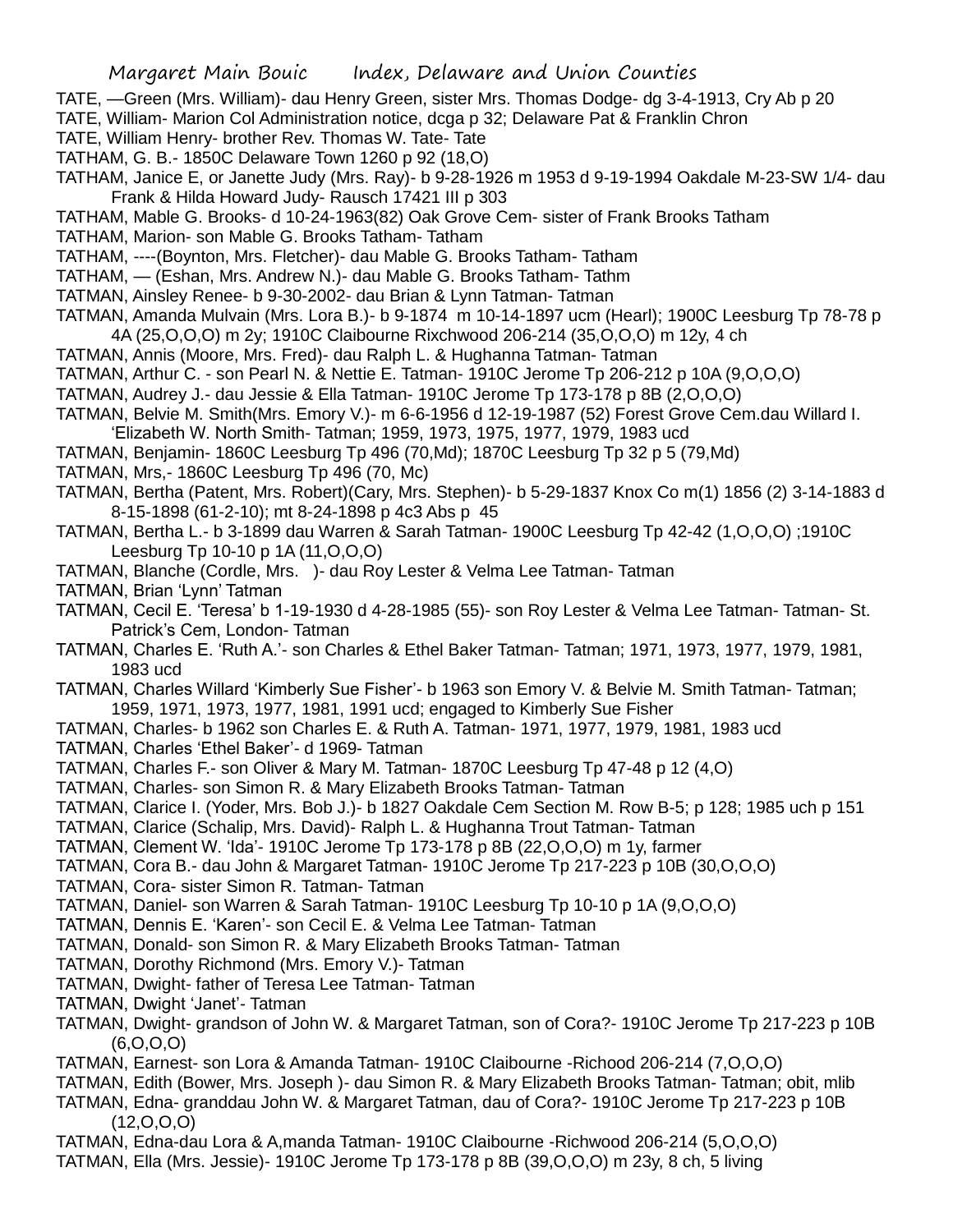TATMAN, Emily- 1860C Leesburg Tp 496 (4,O)

- TATMAN, Emma (Bilsing, Mrs. Walter)( Thomforde, Mrs. Henry)- b 12-5-1905 Germany d 4-6-1991 (85) Union Cem, Columbus. - Tatman
- TATMAN, Emory V. 'Belvie M. Smith''Dorothy Richmond'- b 11-3-1932 d 12-3-1993 (61) Forest Grove Cemson Charles & Ethel Baker Tatman- Tatman - 1959, 1971, 1973, 1975, 1977, 1979, 1981, 1983 ucd

TATMAN, Ethel Baker (Mrs. Charles)- Tatman

- TATMAN, Emory Eugene 'Kay'- b 1957 son Emery V. & Belvie M. Smith Tatman- Tatman; 1959, 1971, 1973, 1975, 1977, 1979 ucd
- TATMAN, Eva (Fraley, Mrs. Bill )- dau Charles & Ethel Baker Tatman- Tatman
- TATMAN, Frances D.- dau Jessie & Ella Tatman- 1910C Jerome Tp 173-178 p 8B (16,O,O,O)
- TATMAN, George- brother Simon R. Tatman- Tatman
- TATMAN, Goldia M.- b 7-1899-dau Lora & Amanda Tatman- 1900C Leesburg Tp 78-78 p 4A (10/12,O,O,O); 1910C Claibourne -Richwood 206-214 (11,O,O,O)
- TATMAN, Grace (Wehrs, Mrs. )- dau Roy Lester & Velma Lee Tatman- Tatman
- TATMAN, Hattie E.- dau Clement W. & Ida Tatman- 1910C Jerome Tp 173-178 p 8B (3/12,O,O,O)
- TATMAN, Henry- son Warren & Sarah Tatman- 1910C Leesburg Tp 10-10 p 1A (7,O,O,O)
- TATMAN, Hughanna Trout (Mrs. Ralph L.)- b 7-7-1900 d 11-29-1992 (92) Hopewell Cem- dau James W. & Sarah Irelan Trout- Tatman; 1949, 1962, 1959, 1967, 1971 ucd
- TATMAN, Ida (Mrs. Clement W.)- 1910C Jerome Tp 173-178 p 8B (18,O,O,O) m 1y, 1ch
- TATMAN, Ida N.- dau Jessie & Ella Tatman- 1910C Jerome Tp 173-178 p 8B (1 2/12,O,O,O)
- TATMAN, Iola- dau Simon R. & Mary Elizabeth Brooks Tatman- Tatman
- Tatman, James W.- son Pearl N. & Nettie E. Tatman- 1910C Jerome Tp 206-212 p 10A (3,O,O,O) TATMAN, Janet (Mrs. Dwight)- Tatman
- TATMAN, Jennifer Sue- b 1984 dau Charles Willard & Kimberly Sue Fisher Tatman- Tatman; 1991 ucd
- TATMAN, Jerry 'Sandy'- son Cecil E. & Teresa Tatman-Tatman
- TATMAN, Jessica Louise- b 10-20-1986 dau Charles Willard & Kimberly Sue Fisher Tatman- Tatman; 1991 ucd
- TATMAN, Jessie 'Ella'- 1910C Jerome Tp 173-178 p 8B (45,O,O,O) 23y, farmer
- TATMAN, John- son Benjamin Tatman- 1860C Leesburg Tp 496 (21,O)
- TATMAN, John W. 'Margaret'- 1910C Jerome Tp 217-223 p 10B (64,O,M,Us)- m 40y, farmer
- TATMAN, Joseph- d 1-23-1978, bur Nebraska- son Simon R. & Mary Elizabeth Brooks Tatman- Tatman TATMAN, Karen (Mrs. Dennis E.)- Tatman
- TATMAN, Kimberly b 1961 dau Charles E. & Ruth A. Tatman- 1971, 1977, 1979 ucd
- TATMAN, Kimberly Sue Fisher (Mrs. Charles Willard)- dau Walter Fisher- Tatman; 1991 ucd
- TATMAN, Kingry?- son Pearl N. & Nettie E. Tatman- 1910C Jerome Tp 206-212 p 10A (10,O,O,O)
- TATMAN, Lora B. 'Amanda Mulvain'- n 8-1876 m 10-14-1897 ucm (Hearl); 1900C Leesburg Tp 78-78 p 4A
- (23,O,O,O) m 2y farmer; 1910C Claibourne -Richwood 206-214 (38,O,O,O) m 12y, laborer, ware house
- TATMAN, Lottie B.- dau Jessie & Ella Tatman- 1910C Jerome Tp 173-178 p 8B (19,O,O,O)
- TATMAN, Lynn (Mrs. Brian)- Tatman
- TATMAN, Malissa (Walters, Mrs. Joseph)- m 6-29-1856 ucm 2432
- TATMAN, Margaret (Mrs. John W.)- 1910C Jerome Tp 217-223 p 10B (63,O,O,O) mn 40y, 11 ch, 9 living
- TATMAN, Margaret (Smith, Mrs. Charles)- dau Ralph L. & Hughanna Trout Tatman- Tatman; 1949 ucd
- TATMAN, Margaret- uca p 83, Liberty Tp
- TATMAN, Marlea Sue Knox (Mrs. Roy Edward)
- TATMAN, Marsha (Shoemaker, Mrs. Jim)- dau Cecil E. & Teresa Tatman- Tatman
- TATMAN, Martha (McHenry, Mrs. )- dau Charles & Ethel Baker Tatman- Tatman
- TATMAN, Mary F, (Louck, Mrs. Walter, Jr. )- dau Charles & Ethel Baker Tatman- Tatman
- TATMAN, Mary J.- b 6-1897 dau Warren & Sarah Tatman- 1900C Leesburg Tp 42-42 (3,O,O,O); 1910C Leesburg tp 10-10 p 1A (12,O,O,O)
- TATMAN, Mary M. (Mrs. Oliver)- 1870C Leesburg Yp 47-48 p 6 (24,O)
- TATMAN, Michael- b 1970/1 -son Charles E. & Ruth A. Tatman- 1971, 1977, 1979, 1981, 1983 ucd
- TATMAN, Myrtle (Collins, Mrs. )- sister Simon R. Tatman- Tatman
- TATMAN, Nellie- dau Charles & Ethel Baker Tatman- Tatman
- TATMAN, Nettie E. (Mrs. Pearl N.) 1910C Jerome Tp 206-212 p 10A (28,O,O,O) m 10y 5 ch 4 living
- TATMAN, Nettie J.- dau Pearl N. & Nettie E. Tatman- 1910C Jerome Tp 206-212 p 10A (5,O,O,O)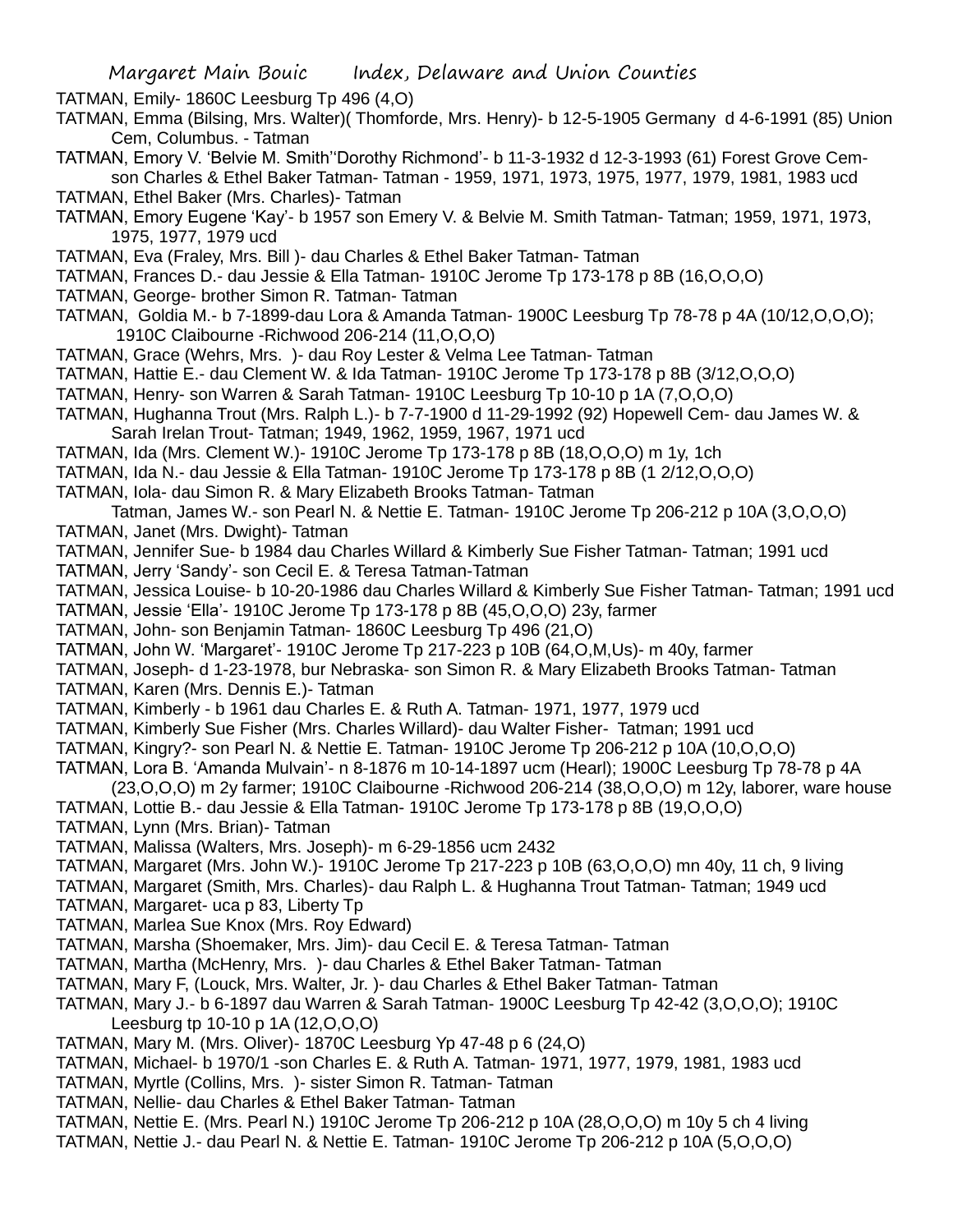- TATMAN, Oliver 'Mary M.'- son Benjamin Tatman- 1860C Leesburg Tp 496 (23,Md); 1870C Leesburg Tp 47-48 p 6 (31,O)
- TATMAN, Pearl N. 'Nettie E.- 1910C Jerome Tp 206-212 p 10A (33,O,o,O) m 10y laborer, farm
- TATMAN, Phyllis (Dirkse, Mrs. Cornell)- dau Roy Lester & Velma Lee Tatman- Tatman
- TATMAN, Ralph L. 'Hughanna Trout'- d 1962- Tatman; 1959, 1962 ucd
- TATMAN, Ralph- son Lora & Amanda Tatman- 1910C Claibourne -Richoowd 206-214 (9,O,O,O)
- TATMAN, Rick A.- son Cecil E. & Teresa Tatman- Tatman
- TATMAN, Robert Lee- son Charles & Ethel Baker Tatman- Tatman
- TATMAN, Roy- son Charles & Ethel Baker Tatman- Tatman; 1981, 1983 ucd
- TATMAN, Roy Edward 'Marlea Sue Knox'- b 4-30-1947 m 6-15-1973 d 4-19-2000 bur Milford Cem- son Charlie & Ethel Belle Baker Tatman- Tatman
- TATMAN, Roy Lester 'Velma Lee'- d 10-6-1984- Tatman; 1991 ucd
- TATMAN, Ruth A. (Mrs. Charles E.)- Tatman; 1971, 1977, 1979, 1981, 1983 ucd
- TATMAN, Ruth (Bolenbaugh, Mrs. Ora Frank)- b 5-28-1902 d 10-12-1995 (93) Claibourne Cem- dau Simon R. & Mary Elizabeth Brooks Tatman- Tatman; obit Joseph Tatman, mlib
- TATMAN, Sandy (Mrs. Jerry)- Tatman
- TATMAN, Sarah C. Burkepile (Mrs. Warren M.)- b 5-1873 m 11-17-1895 ucm (Hearl)- 1900C Leesburg Tp 92- 92 (27,O,Pa,O) m 4y, 2 ch; 1910C Leesburg Tp 10-10 p 1A (36,O,Pa,O) - m 18y, 4 ch
- TATMAN, Shannon Lee- son Roy Edward & Marlea Sue Knox Tatman- Tatman
- TATMAN, Shawnia S.- dau Roy Edward & Maarlea Sue Knox Tatman- Tatman
- TATMAN, Simon R. 'Mary Elizabeth Brooks'- d 9-9-1959 (89) Forest Grove Cem- Tatman
- TATMAN, Teresa (Mrs. Cecil E.)- d 3-20-1970- Tatman
- TATMAN, Teresa Lee (Morgan, Mrs. James M.)- m 2-15-1986 dau Dwight & Janet Tatman- Tatman
- TATMAN, Velma Lee (Mrs. Roy Lester)- Tatman
- TATMAN, Warren M. 'Sarah C. Burkepile'- b 2-1870 m 11-17-1895 ucm (Hearl)- son Oliver & Mary M. Tatman-1870C Leesburg Tp 47-48 p 6 (3/12,.O); 1900C Leesburg Tp 42-42; (30,O,O,O) m 4y; 1910C Leesburg Tp 10-10 p 1A (29,O,O,O) m 18y, farm laborer
- TATRIGN, H. C.- 1883 uch IV p 535
- TATSCH, Clinton E.,Sr. Iona Brollier'- Tatsch; 1961, 1964, 1969, 1971 dcd
- TATSCH, Clinton E. R.- son Clinton E. Sr. & Iona Brollier Tatsch- Tatsch
- TATSCH, Gene- 1961 dcd
- TATSCH- Iona E. (Mrs. Clinton E.)- d 10-11-1976 (64) bur Connecticut; Tatsch; 1961, 1964, 1969, 1971 dcd TATSCH, Paul- son Clinton E. & Iona E. Brollier Tatsch- 1961 (14), 1964 dcd
- TATTERSON, Katherine- b 1957 dau Thomas E. & Patricia K. Tatterson- 1969, 1971 dcd
- TATTERSON, Patricia K. (Mrs. Thomas E.)- 1969, 1971, 1980 dcd
- TATTERSON, Robert- b 1964 son Thomas E. & Patricia K. Tattersn- 1961, 1969 dcd
- TATTERSON, Thomas E. 'Patricia K.'- 1969, 1971, 1980 dcd
- TATUM, Anne Codner Weiser (Mrs. Robert)- b 6-8-1927 m 4-21-1951 d 2-10-1953 dau Andrie Brighton & Hazel E. Codner Weiser- Weiser p 652
- TATUM, Mary Louise (Daum, Mrs. Ray T. F., Sr.)- Tatum
- TATUM, Robert'Anne Codner Weiser'- b 11-5-1924 m 4-21-1951- Weiser p 652
- TAUBER, Clara T. Scott (Mrs. John C.)- m 10-14-1873 ucm (Hearl)
- TAUBER, John C. 'Clara T. Scott'- m 10-14-1873 ucm 5151(Hearl)
- TAUFEL- -----(Mrs. John)- dau Jacob Brehn- dg 7-8-1904 Cry Ab p 255
- TAULBEE, Bonnie Sue (Alexander, Mrs. Paul Anthony)- b 2-2-1953 m 6-14-1977 d 7-28-1989 (36) Huntsville Cem- dau John Milton & Ella Jane Morris Taulbee- Taulbee
- TAULBEE, Carrie Lynn Sawyer (Mrs. John C. Jr.)- m 10-22-1983 dau Tom & Paula Sawyer- Taulbee
- TAULBEE, Charlene Marie "Cookie" Appel (Mrs. John C., Sr.)- b 8-17-1942 m 9-16-1961 d 4-13-2001
	- Huntsville Cem- dau Charles & Evelyn De La Croix Appel- Taulbee
- TAULBEE, Ella Jane Morris (Mrs. John Milton)-- b 3-9-1912 Ky m 1-28-1928 d 5-20-1984 (72) Huntsville Cemdau Julian P. & Addie Elam Morris- Taulbee
- TAULBEE, Frances (Sheeley, Mrs. )- dau John Milton & Ella Jane Morris Taulbee- Taulbee
- TAULBEE, James E.- son John Milton & Ella Jane Morris Taulbee- Taulbee
- TAULBEE, James Philip- b 8-26-1988 son John C. Jr. & Carrie Lynn Sawyer Taulbee- Taulbee
- TAULBEE, Jenny (Kibbey, Mrs. Dan)-dau John C. Sr. & Charlene Marie Appel. Taulbee- Taulbee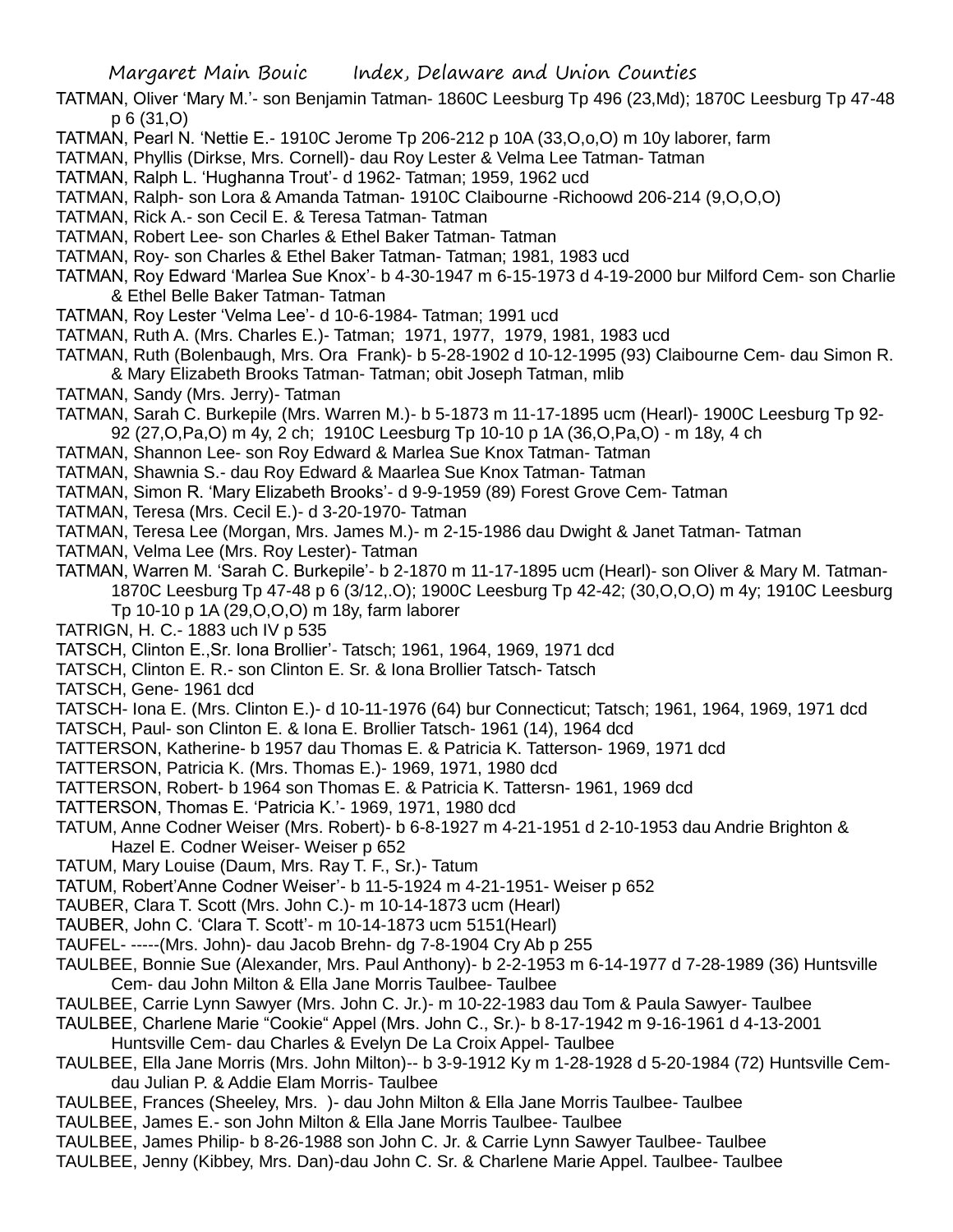- TAULBEE, Jill- dau John C. Sr. & Charlene Marie Appel Taulbee- Taulbee
- TAULBEE, Joan (Andrews, Mrs. Dale)- dau John C,. Sr. & Charlene Marie Appel Taulbee- Taulbee
- TAULBEE, John C. Sr.'Charlene Marie Appel'- m 9-16-1961 son John Milton & Ella Jane Morris Taulbee-Taulbee
- TAULBEE, John Milton 'Ella Jane Morris'- m 1-28- 1928; Taulbee
- TAULBEE, John T.- Taulbee
- TAULBEE, John C. Jr. 'Carrie Lynn Sawyer'- m 10-22-1983 son John C. Sr. & Charlene Marie Appel Taulbee-Taulbee
- TAULBEE, Julian L.- son John Milton & Ella Jane Morris Taulbee- Taulbee
- TAULBEE, Louanna (Hill, Mrs. George)(Walker, Mrs. Robert W.)- dau John Milton & Ella Jane Morris Taulbee-Talbee
- TAULBEE, Vanessa (Prater, Mrs. William)- dau John Milton & Erlla Jane Morris Taulbee- Taulbee
- TAULER, Betty (Mrs. R. A.)- 1961 dcd
- TAULER, R. A. 'Betty'- 1961 dcd
- TAULHELM, Catherine (Maugans, Mrs. Jonathan)- b 1796 m 8-23-1826 d 1892- Maugans Anc p 31
- TAULMAN, Harmonium- Pabst p 1 p 6
- TAUSSIG, —(Mrs. George W., Jr.)- dau John P. Wright- dg 1-19-1900, Cry Ab p 4
- TAUSSING, J. C.- Powers p 297
- TAUT, Mary (Mrs. )- d Grand Haven, Michigan Saturday- dg 2-28-1889, Cry Ab p 184
- TAUZER, Bryan 'Kimberly Ann Mayer'- m 6-1-1990- son Robert G. Jr- Tauzer- Tauzer
- TAUZER, Kimberly Ann Mayer (Mrs. Bryan)- m 6-1-1990 day Eugene Mayer- Tauzer
- TAUZER, Robert G. Jr- Tauzer
- TAVENER, Lucy- Sunbury p 95
- TAVENNER, Amelia sister of Mrs. Carolin Metzger Bailer, Marion- dg 7-27-1915, Cry Ab p 67 Mrs. Bailer d Saturday (75)
- TAVENNER, Mildred- b 1891 d 1951 Claibourne Cem p 10
- TAVENNER, Raymond- pallbearer for Mrs. Caroline Bailer, her nephew- dg 7-30-1915, Cry Ab p 68
- TAVERNIER, Cary- b 5-15-1958- ch Jerry & Patricia Wert Tavernier- Weiser p 598
- TAVERNIER, Jerry 'Patricia Wert'- m 6-16-1957- Weiser p 598
- TAVERNIER, Patricia Wert (Mrs. Jerry)- b 6-19-1939 m 6-16-1957 dau Martin Luther & Mary I. Corman Wert-Weiser p 598
- TAWNEY, Anna Mardelle Morgan (Mrs. Paul S.)- b 4-3-1917 Pa m 9-11-1937 d 8-20-1994 (77) Forest Grove Cem- dau George Henry & Louella McClain Morgan- Tawney
- TAWNEY, Christopher Neil- b 12-21-1979 d 5-11-1994 (14) flag pole fell on him-bur Pleasant Valley Cem, Monroe Hills son Richard E. & Diane Tawney- Tawney'
- TAWNEY, Diane (Mrs. Richard E.)(Roenker, Mrs. Arthur)- Tawney
- TAWNEY, Don- son Virginia Tawney- Tawney
- TAWNEY, Edna Lynette (Mrs. Ira)- Tawney
- TAWNEY, Ira 'Edna Lynette'- Tawney
- TAWNEY, Paul S. 'Anna Mardelle Morgan'- b 7-5-1916 m 9-11-1937 d 10-8-1989 (73) Forest Grove Cem- son Ira & Edna Lynette Tawney- Tawney
- TAWNEY, Rachel- dau Richard E. & Diane Tawney- Tawney
- TAWNEY, Richard E. 'Diane'- Tawney- parents of Christopher Neil Tawney
- TAWNEY, Ryan- son Richard E. & Diane Tawney- Tawney
- TAWNEY, Sue (Kindred, Mrs. Michael)(Pinero, Mrs. Edward) -m (1) 6-10-1972 dau Paul & Anna M. Morgan Tawney- Tawney
- TAWNEY, Virginia- d 5-12-1981 (72) bur W. Va.- Tawney
- TAWSER, Margaret (Weiser, Mrs. John Jacob Shaffer)- b 4-18-1816 m 4-10-1834 d 4-14-1896- Weiser p 95 TAXIS, Andrew 'Margery Erhard'- Weiser p 581
- TAXIS, Edith- dau Andrew & Margery Erhard Taxiw- Weiser p 581
- TAXISk Margery Erhard (Mrs. Andrew)- dau Thomas George & Sarah Guisewite Erhard- Weiser p 581
- TAYIM, Judy D. (Mrs. Akif A.)- 1971 dcd
- TAYIM, Akif A 'Judy D.'- 1971 dcd
- TAYIM, Michael- b 1966 son Akif A. & Judy D. Tayim- 1971 dcd
- TAYIM, Rusty- b 1968 son Akif A. & Judy D. Tayim- 1971 dcd